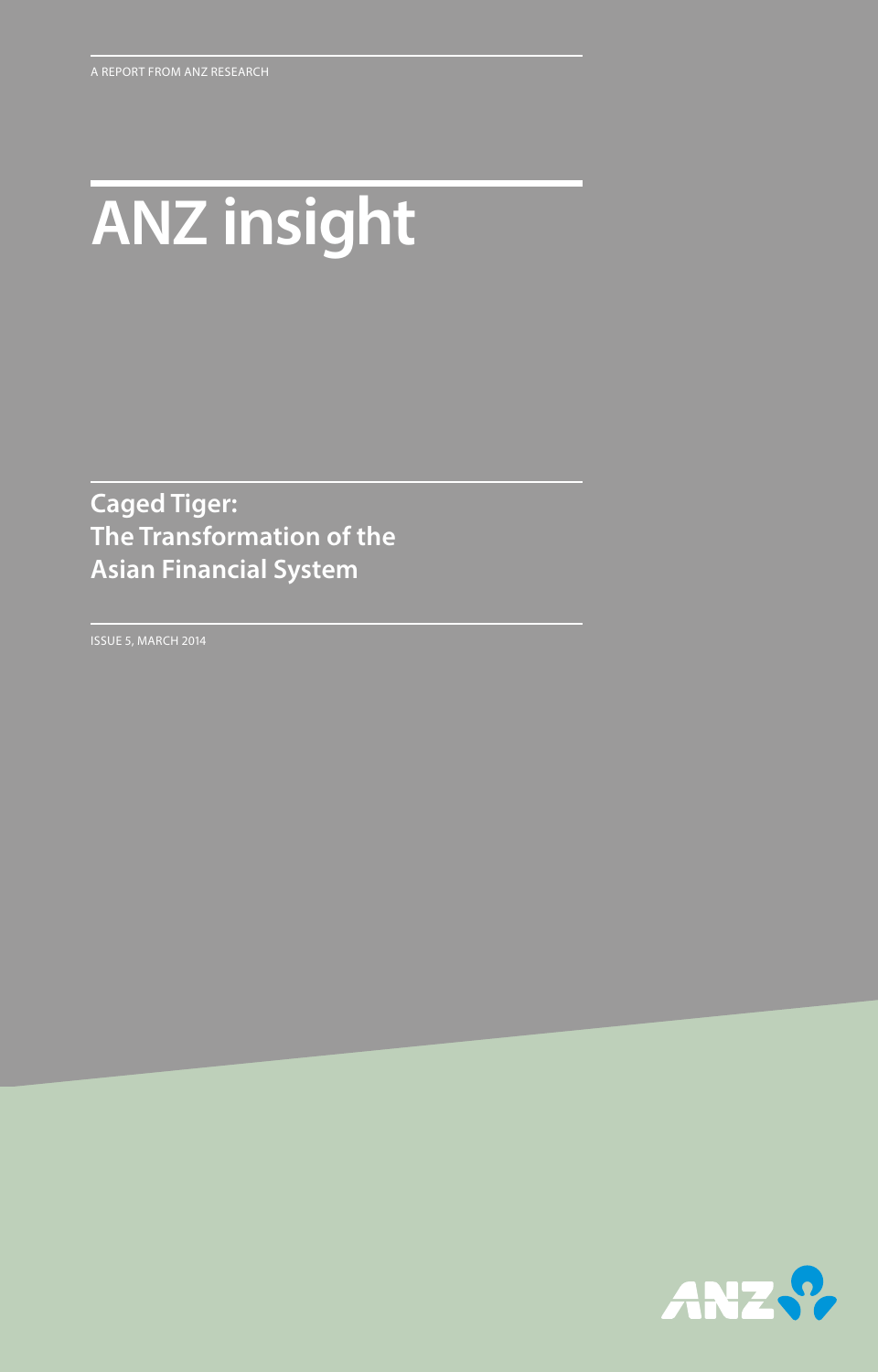*ANZ insight* is a series of client reports that explores the opportunities arising from Asia's economic growth and the increasingly interconnected nature of business and economic activity in the Asia Pacific region.

The series reflects the importance we attach to building common ground among business and a diverse range of stakeholders in order to advance economic relationships and growth in the region.

This reflects ANZ's outward-looking orientation as Australia and New Zealand's international bank. We believe this allows us to make a unique contribution to a conversation on issues relating to the region's future.

'Caged Tiger: The Transformation of the Asian Financial System' is the fifth report in the series and presents work undertaken by ANZ Research over the past 18 months.

While the 'Asian Century' is already with us, its ultimate scale and impact remain uncertain. The research presented in this report highlights that the continued development of financial markets in Asia will become increasingly important to support economic growth in the region. It outlines a scenario in which Asia's regional financial markets will converge to the size of those in North America or Europe. The implications for the region – and for established global markets in the west – are immense.

Every country within Asia stands to benefit whether due to the increased size of their own financial markets or diversification of their sources of funding.

China will play a leading role through its intended reforms in coming years as it liberalises its capital account and allows greater foreign and domestic investment. Across the region existing financial centres are likely to grow significantly while newer, niche financial centres will become more established.

The findings in this report are profound and demonstrate the need for policy makers and financial institutions to plan for the opportunities and risks of a rapidly growing financial sector. While this report is by its nature high level and serves to highlight the broad issues, the enormity of change is undeniable.

Tike Smith

Michael Smith Chief Executive Officer ANZ March 2014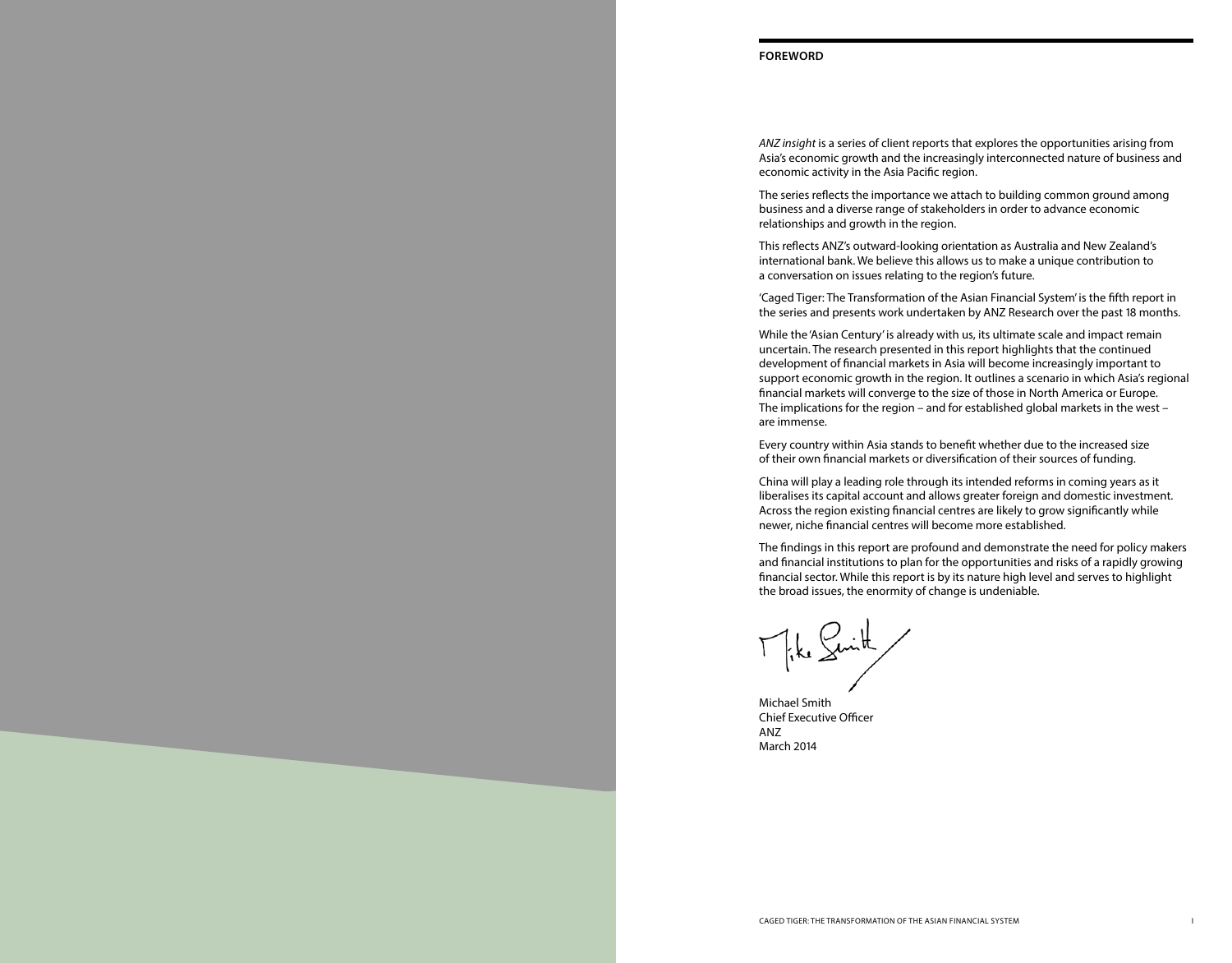#### **1.0 EXECUTIVE SUMMARY**

- 1 1.1 There will be no Asian Century without an Asian financial transformation
- 1.2 The Asian financial system is under-developed
- 1.3 Asia's financial system will dominate international markets by 2030
- 1.4 Implications of growing Asian capital markets
- 1.5 Asia's financial transformation will happen as part of a broader reform process

# **2.0 THE ASIAN FINANCIAL REVOLUTION HAS BEGUN**

- 2.1 Introduction
- 2.2 The projections
- 2.3 China's role
- 2.4 A clear reform focus is required from governments around the region

#### **3.0 ASIA'S FINANCIAL DEPTH**

- 3.1 Current financial depth
- 3.2 Why hasn't Asia developed its financial markets fully?

# **4.0 WHAT WILL ASIA'S FINANCIAL SYSTEM LOOK LIKE?**

- 4.1 Introduction
- 4.2 Determining future financial depth
- 4.3 The banking sector
- 4.4 Fixed income markets
- 4.5 Equity markets

#### **5.0 REFORMING CHINA**

- 5.1 Liberalising financial systems
- 5.2 China's financial revolution: renewed urgency as new risks emerge
- 5.3 Direction of reform to accelerate after the Third Plenum
- 5.4 Policy sequencing is important to mitigate risks

#### **6.0 CHINA'S GROWING INFLUENCE ON GLOBAL MARKETS**

- 6.1 Overview
- 6.2 Portfolio outflows
- 6.3 Inflows
- 6.4 Impact of increased outward foreign direct investment
- **7.0 CONCLUSION**

#### **APPENDIX 1**

- A.1 Financial Depth
- **APPENDIX 2**
- A.2 Industrial revolutions require financial revolutions
- **AFTERWORD BY PROFESSOR BARRY EICHENGREEN**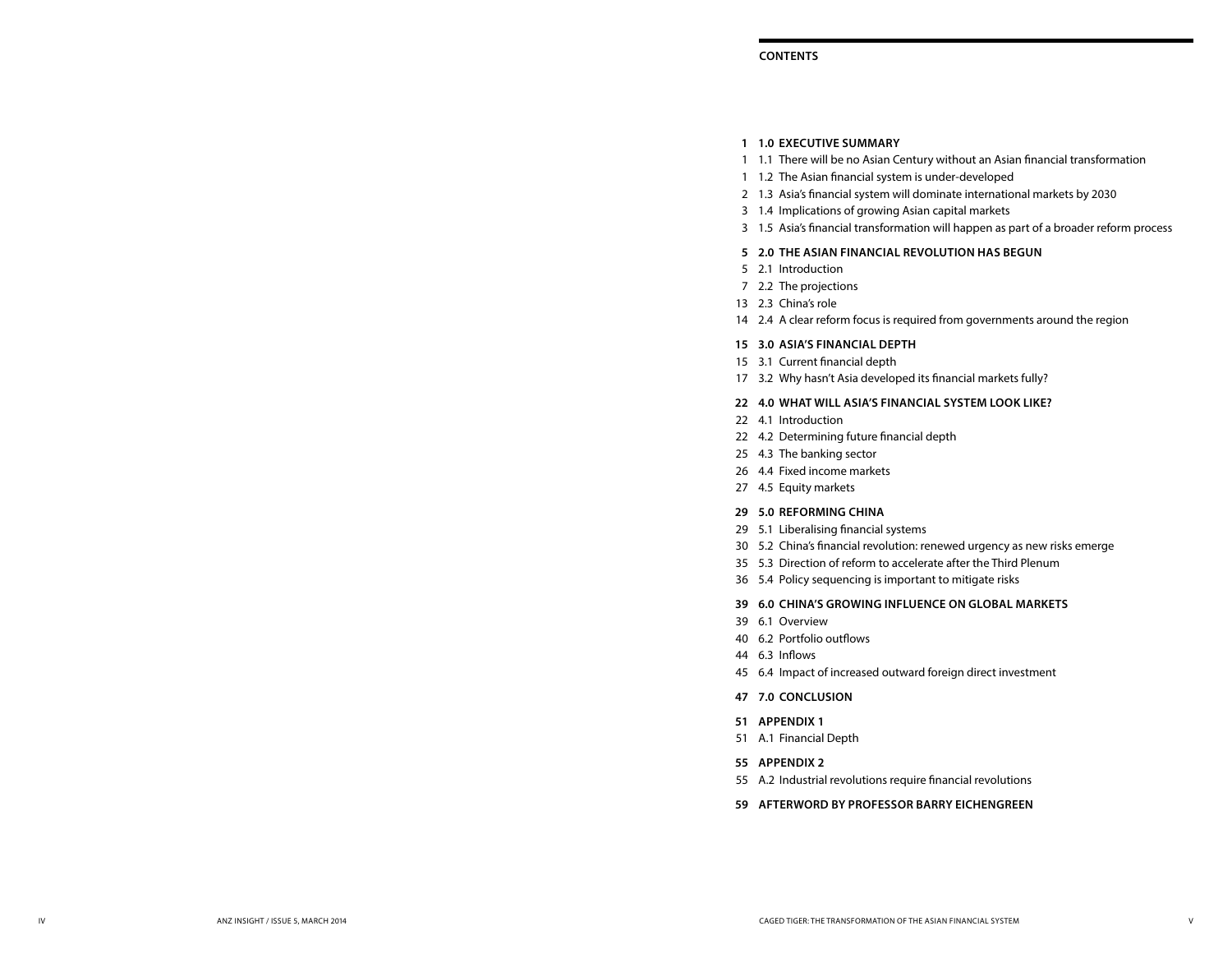

#### **1.1 THERE WILL BE NO ASIAN CENTURY WITHOUT AN ASIAN FINANCIAL TRANSFORMATION**

The 'Asian Century' is upon us. Asia's economy already accounts for a quarter of global economic output, up from 17% two decades ago. ANZ expects Asia's share to rise to 35% in 2030 and to be over half the world economy by 2050. The United States (US) and Europe, which currently account for around half the world's economic output, could see their share fall to less than a quarter by mid-century. This is a tectonic shift in the global economic landscape.

Yet with the exception of Japan and the newly industrialised economies, Asia's rapid industrialisation of the past two decades has not been matched by an extensive development of its financial system. Many Asian countries have relatively closed and highly regulated financial systems, with a dominant bank sector and heavily managed exchange rates.

While this financial model may have helped some nations reach this point in their economic development, it will not be appropriate for the next stage of continued economic growth. The financial systems of many Asian economies must be reformed, deregulated and opened up to global markets.

To build out a consumer-based high-income economy, an efficient and transparent financial system is critical. Consumers, small businesses and large corporations need to have confidence in the system as well as improved access to capital and modern financial management products. Without further substantial development of the financial system many Asian countries risk being caught in what development economists call the 'middle income trap'.

Financial development is just one part of what is required to drive societies through middle income status. Other factors include improving legal and governance structures, rising political freedoms and ongoing economic reform in other sectors of the economy.

But fundamentally, an Asian Century now requires a profound transformation of the Asian financial system.

# **1.2 THE ASIAN FINANCIAL SYSTEM IS UNDER-DEVELOPED**

The policy response to the Asian Financial Crisis (AFC) of 1997 left many economies in the region with tighter capital controls, more regulated domestic financial systems and managed (or fixed) exchange rates.

High savings rates across the region, combined with a strictly controlled financial system and managed exchange rates, resulted in the build-up of large foreign exchange (FX) reserve portfolios at many Asian central banks. This has meant that the Asian surplus of the past 15 years has been 'recycled' back into the international financial system via official portfolio flows rather than the investment decisions of private individuals and institutions. These portfolio flows have mostly been purchases of US and other developed nations' government bonds by central banks.

The 'trapping' of the Asian surplus in FX reserve portfolios has resulted in a much slower financial development than would have been the case if the private sector had played the primary role in allocating those savings. At the same time the financial systems of the US and Europe, swollen with external liquidity, became much larger than required by their underlying economies. This global financial imbalance was a significant, though not exclusive, cause of the Global Financial Crisis (GFC), and is only now beginning to slowly reverse.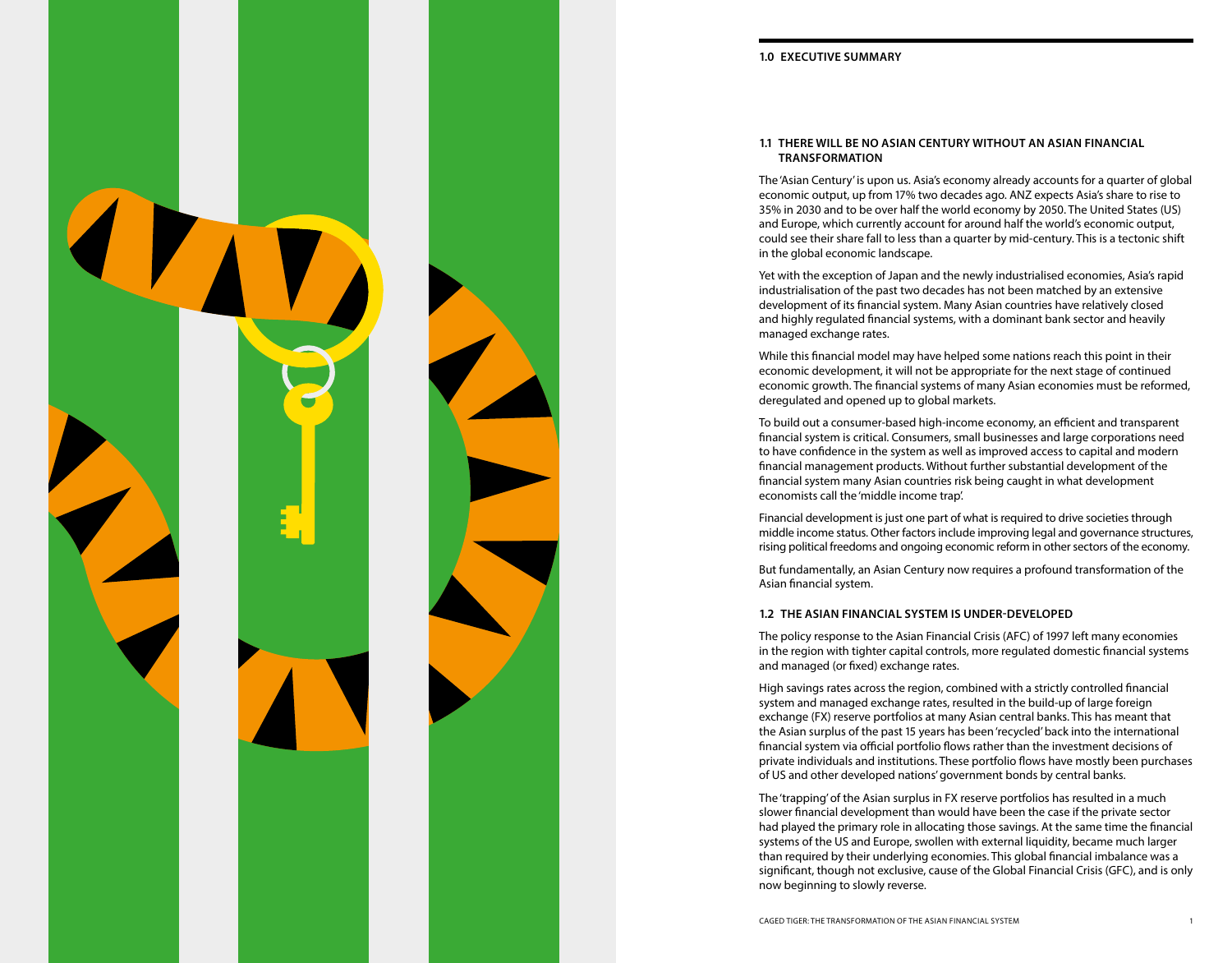Rebalancing the global economy, avoiding the middle-income trap in Asian economies and Asia's financial transformation will be among the most powerful forces in the global economy over the decades ahead. The Chinese Government has recognised the urgency of reform and is now fast tracking financial liberalisation and the opening up of the domestic financial system to international capital flows.

Asia's financial system will grow rapidly and the interaction of Asian capital with the rest of the international financial system will change radically. Instead of the benign flow of official capital into deep, liquid government bond markets, particularly US treasury bonds, Asia's private sector will have a much bigger role in allocating Asian savings around the world.

This will mean an explosion of Asian private portfolio capital flows (both into bonds and equities) and a much greater role for Asian direct investment in other countries. For example, the outstanding stock of Chinese Foreign Direct Investment (FDI) into other countries was around US\$500 billion in 2012. This could rise towards US\$10 trillion in 2030. Chinese private portfolio flows into global bond and equity markets could increase by US\$1.3 trillion a year for the five years following the opening up of the Chinese financial system. But just as significantly, these flows will not go into existing asset classes like US treasuries to the same degree, with important implications for Europe and the US.

# **1.3 ASIA'S FINANCIAL SYSTEM WILL DOMINATE INTERNATIONAL MARKETS BY 2030**

If Asian governments can continue to follow a path of economic reform, maintain strong growth rates and productivity and commit to further financial liberalisation, the total Asian financial system could account for around half of the global system by 2030 (up from around 22% now). While some of this is due to the growth in the underlying economy, a good proportion will be a result of financial deepening that will result from the financial reform process.

Banks will still dominate Asian financial services for the foreseeable future but there will be spectacular growth in capital market activity. Our modelling suggests:

- Asian (excluding Japan) bond markets will grow to be seven times their current size over the next 15 years to match the size of the US debt markets.
- The RMB market will dominate in Asia not only because of the size of the Chinese economy but also because it will be a regional funding currency.
- China's debt markets are forecast to grow from around US\$4 trillion in 2013 to around US\$27 trillion in 2030.
- The equity market capitalisation across the Asian (excluding Japan) region is also expected to explode, rising from US\$9 trillion to almost US\$55 trillion by 2030.
- The Chinese banking system is likely to overtake the size of the US system by 2020.
- The Asian financial system is on track to be bigger than the US and Europe combined by 2030.
- China will be the dominant market in Asia, accounting for around half of Asia's financial assets by mid-century.
- By 2030, China's financial system could be more than twice as big as that in the US.

# **1 . 4 IMPLICATIONS OF GROWING ASIAN CAPITAL MARKETS**

The rise of the Renminbi (RMB) capital markets is a clear implication of this Asian financial transformation. The Chinese currency and capital markets will dominate regional financial markets within 15 years. And as we approach the middle of the Asian Century, the RMB will become a genuine rival to the US dollar as a global reserve currency.

While the US will retain its reserve currency status for decades to come, the US and European financial systems are likely to grow relatively more slowly than in recent history. Indeed, we believe there is the potential for these financial systems to contract in real terms over the next decade.

Price discovery in financial markets, in the sense of the most influential trading zones for price setting, will gradually shift towards Asia. At the very least, we will see financial asset price volatility increasingly occur through the Pacific time zone rather than the Atlantic time zone. No more sleepless nights for Asia's FX traders in the future! It will be traders in London having to get up at all hours to respond to unexpected economic data and policy events.

All of this will mean a rapid development of Asia's financial centres. Shanghai will rival New York as a financial centre for a large domestic economy as well as an international hub. Singapore is likely to increase its importance given its critical role in South-East Asia. Second-tier centres will emerge; Hong Kong and Tokyo will remain important while Seoul, Mumbai and Sydney will grow strongly.

Asia's financial institutions will become increasingly important in global finance. Chinese banks are already some of the largest in the world but their presence has only just started to be felt in global markets. This will change as they play a growing role in finding investment opportunities for Chinese savings in the world economy. The potential for wealth management institutions to grow, initially in North Asia but throughout the region is significant.

For the still emerging and demographically young nations of ASEAN,<sup>1</sup> this financial transformation offers increased access to long-term capital critical for funding the economic infrastructure required for the next stage of their development.

# **1.5 ASIA'S FINANCIAL TRANSFORMATION WILL HAPPEN AS PART OF A BROADER REFORM PROCESS**

The opportunities are big and so are the risks. The international experience with financial system deregulation and capital account liberalisation is replete with examples of capital flow surges creating wide current account deficits, asset price bubbles and large banking system losses.

Government policy will therefore be crucial in mitigating any problems as Asia develops a large, open and sophisticated financial system. Policies will need to be developed across a wide range of areas, including developing strong institutions such as independent central banks, a strong regulatory and supervisory system, as well as the wider legal and cultural changes needed for a modern financial system.

As financial deepening occurs, the repercussions are broad and significant. For example, Initial Public Offerings (IPOs) remain the principal vehicle for transferring state ownership to private ownership and so a succession of the world's largest IPOs in Asia can be expected in coming years. IPOs are likely in financial services, energy, telecommunications and infrastructure, sectors currently dominated by large state-owned enterprises.

1 Association of Southeast Asian Nations.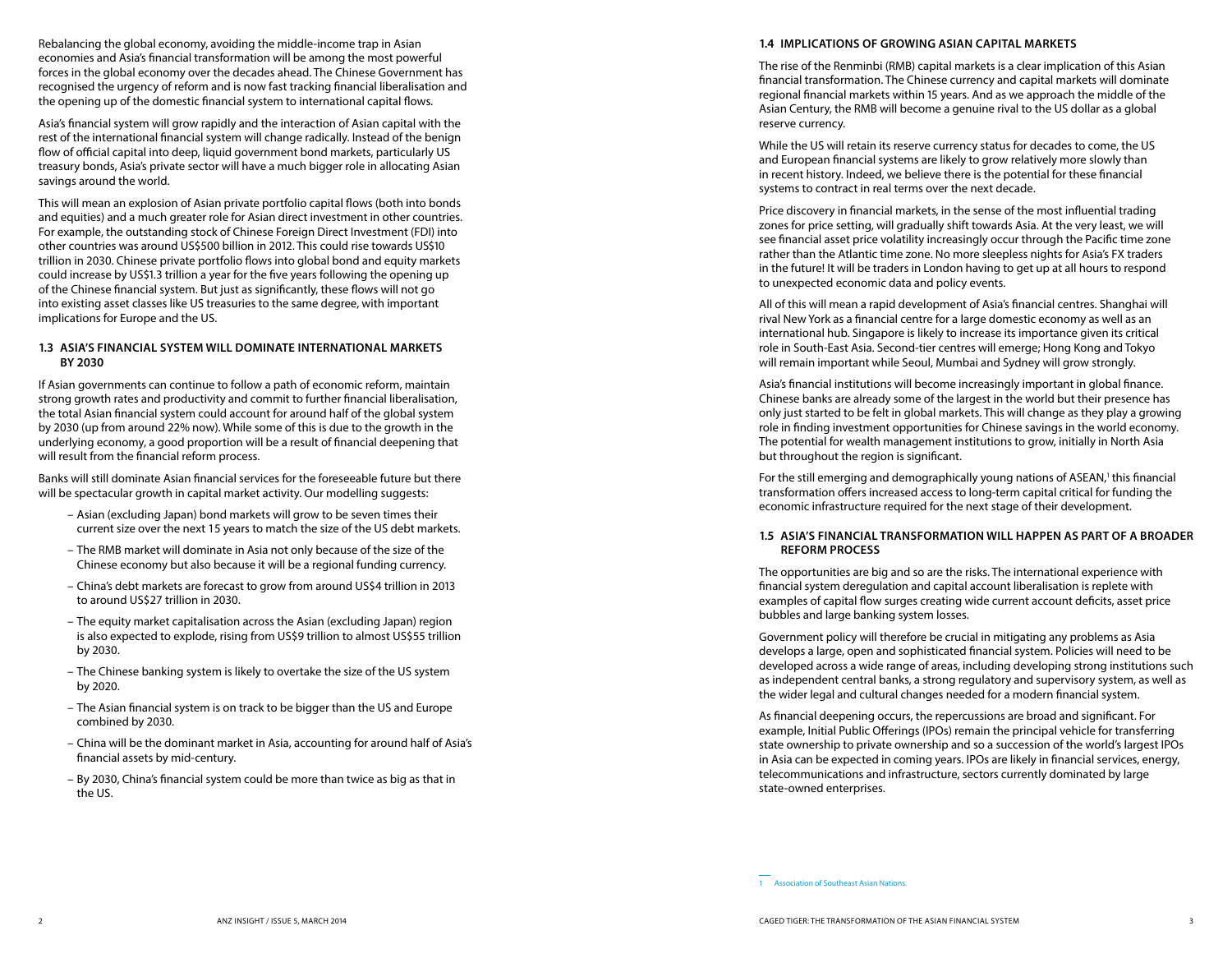The implications of much larger investment pools, particularly in China, are also dramatic as FDI into regional markets expands. The sheer scale of this investment wave will inevitably make it higher profile, raising regulatory and political implications. Foreign ownership in many economies, even developed ones like Australia, remains sensitive.

For example, in 2010, around 2.5% of the value of China's FDI was invested in Australia. Even if that percentage remains unchanged, the higher total level of Chinese FDI could lead to over A\$200 billion FDI into Australia, or about 15% of our forecast Australian Gross Domestic Product (GDP), by 2030 – above the current levels of US direct investment.

The challenges are immense, not least in China, a powerhouse of the region. The good news is that China has already made steady progress on implementing a strong structure for its financial system. But the decisions Chinese policymakers make in coming years will be of great importance to the global financial system.

Warren Hogan Chief Economist ANZ March 2014

#### **2.0 THE ASIAN FINANCIAL REVOLUTION HAS BEGUN**

#### *KEY THEMES:*

- *Asia already plays a major role in the global economy and it will only get bigger.*
- *Asia's increasing economic might is not matched by its financial-sector status.*
- *Without financial-sector deepening, Asia is unlikely to fulfil its economic potential.*
- *Assuming the appropriate reforms are made, the Asian financial system could be twice as large as that of the US by 2030.*

# **2.1 INTRODUCTION**

This is the Asian Century. Economically at the very least. By 2050, on current trends, Asia will be the world's largest economic region. By mid-century it is expected to account for around half of the global economy (see Figure 2.1).<sup>2</sup> China, Asia's largest economy, will soon surpass the US and become the world's single largest economy.

Today Europe and the US account for just under half of the world economy while Asia<sup>3</sup> represents just 25%. The Asian Century will flip this relationship on its head. By 2050 the share of the global economy of the US and Europe could fall towards 20%. Dramatic, and indeed unimaginable to the established order as this is, it is actually not historically unprecedented. Asia has been the world's largest economic bloc throughout recorded history – other than the past 200 years.<sup>4</sup>

#### Figure 2.1 **GLOBAL ECONOMY BY REGION: 1980 TO 2050**



Source: CEIC and ANZ Projections.

2 OECD, Economic Department Policy Notes, 'Looking to 2060: A Global Vision of Long-Term Growth', November 2012. Commonwealth Government of Australia, White Paper, 'Australia in the Asian Century', October 2012.

3 Asia is defined as emerging Asia plus Japan. There will be other definitions, such as Asia 10 (the 10 largest Asian economic line of the 10 largest Asian economic line as a such as Asian economies and China Asian economi including Japan) throughout the report. On some occasions Asia will be defined as excluding Japan and China. Australia, New Zealand and the Pacific economies will not be included in definitions of Asia unless explicitly stated.

4 See A Maddisson, Angus. *Contours of the World Economy 1-2030 AD. Essays in Macro-Economic History*, Oxford University Press, 2007.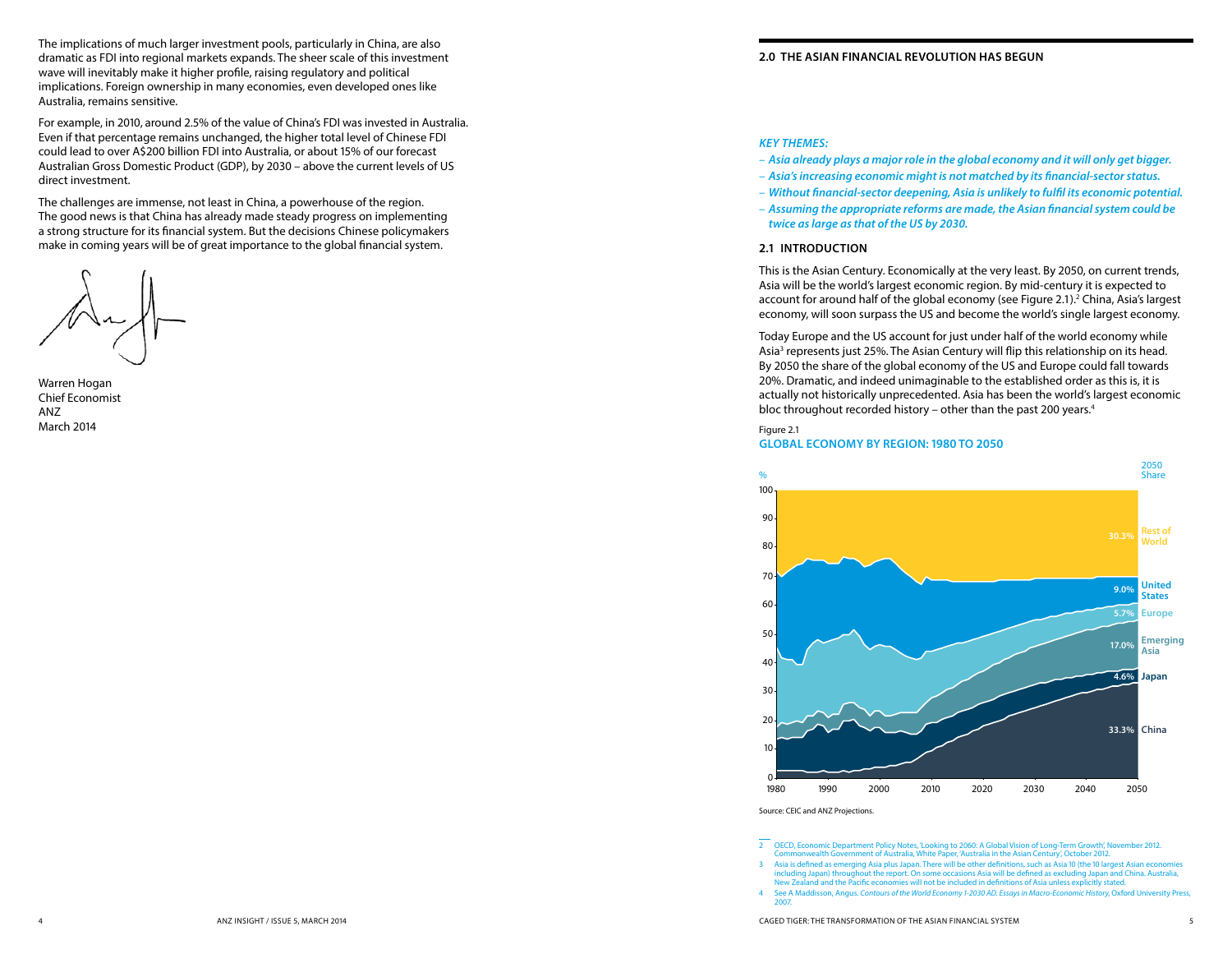To some extent, the implications of this seismic shift in Asia's share of the global economy have gone unnoticed because much of the analysis on the rise of the Asian economies has focused on the spectacular development of manufacturing capacity, the build-out of massive urban infrastructure and the growth of trade in goods and services. Significantly though, Asia's financial system has developed much more slowly than the industrial economy.

Indeed, there will be no Asian Century unless we see a dramatic transformation of the Asian financial system. Over the past 15 years a gap has appeared between the development of Asia's underlying economy and its financial sector. Following the AFC of 1997, growth in many Asian nations was constrained by strict regulation, managed exchange rates and the accumulation of large FX reserves.

Despite a rapidly growing pool of domestic savings, Asia has relied heavily upon international financial markets to allocate these savings rather than developing its own capital markets.

As a result, Asia has accumulated huge FX reserve portfolios. These reserves have effectively trapped rapidly growing Asian savings in the official sector.<sup>5</sup> They have then been recycled into the international financial system through advanced economies and in particular the government bond markets in the US and Europe.

#### Figure 2.2 **ASIA FX RESERVES**

# **World – Central Bank FX Reserves**



Source: CEIC and ANZ Projections.

In capital markets terms, Asia is punching well below its economic weight. The period between the AFC and the GFC saw Asia's financial system failing to keep pace with its rapid industrial development. Over the same period there was a corresponding over-deepening of markets in the US and Europe as Asia outsourced the allocation of its savings to those markets.

This divergence runs counter to the well-established relationship between income growth and financial market development.<sup>6</sup> Real incomes have been growing faster in emerging markets and slower in the developed world. In other words, Asia's incomes have been catching up with the developed world but its financial markets have been getting smaller by comparison.

These trends have started to change in the past few years. But we are only at the beginning of this global rebalancing and the beginning of the Asian financial revolution. To fully realise and capture the benefits of the Asian Century, indeed, to sustain a robust world economy, this will need to continue for many years to come. Without such deepening of financial markets, continuing high rates of growth in the real economies of the Asian region become almost impossible.

# **2.2 THE PROJECTIONS**

The rapid industrialisation and rise of Asia over the past 50 years has been one of history's most profound economic events. Yet the economic ascension of China is far from complete and many ASEAN economies are only just beginning a rapid industrialisation and urbanisation.

Looking ahead, South Asia's most populous economies, India and Indonesia, remain relatively immature from a development profile and are well positioned demographically to move into high growth periods over the decade ahead.

Assuming the region remains on a high growth path and the necessary reforms are undertaken by governments, we estimate that the region's financial system could be as large as US\$211 trillion by 2030. To put this in context this is:

- About four times the size of the Asian financial system now.
- More than twice as big as the US financial system in 2030.
- Around three times the size of the European financial system, including the United Kingdom (UK), in 2030.

China will be central to the development of the Asian financial system, coming to dominate it in the way it now dominates the real sector of the Asia region. Our projections suggest that China's financial system will overtake that of the US in the early 2020s and by 2030 the total size of China's financial sector is expected to be equal to that of the US and Europe combined.

Not only will Asia's capital markets grow rapidly but the composition of those markets will shift to a more balanced mix of bank lending, equity markets and debt securities. Asia is in the early stages of a financial revolution that could be as significant for the world economy as the Asian industrial revolution that commenced in the 1980s.

<sup>5</sup> The official sector is defined as government institutions such as central banks and government departments and agencies as well as international institutions supported by the government sector such as the IMF, OECD and the World Bank.

There is a robust literature highlighting the strong correlation between living standards beyond low-income levels and the sophistication of the financial services sector.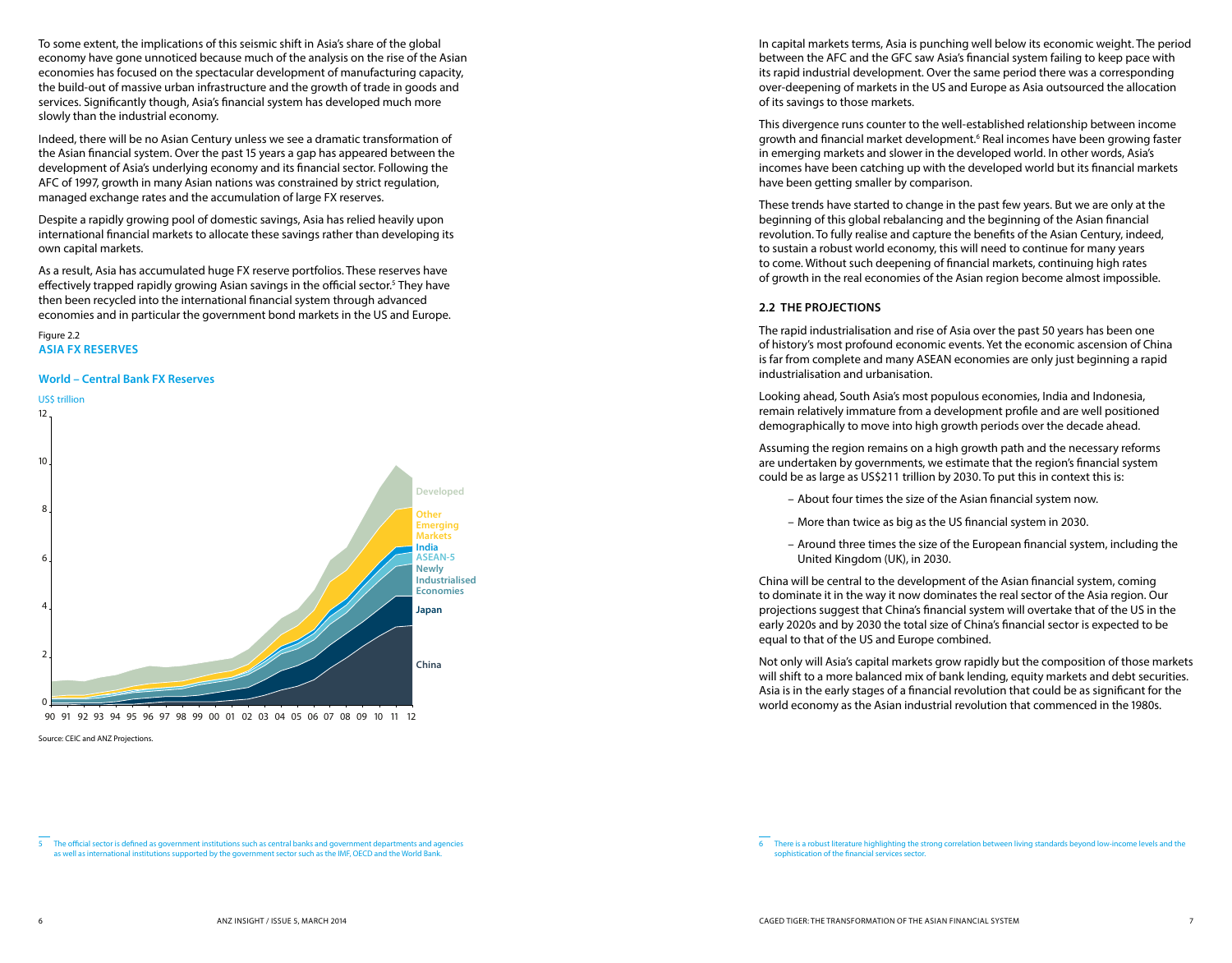The economic ascension of Asia will be dominated by 10 key Asian economies spanning high to low income, technologically advanced manufacturers to still largely agrarian economies, and mature to demographically young nations.

China, India, Indonesia, Japan, Republic of Korea, Malaysia, the Philippines, Singapore, Thailand and Vietnam are the 10 economies we see as dominating both Asia and the global economy and which we refer to as the Asia 10. Together, these 10 economies had a GDP of nearly US\$17 trillion (87% of total Asia) and a total population of nearly 3.3 billion (70% of Asia's total) in 2012.

By 2050, these 10 economies are expected to account for over 90% of Asia's GDP and over 75% of Asia's population. These economies will not just dominate Asia. By themselves, they will account for over half of global GDP and account for nearly 50% of the global middle-class population.

However, although the momentum of Asia looks to be sure and firm, the economic ascension of Asia is certainly not preordained. Risks remain, political tensions could arise, trade and financial liberalisation may stall and opportunities may be squandered. History shows us many precedents for all of these risks.

In analysing the outlook for Asian growth, we have examined two alternative scenarios:

- 1. **The Asian Century scenario.** Asia continues to grow and fulfil its economic potential thereby rising to be the dominant financial and economic bloc by the middle of the 21st century. Living standards in most of Asia will approach, although not reach, the current levels of most OECD countries. Financial markets will deepen considerably and the regional architecture will be marked by greater integration as trade, FDI and portfolio flows become increasingly intra-Asian.
- 2. **The Middle Income Trap scenario.** Some of the high-growth economies fail to make the transition through middle-income status due to a loss of economic reform momentum and competitiveness. A failure to break through the middle-income trap would be associated with a lack of progress on financial liberalisation over the decade ahead. The Asian economies will still grow, albeit at a slower pace than the core scenario. Financial systems will also expand although financial deepening and integration will be lower than in the Asian Century scenario.

#### *2.2.1 The Asian Century scenario*

Under the Asian Century scenario, the Asia 10 will grow close to the full potential suggested by labour and capital inputs, total factor productivity and energy constraints. This will result in average annual growth of 4.4% over the next decade. China will lead the way in terms of both growth and size (Table 2.1).

In our projections China and India are on a multi-decade deceleration trend, although India's favourable demographic profile indicates that they can sustain strong growth for longer.

Japanese growth will recover on the back of a successful reflation with the recovery peaking before 2020. Longer term, Japan remains in the slow lane of Asian economic growth. The rest of the large Asian economies are projected to maintain real economic growth of around 3–4% over the decades ahead. Total Asian growth will average 3.9%, well above global economic growth.

# Table 2.1 **ECONOMIC GROWTH PROJECTIONS FOR THE ASIAN CENTURY SCENARIO**

| <b>Project Base</b><br><b>Scenario</b> | <b>Average growth rate</b> |           |      |                     |           |           |           |
|----------------------------------------|----------------------------|-----------|------|---------------------|-----------|-----------|-----------|
| US\$ million,<br>2005 constant         | 1981-1990                  | 1991-2000 |      | 2001-2010 2011-2020 | 2021-2030 | 2031-2040 | 2041-2050 |
| China                                  | 7.4                        | 10.5      | 10.1 | 7.0                 | 4.5       | 3.5       | 3.0       |
| India                                  | 6.0                        | 5.5       | 7.7  | 6.6                 | 5.9       | 5.3       | 4.6       |
| Indonesia                              | 5.0                        | 4.4       | 5.2  | 4.3                 | 3.5       | 3.1       | 2.7       |
| Japan                                  | 6.1                        | 1.3       | 0.9  | 1.5                 | 1.5       | 1.2       | 0.9       |
| <b>South Korea</b>                     | 8.2                        | 6.2       | 4.1  | 4.3                 | 3.7       | 3.2       | 1.9       |
| <b>Malaysia</b>                        | 5.6                        | 7.2       | 4.6  | 4.9                 | 4.4       | 4.1       | 3.8       |
| <b>Thailand</b>                        | 9.0                        | 4.6       | 4.4  | 3.7                 | 3.2       | 2.9       | 2.7       |
| <b>Singapore</b>                       | 4.3                        | 7.6       | 5.3  | 4.2                 | 3.2       | 1.9       | 1.5       |
| <b>Philippines</b>                     | 4.6                        | 3.1       | 4.8  | 6.3                 | 6.7       | 6.1       | 5.5       |
| <b>Vietnam</b>                         | 4.3                        | 7.6       | 7.3  | 6.2                 | 5.3       | 4.6       | 3.8       |
| Asia 10                                | 4.9                        | 3.5       | 4.4  | 4.6                 | 3.9       | 3.3       | 2.9       |
| <b>Emerging Asia</b>                   | 4.8                        | 3.4       | 4.4  | 4.6                 | 3.9       | 3.4       | 3.0       |
| <b>World</b>                           | 3.0                        | 2.7       | 2.6  | 2.9                 | 2.9       | 2.8       | 2.6       |

Source: ANZ Projections.

# The projections suggest that:

- Asia will be the dominant economic bloc in the world mid-century. Including Japan, the economic output of the countries in the Asia 10 Economies will be approaching 60% of global output by 2050, up from 25% at present.
- China could account for 33% of the world economy in 2050, which would be much more than the US (9%), India (8%), the European Union (12%) and Japan (5%).
- China's economy would overtake the US in current dollar terms in 2021.<sup>7</sup>
- In terms of standards of living, measured through GDP per capita in purchasing power parity, China would still lag 10% behind the US in 2050.
- The majority of Asia will have grown in absolute terms throughout the Asian Century but will not achieve the living standards of advanced economies. As such, the potential remains for Asian economies to catch up to advanced economies in terms of GDP per capita.

<sup>7</sup> In constant dollar terms this would not occur until 2042. The difference in the two timeframes is a result of economists adjusting for the effects of faster inflation in China and exchange rate appreciation against the US dollar. For instance, China's economy grew in real terms by 10.6% a year over the decade 2000–10. However, if we factor in exchange rate appreciation and inflation, China's nominal dollar GDP growth was 18% a year over the same period.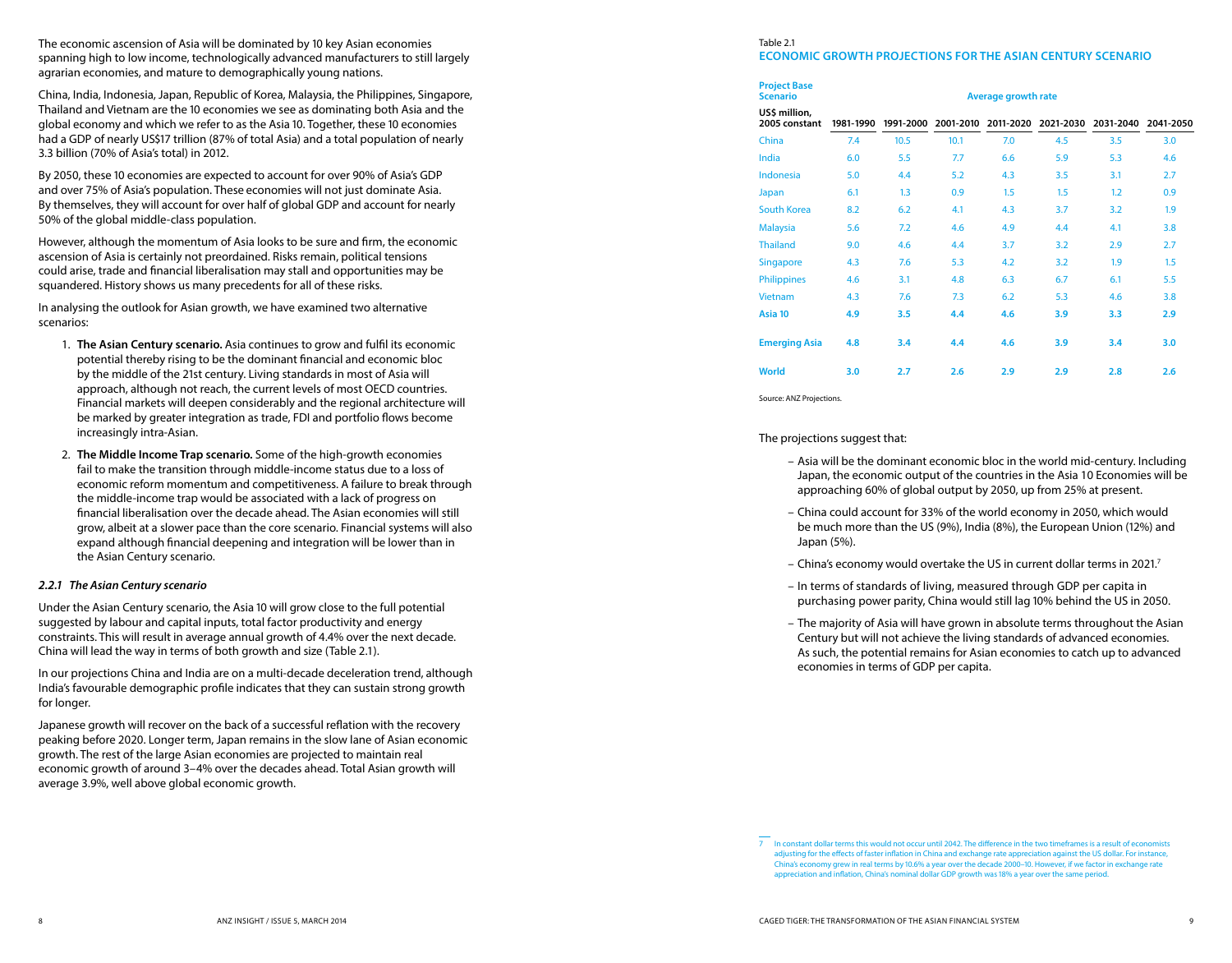#### **Financial System Growth in the Asian Century Scenario**

Under the Asian Century Scenario, Asia will be the dominant financial bloc by 2030, taking financial depth towards 400% of GDP.<sup>8</sup> Asia's share of global financial assets rises towards 50% of the global total in 2030, comparable with current levels in the EU and the US and then to 60% by 2050.

The regional dynamic is marked by greater integration as trade, FDI and portfolio flows become increasingly intra-Asian. Asian markets will become more mature and exert greater weight in regional and global financial transactions. In our projections each country within Asia closes more than half of the financial gap between itself and the US.

As Figure 2.3 highlights, Asia's share of both economic and financial market activity will grow strongly over the decades ahead. Although the US and European share will shrink in both economic and financial terms, the largest relative decline will come in financial activity. Indeed, the US and European weight in the world financial system will not only decline in relative terms but also in absolute ones. That is, the US and European financial systems are unlikely to grow in real terms over the decades ahead under this Asian Century scenario based upon substantial financial deepening.

#### Figure 2.3

#### **ASIAN CENTURY SCENARIO PROJECTIONS**





#### **Core Scenario – Financial Market Projections as a % to world**



*2.2.2 The Middle Income Trap9 scenario*

The enormous promise of the Asian Century is premised on the demographic dividend in many countries with large, youthful populations, as well as significant technological catch-up. But this does not mean that the region is on auto-pilot and that the high-growth outcomes of the Asian Century will be realised.

Of the 101 countries classified as middle-income in 1960, only 13 managed the transition to high-income economies by 2008,10 escaping the middle-income trap. It is therefore necessary to consider a scenario that allows for convergence on a smaller scale.

In this scenario the overall rate of Asian growth is around 3.4% for the decade ahead, compared with 4.4% in the Asian Century scenario. Some of the high-growth countries in Asia fail to effectively make the transition through the middle income trap. That is, they lose export competitiveness as a result of higher labour costs and their productivity growth stalls because their governments fail to move them towards services-oriented economies. As a result, Asia's share of global GDP stays at 31%.

# Table 2.2

#### **ECONOMIC GROWTH PROJECTIONS FOR THE MIDDLE INCOME TRAP SCENARIO**

| <b>Project Risk</b><br><b>Scenario</b> | <b>Average growth rate</b> |      |      |                               |     |                     |           |  |
|----------------------------------------|----------------------------|------|------|-------------------------------|-----|---------------------|-----------|--|
| US\$ million,<br>2005 constant         | 1981-1990                  |      |      | 1991-2000 2001-2010 2011-2020 |     | 2021-2030 2031-2040 | 2041-2050 |  |
| China                                  | 7.4                        | 10.5 | 10.1 | 5.0                           | 3.5 | 3.0                 | 3.0       |  |
| India                                  | 6.0                        | 5.5  | 7.7  | 5.5                           | 5.0 | 4.5                 | 5.0       |  |
| Indonesia                              | 5.0                        | 4.4  | 5.2  | 4.0                           | 3.0 | 3.0                 | 3.0       |  |
| Japan                                  | 6.1                        | 1.3  | 0.9  | 1.5                           | 2.0 | 2.0                 | 2.0       |  |
| <b>South Korea</b>                     | 8.2                        | 6.2  | 4.1  | 4.0                           | 3.5 | 3.0                 | 2.0       |  |
| <b>Malaysia</b>                        | 5.6                        | 7.2  | 4.6  | 4.0                           | 2.9 | 2.6                 | 2.3       |  |
| <b>Thailand</b>                        | 9.0                        | 4.6  | 4.4  | 3.5                           | 2.2 | 1.9                 | 1.7       |  |
| <b>Singapore</b>                       | 4.3                        | 7.6  | 5.3  | 4.2                           | 2.7 | 1.4                 | 1.0       |  |
| <b>Philippines</b>                     | 4.6                        | 3.1  | 4.8  | 6.3                           | 5.2 | 4.6                 | 4.0       |  |
| <b>Vietnam</b>                         | 4.3                        | 7.6  | 7.3  | 6.2                           | 3.8 | 3.1                 | 2.3       |  |
| Asia 10                                | 4.9                        | 3.5  | 4.4  | 3.6                           | 3.2 | 2.9                 | 3.0       |  |
| <b>Emerging Asia</b>                   | 4.8                        | 3.4  | 4.4  | 3.7                           | 3.3 | 3.0                 | 3.1       |  |
| <b>World</b>                           | 3.0                        | 2.7  | 2.6  | 2.9                           | 2.4 | 2.3                 | 2.1       |  |

Source: ANZ Projections.

While China suffers most in this scenario, all the large Asian economies experience a slower growth trajectory over the next few decades. Japan is least affected by the Middle Income Trap scenario, partly because it benefited less in the upside Asian Century scenario and partly because it already has a well-developed financial system.

8 See Chapter 3 and Appendix 1 for a full explanation of financial depth and how we utilise this measure to project the overall size of the Asian financial system. Financial depth in Asia under the Asian Century scenario is expected to rise to 550% by 2050. The Middle Income Trap is a state of economic development where growth stalls at middle-income levels usually due to a loss of competitiveness. This loss of competitiveness is typically associated with an inability of governments to support eco and social reforms, and the structural changes required to maintain productivity growth and rising living standards.

10 World Bank, China 2030: Building a Modern, Harmonious, and Creative High-Income Society, Washington, DC, 2012.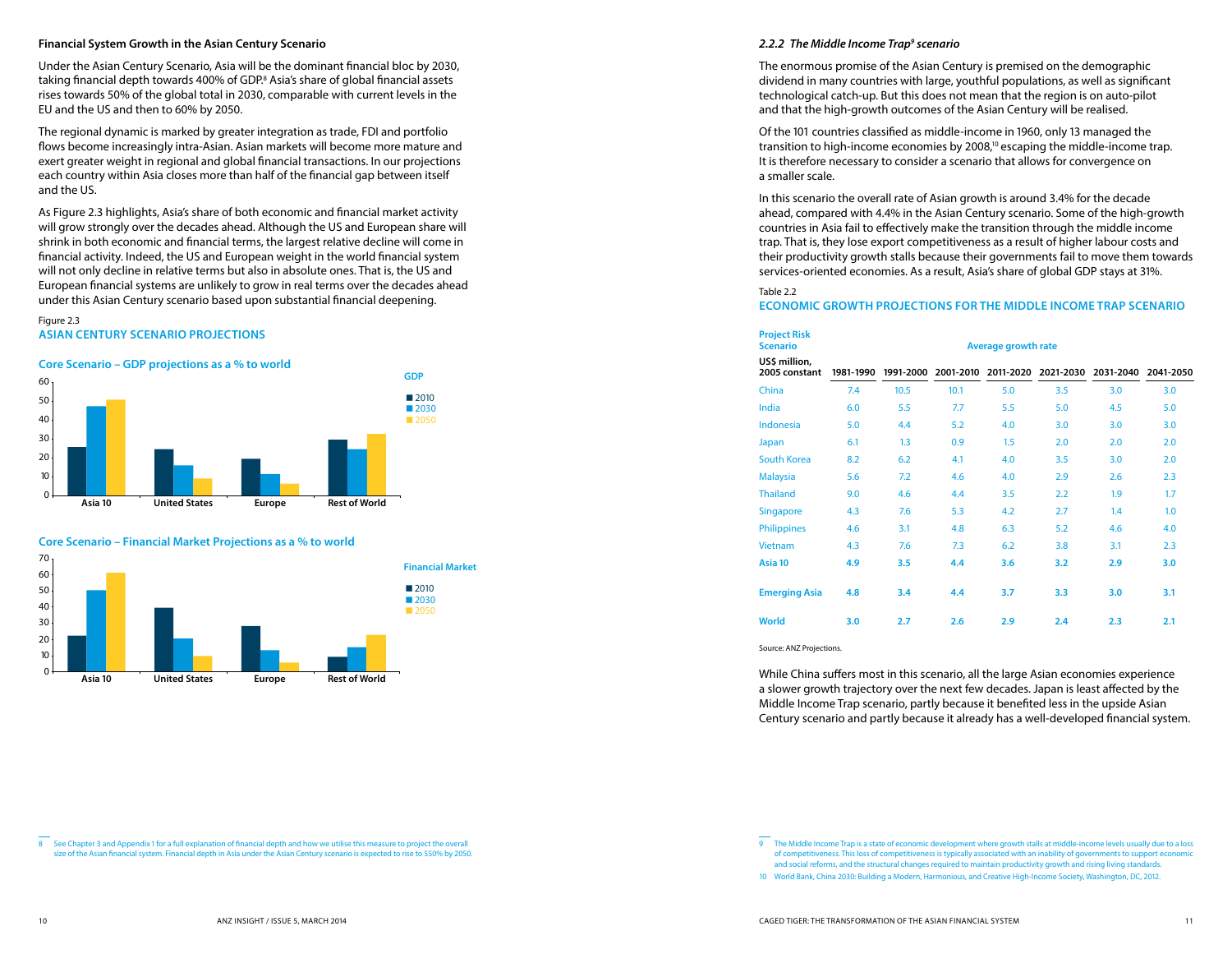# The projections suggest that:

- Asia will still be the major economic bloc in the world, accounting for around 40% of global output in 2030 and 45% in 2050.
- China could account for 33% of the world economy in 2050, which is still more than the US (22%), India (5%), the European Union (16%) and Japan (8%).
- In terms of standards of living, Asia will lag well behind the advanced economies, achieving income per capita of approximately 60% of the developed world in 2030 and around 75% of the developed world in 2050.
- The major ASEAN economies will suffer from a lack of access to long-term capital in the Middle Income Trap scenario. The ASEAN proportion of Asian GDP will fall from 10% in 2010 to 8% in 2050. By comparison, this share will rise to 11% in the Asia Century scenario.

# **Financial system growth under the Middle Income Trap scenario**

Alongside a loss of economic momentum will be a slowing down or stalling of financial development. It is difficult to imagine economies being trapped at middleincome levels while continuing to significantly develop their financial systems.

Financial depth in Asia is considerably lower in this scenario at 320% of GDP. Asia continues to exert less gravity in financial markets than its income levels would otherwise suggest. It will continue to rely to a large extent on international capital markets to allocate any economic surplus (savings) produced. While Asia's ratio of financial depth to GDP stays below what would be thought of as an ideal ratio, Asia's financial system still increases significantly, albeit mostly in the form of bank asset growth.

Figure 2.4 shows the projected growth in Asia's share of world GDP and Asia's share of world financial assets under this scenario.

# Figure 2.4

**MIDDLE INCOME TRAP SCENARIO PROJECTIONS**

# **Economic Distribution**

**Downside Scenario – GDP Projections as a % to world** 



# **Financial Market Distribution**

**Downside Scenario – Financial Market Projections as a % to world** 



Source: CEIC and ANZ Projections.

Even applying these more pessimistic projections, Asia will still have some of the largest and deepest financial markets in the world by 2030. Essentially this is because the opening of the Chinese capital account will transform capital flows in the region and the world.

In addition, growing regional cooperation, seen in agreements like the Asian Bond Market Initiative and the Chiang Mai Initiatives, $11$  is already establishing financial architecture in Asia that will facilitate greater financial integration.

We look at the breakdown of these financial system forecasts into bank, debt and equity markets in Chapter 4.

# **2.3 CHINA'S ROLE**

The challenges Asia faces are potentially as profound as the opportunities. China must maintain social stability in a world that becomes increasingly more connected via informal channels. For Asia more generally, political reform, environmental constraints and geo-political stability are all major risks to rapid economic development.

Just as China's entry to the World Trade Organization in 2001 was a dramatic shift in real-sector supply for the global economy, the opening up of China's capital account will have a similar impact upon the global financial system and one that will require larger and more sophisticated financial markets in the region. Through this process of financial liberalisation we can expect a dramatic pick-up in intra-regional capital flows. In other words, Asia will increasingly finance Asia over the decades ahead.

We expect that by 2020, China will have the largest national banking system in the world, only just behind the total size of the Eurozone. By 2030, China's banking sector is projected to be almost twice the size of Europe's. At the same point, the non-China, non-Japan, Asian banking sector will be approaching the size of the US banking sector.

The opening up of the Chinese capital account will be a crucial step in the process of developing the broader Asian financial system. Currently China accounts for approximately 50% of the region's trade, approximately 50% of the region's GDP but a much smaller proportion of the region's cross-border capital flows. As China's markets liberalise and private investors begin directing China's pool of savings, we expect that imbalance to correct itself over an extended period of time. The huge amount of savings locked up within the economy will seek higher returns outside of China's borders, particularly in other Asian economies where investment opportunities are strong.

11 The *Chiang Mai Initiative* was launched in 2000, and was a funding arrangement between the ASEAN countries, the People's Republic of China, Japan and the Republic of Korea, with an aim to provide insurance against short-term liquidity pro in the region. In 2012, the fund was US\$240 billion. The *Asian Bond Market Initiative* was endorsed by the ASEAN+3 in 2003 aimed at developing bond markets in Asia to assist in channelling Asian savings into Asian investments.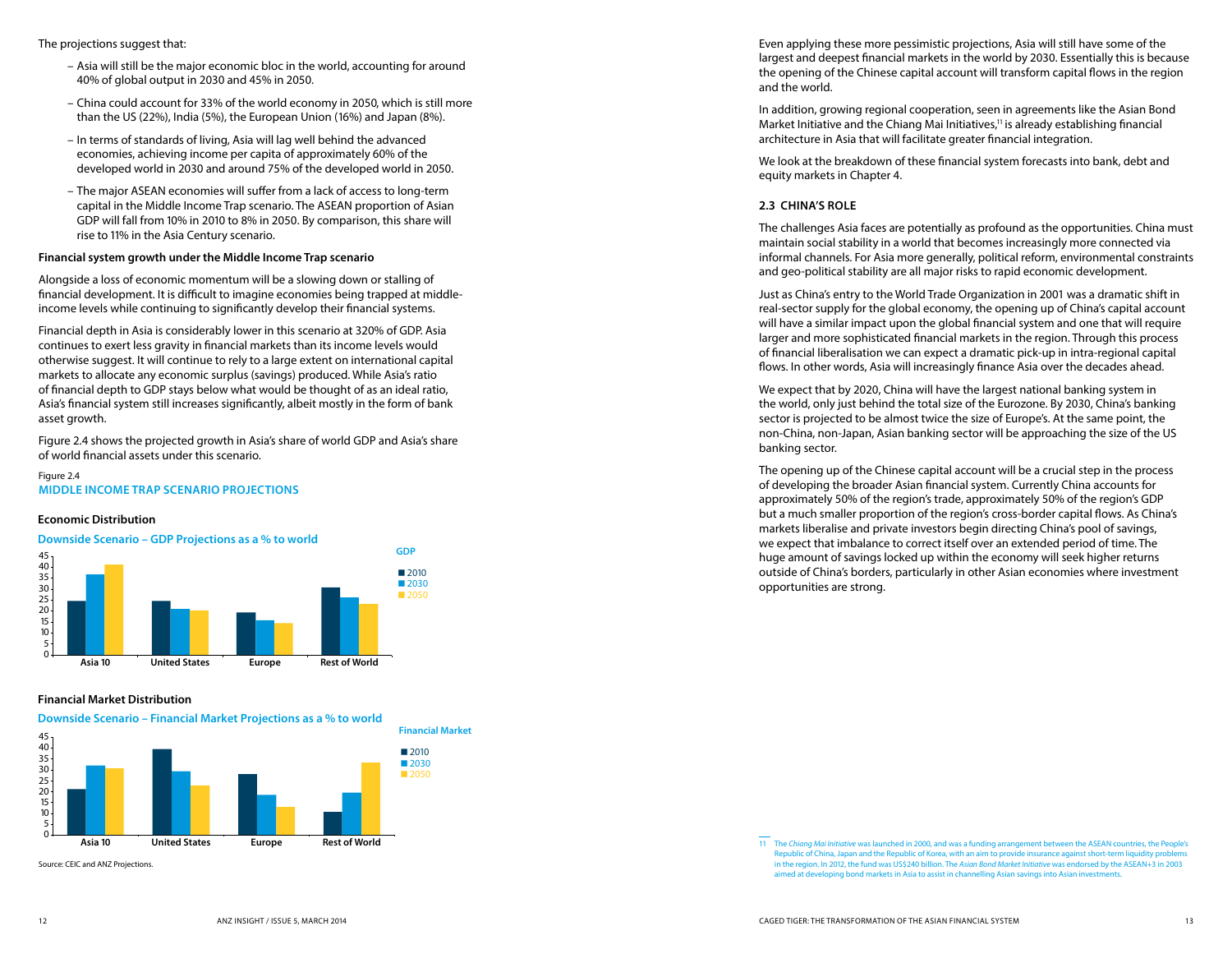# **2 . 4 A CLEAR REFORM FOCUS IS REQUIRED FROM GOVERNMENTS AROUND THE REGION**

Deeper capital markets will require significant policy reform in the region and there will be many challenges to overcome. Over time, Asia will need to move away from strong central government controls and bank-dominated financial systems if debt and equity markets are to flourish. This is a great challenge to macroeconomic stability.

The transition from an economy operating with a relatively rigid and closed financial system to one that allows capital to flow freely between asset markets and across borders is often associated with financial instability. China is facing these issues right now (see Chapter 5).

One of the key factors holding back financial development in the region is regulatory regimes that restrict inward and outward flows of capital. That is, in many Asian countries, foreigners are restricted in their ability to invest in a country's assets and many residents of Asian countries are restricted to buying their country's assets rather than foreign ones.

These restrictions have effectively locked up rich pools of savings accumulated over recent decades in each economy. In turn, this has hindered the development of both deeper domestic and more integrated regional capital markets.

If the emerging Asian nations can implement the necessary reforms, they will, over the decade ahead, become home to many of the world's financial centres and leading financial institutions. The opportunities are enormous and they span a number of sectors and regions.

#### **Box 2.1: The Relative Decline of the US Financial System**

One of the key conclusions of our research is that Asia must develop its financial system to more effectively allocate the vast pool of savings within the regional economy. Historically, Asia, as a net saver, has exported these savings to the advanced economies via the accumulation of FX reserve portfolios. While this has restricted the development of the Asian financial system, it has also led to an over-deepening of financial markets in the US and parts of Europe.

For the US, the outflow of Asia's savings pushed interest rates lower and led to over-consumption and excessive leverage in the US housing market in the decade leading up to the 2007 housing crisis. The crisis point has now passed. Households and financial institutions in the US have undertaken a mammoth deleveraging over the past six years. But the US still has a huge external deficit.

If Asia's role in funding the US external deficit is changing, what does this mean for the US economy and financial markets? The US is home to the world's deepest and most flexible financial markets. As such, market prices will continue to play the primary role in determining how the US markets and economy adjust to the new equilibrium.

In order to find a new funding equilibrium, the US will need to cheapen the relative price of its financial assets as excess savings in Asia are increasingly invested in Asia. This could come about via a US dollar depreciation to attract capital inflows, which will cheapen the price of all US dollar assets compared to the rest of the world. It is also likely to come about via low bond prices (higher term interest rates) to make these assets more attractive to both domestic and offshore investors.

A higher interest rate structure would assist in rebalancing the US economy. It would have the dual impact of encouraging more savings (less consumption) from US households and also a narrower government deficit. As the US fiscal deficit narrows and the stock of government debt is reduced, the amount of new public debt issuance should be in decline.

All of these forces would work to reduce the current account deficit and assist in moving the US economy towards its new stable funding equilibrium over the decade ahead.

A weaker currency, higher interest rates, higher domestic savings and lower consumption is a macroeconomic environment that will encourage a slower rate of credit growth and a relatively smaller financial system than the one seen during the boom years.

Longer term, the role of funding the world's economic activity will shift towards where that activity is happening and away from the traditional financing centres in the US and Europe. Even US corporations will increasingly issue debt and raise equity in Asia to fund their Asian operations.

# **3.0 ASIA'S FINANCIAL DEPTH**

# *KEY THEMES:*

- *Up to the GFC the financial markets of the US and Europe were too deep and those of Asia too shallow.*
- *The experience of the AFC led Asian governments to restrict the growth of their financial system via strict regulation.*
- *A growing proportion of domestic Asian savings had been allocated by international financial markets rather than Asian capital markets.*
- *The financial system restrictions are creating economic distortions, which are particularly noticeable in China.*

#### **3 . 1 CURRENT FINANCIAL DEPTH**

In 2010, the world's financial markets had once again exceeded their pre-GFC levels, and the total gross assets of the world's financial markets (excluding derivatives) reached approximately \$240 trillion.12 This was over four times global GDP at the time and in line with our ideal 4:1 financial system to GDP ratio (see Appendix 1). But breaking down that global figure, there were marked disparities between regions. In particular, the financial markets of the US and Europe were too deep and the financial markets of Asia too shallow despite the growing economic weight of the region. Such distortions increase the risk of financial market excesses in the former case and weaker than possible growth in the real economy in the latter.

At present, Asia accounts for around 25% of global GDP, yet only 20% of global financial assets. This lost financial depth equates to \$15.4 trillion – more than the total output of the US economy – and means the region remains well short of our ideal ratio. Instead, as Figure 3.1 shows, the ratio of financial depth to GDP in the developing world has grown only gradually in the past 20 years and remains below 3:1. In contrast, the ratio in the developed world climbed to 6:1 just before the GFC.

Figure 3.1 **FINANCIAL DEPTH: FINANCIAL SYSTEM TO GDP RATIO** 

**Reaching the Ideal Range – Developed vs Developing Markets Target Financial Depth**



Source: World Bank Global Financial Development Database (GFDD) and ANZ.

12 We use the World Bank Global Financial Database released in April 2013. Although the latest observation in this database is from 2011, we use 2010 as our base year for our long-term modelling and in the presentation of the data in charts and tables.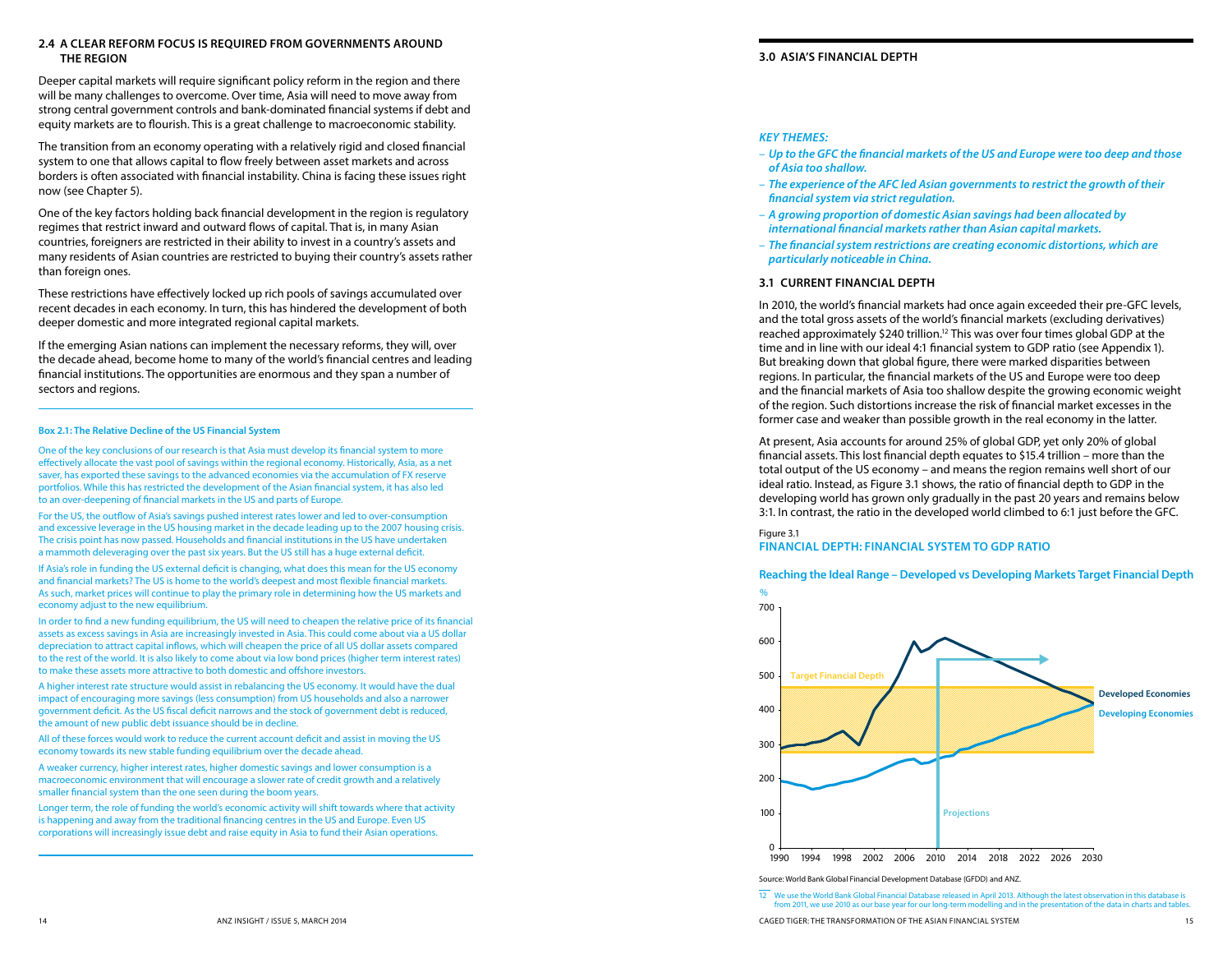Financial markets continued to deepen at relatively the same pace in the advanced and emerging markets over the late 1980s and early 1990s, broadly tracking real economic growth pre-1997. But the Asia financial crisis delivered a structural break in Asia's financial development.

In the 10 years after the crisis there was only a gradual financial deepening in the emerging market economies yet a rapid, profound and sustained deepening of the advanced markets. This in effect represents the out-sourcing of financial intermediation from surplus Asian economies to deficit advanced economies over this period. It is a central element in the debate about global economic imbalances and only now appears to be gradually correcting.

One of the key assertions of this report is that divergence will now begin to narrow as Asia claws back lost financial market share from the developed economies as part of a broader global rebalancing.

This global imbalance is not just a simple differential between developed and developing markets. Rather, Asia appears to be unique among the developing economies in having such shallow financial depth given its rapid economic development in recent decades. Excluding China and India, Asia's financial markets are shallower than those of the Middle East and North Africa,<sup>13</sup> which is surprising for a region that has become the epicentre of global economic growth.

#### Figure 3.2

**FINANCIAL DEPTH AS A % OF GDP – MAJOR ECONOMIES AND REGIONS 2010**



Source: World Bank GFDD and ANZ.

#### **3.2 WHY HASN'T ASIA DEVELOPED ITS FINANCIAL MARKETS FULLY?**

It is first important to recognise why a process of financial deepening aligned to the economic ascension of China and industrialisation of other Asian economies has not occurred.

Over the past 15 years a gap has appeared between the development of Asia's underlying economy and its financial sector. Following the AFC in 1997,<sup>14</sup> Asia's financial system has been contained via strict regulation, managed exchange rates and the accumulation of large FX reserves. Despite a rapidly growing pool of domestic savings Asia has relied heavily upon the international financial markets to allocate these savings rather than develop its own capital markets.

#### *3.2.1 A Short History of the Asian Financial Crisis*

A major consequence of the AFC was a dislocation between savings and investment in Asia. At the time, Asia was running significant external deficits. That is, it was importing the necessary capital it required to undergo economic development. Capital that had generously flowed into Asia abruptly reversed out in 1997. When the AFC hit, many domestic Asian banks were hamstrung or even bankrupted by non-performing loans. The European and US financial institutions with a local presence were well positioned to grow their Asian operations.

A higher savings rate in Asia, together with capital outflows and tighter policy, produced current account surpluses in record time. This led to Asia, and China in particular, becoming the largest provider of surplus savings to the world economy for the past 15 years.

Asia's financial institutions then began the process of allocating the region's own savings into the international markets. As Figure 3.1 illustrated, a simple comparison of financial depth ratios for the developed and developing economies shows that a big shift in financial deepening occurred immediately after the AFC.

The pronounced deepening of the US and UK financial markets seen in this chart was not matched by underlying economic phenomena. Rather, it was a significant inflow of capital, both public and private, that helped drive the explosive growth in the US and European financial systems through this period.

The outsourcing of financial intermediation has been a feature of the post-AFC environment. The inability of the region to develop deeper and more liquid domestic capital markets has meant that Asia still has to rely on the financial markets of Europe and the US to intermediate its huge excess savings. This reliance increased after the AFC as funds were placed in the advanced markets to self-insure against financial shocks.

# *3.2.2 Capital Controls and FX Reserve Accumulation*

Piecemeal and incomplete liberalisation of regional capital accounts since the AFC has also played a part. Restrictions on both inward and outward capital flows via managed exchange rate arrangements have trapped vast pools of Asia's savings in FX reserve portfolios, thwarting the development of regional capital markets. While these types of policies may be useful in protecting a country in the early stages of development from potentially destabilising surges in capital flows, they are unsatisfactory for Asia today.

13 When measured relative to the size of their econom

<sup>14</sup> In 2013, a significant capital outflow hit the emerging economies as the US economy improved and expectations of tighter US monetary policy impacted global investors. Unlike in 1997, the emerging markets and economies have largely weather this capital outflow highlighting how much stronger their position is within the global economy and financial syste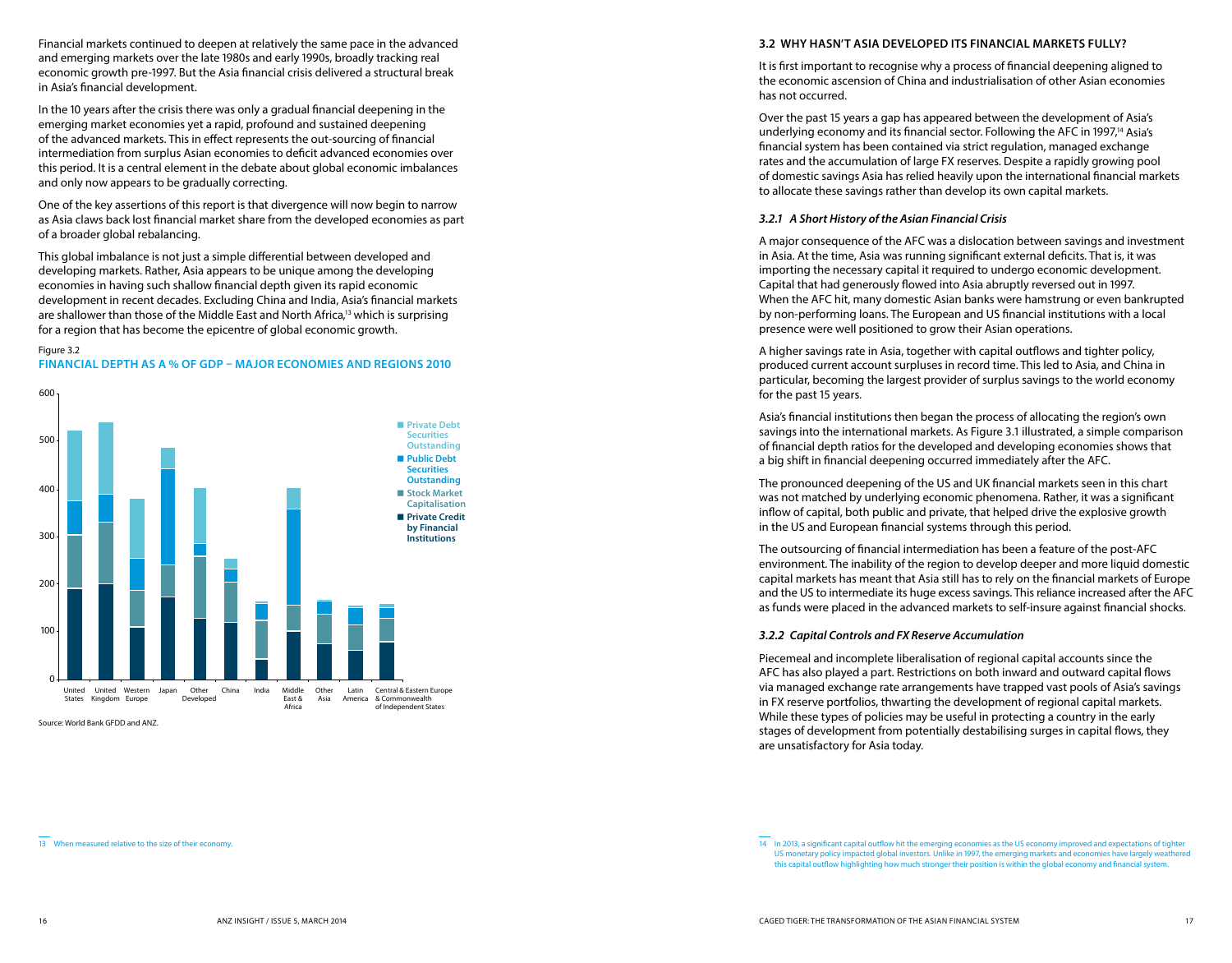The effect of capital account restrictions is most noticeable in the case of China. China has particularly high savings rates in all three sectors – corporate, household and government. It saves around half of its national income and these savings are effectively fire-walled from both the region and the rest of the world by a closed capital account.

What has made the economic ascension of China unique is that a major, sustained high-growth period has occurred without a significant financial revolution. China's high-growth period from 1990 to 2020 will perhaps be historically one of the greatest most sustained high-growth periods recorded. However, the strains and stresses its industrialisation and urbanisation have put on the banking system run the risk of leaving the banking sector stymied with bad debts, undermining the efficient allocation of capital within the economy into the future.

China is therefore useful in highlighting that not only is financial deepening necessary for successful industrialisation, broad-based financial deepening across debt and equity markets as complements to the banking system is essential.

#### **Box 3.1: The Inefficient Allocation of Asia's Savings**

Over the past 15 years Asian nations by and large have maintained competitive exchange rates, often fixed, to support export industries. This involves the central bank selling local currencies and buying US dollars.

The US dollar assets bought are typically US Treasury securities as well as other OECD government bonds, high-quality non-government securities and, to a lesser extent gold. The purchase of government bonds by foreign central banks lowers the cost of capital in the US and Europe and allows domestic savings in the advanced economies to search for yield in local and offshore markets.

Asian policymakers also restrict capital inflows and outflows into their markets as these can destabilise the steady exchange rates needed to support Asian exports curtailing the extent to which this Asian surplus can be directed back into Asian economies.

The resultant lack of financial depth and access to capital is particularly problematic for South-East Asian countries with high long-term capital needs.

Asia can borrow back the capital it needs to expand its infrastructure and physical capital stock from the developed world in US dollars. These products are generally priced off US government bonds – but a risk premium added for currency risk effectively raises the cost of capital for many in the Asian region.

The FX reserve funds invested in developed countries do not always return to Asia. The flow of official money from Asia may be used by developed nations to pursue FDI in other regions or be put to work in their own economies (probably a key driver of excessive financial depth in the US and Europe ahead of the GFC).

Asia's exchange rate policy and accumulation of sovereign foreign wealth support consumption and investment in the developed world, which only returns indirectly and incompletely to Asia, with a mark-up imposed by international capital markets attempting to price the various risks involved.

Ultimately the returns on Asia's savings or economic surplus are low, particularly in the post-GFC environment where government bond yields in the developed economies have fallen to multi-decade lows.<sup>15</sup>

- Asia's foreign exchange reserves are largely invested in US and European markets. Asian economies held more than \$6.1 trillion or 71.5% of the world's FX reserves (excluding gold) at the end of 2009 but a relatively small proportion is invested in Asian financial assets.
- Institutional development in Asia's non-bank sector is weaker than that in Europe and the US. Innovative capital market and issuance skills are still tapped from London and New York.
- Although fund management skills are improving, the largest contractual savings institutions tend to be led by a public sector with conservative and domestic-oriented strategies. For example, the assets of contractual savings institutions in Malaysia and Singapore, two of the most developed sectors in Asia, amount to only 60–80% of GDP, compared with 160–180% in most of Europe and 100% in the US.

15 The US 10-Year Treasury Note hit a 100+ year low of 1.39% on 24 July 2012. Over the past 20 years (1994–2014) the US 10-Year Treasury Note has had an average yield of approximately 4.5% (constant maturity basis).

While China dominates Asia on the trade side, it remains underweight in its role of providing capital to the rest of the region. China's financial market development indicators are improving but they continue to lag behind the more mature economies in Asia and look particularly low by international comparison.

In addition to constraining financial depth in Asia, China's closed capital account has worked to disproportionately deepen markets in the developed world. The massive expansion of production in China and the fixed RMB exchange rate policy through this period produced FX reserves in China that were then ultimately invested into the assets of the developed world, prompting financial market deepening (and arguably excessive financial innovation) in those countries. This is the phenomenon that many argued effectively saw China lend for the West's acquisition of Chinese exports, a giant vendor finance scheme.

#### *3.2.3 Banks Dominate the Financial System*

The combination of risk aversion and tighter regulatory requirements, as a result of the AFC, provided an environment where banks became even more dominant in Asia at the expense of capital markets. Banks continue to hold a disproportionate share of financing activity in the region and operate as competitors to, rather than complements and agents of, debt and equity raisings.

# Table 3.1

#### **ASIA'S FINANCIAL MARKETS ARE RELATIVELY SMALL**

|                      |      | <b>Domestic Bank</b><br>Credit |       | <b>Stock Market</b><br>Cap |      | Debt<br><b>Securities</b> |      | <b>Total Financial</b><br>Depth |       |
|----------------------|------|--------------------------------|-------|----------------------------|------|---------------------------|------|---------------------------------|-------|
|                      | \$tr | % of GDP                       | \$tr  | % of GDP                   | \$tr | % of GDP                  | \$tr | % of GDP                        | \$tr  |
| World                | 63.9 | 174                            | 111.2 | 78                         | 50.1 | 133                       | 85.2 | 386                             | 246.5 |
| <b>United States</b> | 15.0 | 221                            | 33.1  | 112                        | 16.8 | 220                       | 32.9 | 553                             | 82.7  |
| <b>Europe</b>        | 12.1 | 159                            | 19.2  | 51                         | 6.2  | 204                       | 24.6 | 414                             | 49.9  |
| Asia 10              | 16.0 | 232                            | 37.0  | 79                         | 12.6 | 121                       | 19.3 | 432                             | 68.9  |
| China                | 5.9  | 250                            | 14.8  | 84                         | 5.0  | 49                        | 2.9  | 383                             | 22.7  |
| Rest of World        | 20.9 | 105                            | 22.0  | 70                         | 14.6 | 40                        | 8.4  | 215                             | 45.0  |

Note: Asia 10 includes China. All figures are nominal USD, 2010.

Source: World Bank Global Financial Development Database and ANZ.

Traditionally, Asia has used banks to support industry and this has allowed the commercial banking sector to dominate the financial markets landscape. Even in the case of Japan, which has the most mature capital markets in Asia, its financial deepening beyond the core banking system did not really begin until the 1980s when deregulation began in earnest. By then, the emerging nations of Asia had already adopted the bank-dominated model typical of the early stages of economic development.

In 2010, Emerging Asia's finance sector had bank assets worth around 132% of GDP (excluding China's shadow banking system) compared with stock market capitalisation of just 79%. By contrast, debt market size in the EU was over 200% of GDP.

For the Asian Century to achieve its economic potential, substantial changes need to occur in the structure of the financial system. Some of this will occur almost naturally, as risk and investment appetites seek returns and the risk aversion and cures of the 1997 financial crisis recede. However, significant elements of the imbalances and distortions of the economies in the region are political and regulatory. While we believe rebalancing and deepening will occur, it is these forces that add uncertainty.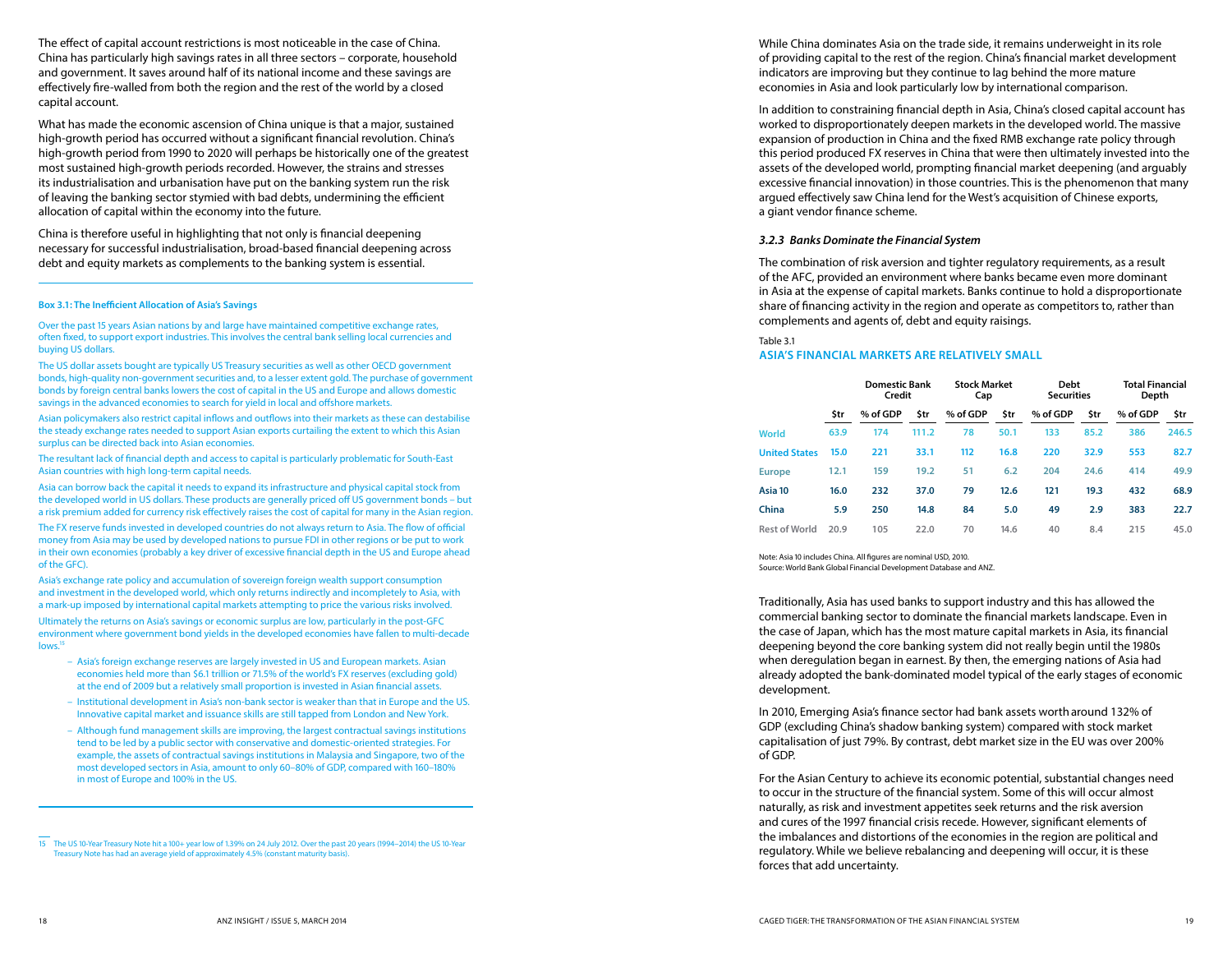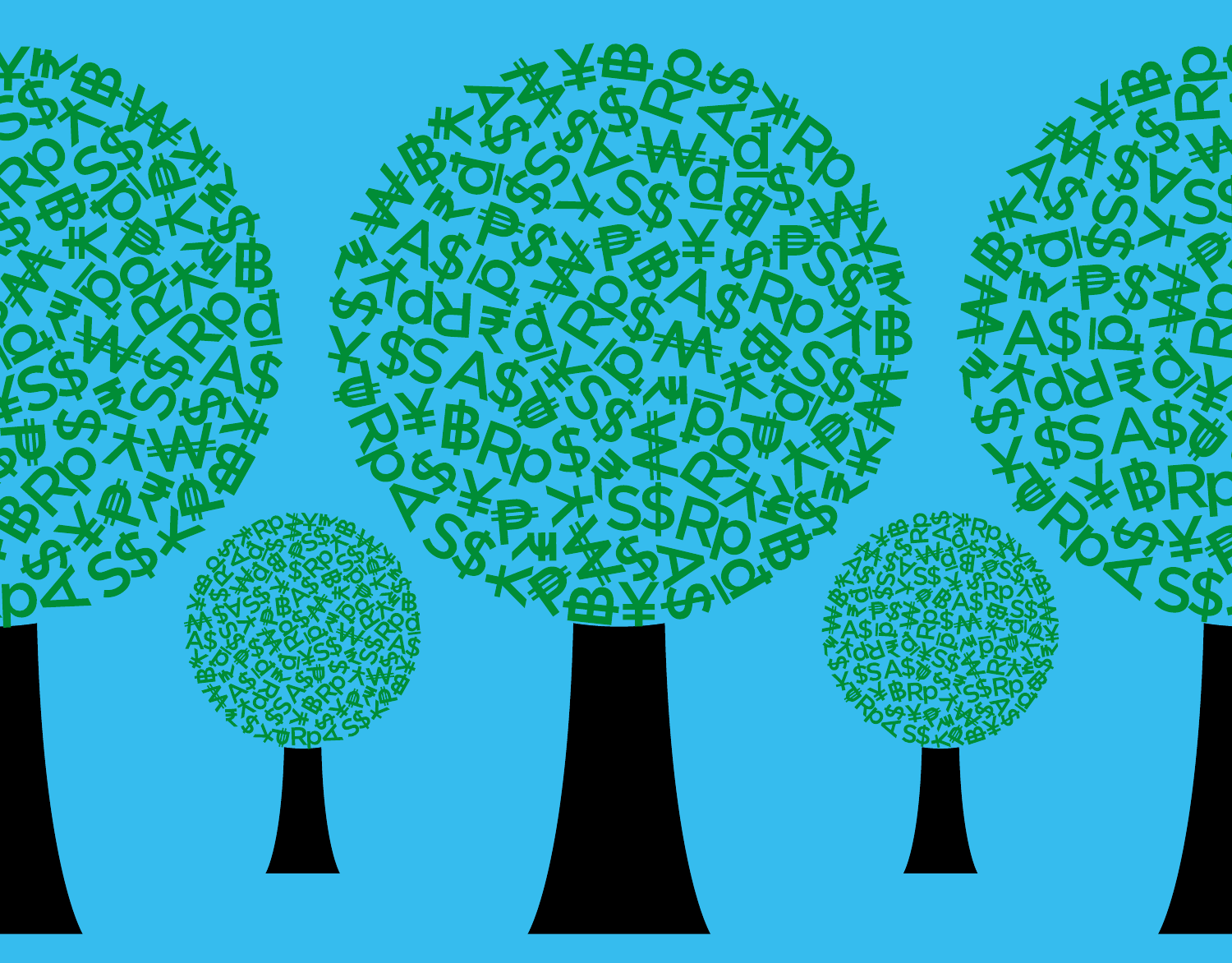# **4.0 WHAT WILL ASIA'S FINANCIAL SYSTEM LOOK LIKE?**

#### *KEY THEMES:*

- *The financing of Asian economies needs to become better balanced between banks and debt and equity markets.*
- *Asia's growing importance will see Shanghai resemble New York and London as an international financial centre.*
- *Asian banking systems will benefit from stronger economic growth and the increased regulatory burden on the US and European banks.*
- *Growth is likely to be particularly strong in debt markets, the most under-developed financing channel.*
- *Significant growth is also likely in Asian equity markets, which could represent over 40% of global market capitalisation by 2030.*

# **4.1 INTRODUCTION**

If Asia is to fully grasp the benefits of an Asian Century it needs to not only grow its financial system but also transform it. The banking sector has dominated the Asian financial scene in recent decades. Somewhat counter-intuitively, it has been the larger Asian economies that have failed to adequately develop their capital markets.

Banking systems will continue to grow in Asia over the coming decades but not as quickly as the capital markets. For banks, the kind of business undertaken will be more important than growth per se.

The provision of long-term capital to large corporations will increasingly be undertaken by investors directly within the capital markets. Banks will provide increasingly fewer loans to large corporations, favouring low and middle-income consumers and small to medium-sized enterprises instead – a landscape that is more typical of developed economies.

# **4.2 DETERMINING FUTURE FINANCIAL DEPTH16**

We would expect Asia's financial depth to be around 400% of GDP in 2030 and around 500% in 2050, based on an aggregate forecast of per-capita income growth, the most common methodology to predict financial deepening.

Having a more balanced financial sector is also important. The bulk of the financing of a modern economy comes through a combination of the banking sector and debt and equity capital markets. Having something of a balance between these different financing channels is important for diversification because if a problem develops in one financing channel (e.g. the banking sector) financing the economy can still take place through the other channels.

Australia and Canada are examples of balanced financial sectors for high-income developed economies. Australia in particular is remarkable for the uniform development of the banking sector, equity market and debt markets (see Figure 4.1). While it is not necessary to have uniform development of all the financing channels, we expect the middle-income economies of Asia to evolve towards a more balanced financial sector as they make the transition to becoming developed high-income countries.

16 The analysis in this section is based upon the Asian Century scenario.

# Figure 4.1 **AN EXAMPLE OF A WELL-BALANCED ECONOMY**



Source: World Bank, ANZ, CEPII, CEIC and Bloomberg.

# Figure 4.2 **AN EXAMPLE OF A FINANCIAL CENTRE**





Source: World Bank, ANZ, CEPII, CEIC and Bloomberg.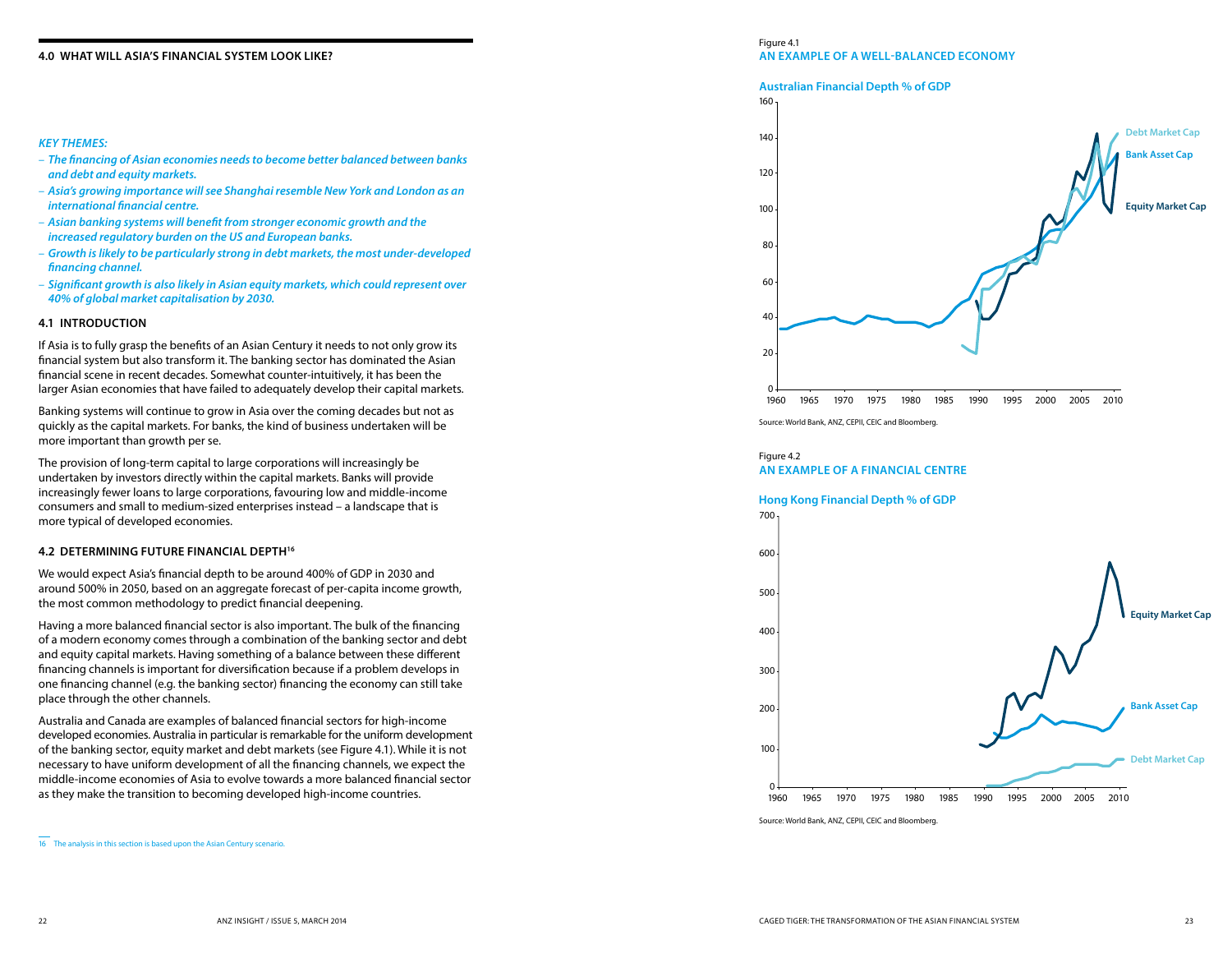But not all of Asia will converge to this norm. Asia will be home to a number of financial centres where financial depth is likely to be considerably larger. The UK and Hong Kong, with financial depth of 550% and 700% respectively, provide an indication of what a financial centre in the Asian Century could look like.

Over the course of the Asian Century, emerging centres like Shanghai are expected to claw back market share from Hong Kong. Shanghai will likely resemble New York, an international financial centre that also serves a large domestic economy. The UK provides an example of what a genuinely international capital market and banking centre in Asia could look like. Singapore and potentially Hong Kong could take this form.

At the same time many national financial centres will develop slowly and will lack critical mass for decades to come. We expect this to be particularly evident in South-East Asia where Singapore will be a major financial hub for these regional economies for many years.

#### **Box 4.1: Sydney as a Regional Financial Centre in the Asian Century**

The vast growth in financial markets and cross-border banking activity promised in the Asian Century provides Sydney with the opportunity to move from a national financial centre to a genuinely international (regional) financial centre. Sydney has a strong platform built upon more than three decades of experience with financial deregulation and open capital markets while fostering a worldleading retirement savings system.

The most important ingredient is human capital. Sydney has the skills and workforce to support a modern highly sophisticated financial services sector. The tertiary education sector in Sydney is impressively aligned to the financial services sector. Indeed, Sydney could well become a financial services education hub within the region.

Meanwhile, Australia's regulatory environment is world class and there is no question over the credibility and integrity of legal and governance structures.

An international financial centre is characterised by exporting financial services. To do that, foreign residents must feel comfortable having capital in Australia. A transparent government that maintains a sustainable financial position is a critical element. A diverse economy is also important as this underpins broader capital flows and a stable currency. A credible and effective central bank will also play a role. There are no questions on this front for Australia.

A unique feature of the Australian financial scene is the large pool of long-term savings that has been amassed due to compulsory superannuation. With almost US\$1.5 trillion in assets under management, Australia has the fourth largest domestic funds management pool in the world. It should be a platform for exporting this expertise to the rest of Asia as the region's savings are increasingly managed by private institutions and individuals.

At present less than 20% of Australia's funds under management are sourced from offshore residents. This has grown rapidly in the past eight years.\* It should continue to grow as Asia's financial transformation progresses. Funds management will certainly be a regional niche for Sydney but the question is whether we will see the internationalisation of capital market activities, commercial banking and insurance services.

A significant opportunity for Sydney will be to develop into one of the region's key RMB trading centres. Sydney is uniquely positioned to build a deep pool of RMB liquidity given the significant trade flows that exist between Australia and China. Australia's commodity exports are largely denominated in US dollars but China is actively seeking to invoice new trade flows in RMB.

Australian authorities should be considering the currency denomination of future commodity. Invoicing in RMB and growing a RMB deposit base in Sydney will be important developments in streamlining trade and reducing transaction costs between Australia and China as well as developing a more internationally oriented commercial banking system.

Governments have a role to play in providing the right tax, regulatory and policy framework to encourage these activities. If governments so choose, Sydney could well be a major regional financial centre, one tier below the potential giants in Singapore and Shanghai, in the Asian Century. \*Australian Financial Centre Forum (2009), 'Australia as a Financial Centre, Building on our Strengths.' Australian Government.

#### **4.3 THE BANKING SECTOR**

Asia's banking sector seems well placed to benefit from a unique set of factors. First, in some countries such as India and Indonesia the demographics point to a rapidly growing deposit base. Second, the conservative stewardship of the banking system since the AFC leaves the sector in a healthy position relative to global peers.

A range of regulatory reforms (such as Basel III and Dodd-Frank17) will act to constrain the growth of banks in many advanced economies. By contrast, the Asian banks are in an extremely strong position due to the high levels of local savings and conservative bank regulation.

Importantly, the Asian banking sectors are not facing the extended period of deleveraging and business-model adjustment that is currently confronting many North Atlantic banks.

We expect the next stage of financial development to be characterised by rapidly growing bank balance sheets which will see the Chinese banking system become the largest in the world, almost three times the size of the US banking system by 2030.

Based on our projections for per capita income growth, Table 4.1 below outlines our expectations for credit outstanding (a proxy for banking assets).

#### Table 4.1 **THE EVOLUTION OF BANKING SECTORS**

#### **Total size of banks, US\$ trillion, nominal**

|                       | 2000 | 2010 | 2020 | 2030 |
|-----------------------|------|------|------|------|
| <b>United States</b>  | 5.7  | 9.7  | 13.3 | 17.8 |
| Eurozone              | 6.1  | 18.3 | 28.1 | 26.0 |
| <b>United Kingdom</b> | 1.8  | 4.6  | 6.5  | 6.8  |
| China                 | 1.4  | 7.7  | 19.8 | 43.5 |
| <b>Hong Kong</b>      | 0.3  | 0.5  | 0.7  | 0.7  |
| India                 | 0.2  | 1.1  | 3.2  | 6.9  |
| Indonesia             | 0.1  | 0.2  | 0.4  | 0.8  |
| Japan                 | 11.2 | 9.9  | 13.2 | 20.8 |
| <b>South Korea</b>    | 0.4  | 1.1  | 2.1  | 3.8  |
| <b>Malaysia</b>       | 0.1  | 0.3  | 0.5  | 0.9  |
| Philippines           | 0.0  | 0.1  | 0.2  | 0.5  |
| <b>Singapore</b>      | 0.1  | 0.3  | 0.5  | 0.7  |
| <b>Thailand</b>       | 0.2  | 0.3  | 0.6  | 0.9  |
| <b>Vietnam</b>        | 0.0  | 0.1  | 0.3  | 0.6  |
| Asia 10               | 13.7 | 21.1 | 40.8 | 79.4 |
| <b>Australia</b>      | 0.4  | 1.3  | 2.5  | 4.2  |

Source: Data from World Bank. Forecasts and analysis by ANZ.

17 Regulations that contain a large array of measures aimed at reducing the risk of a GFC occurring again in the North Atlantic.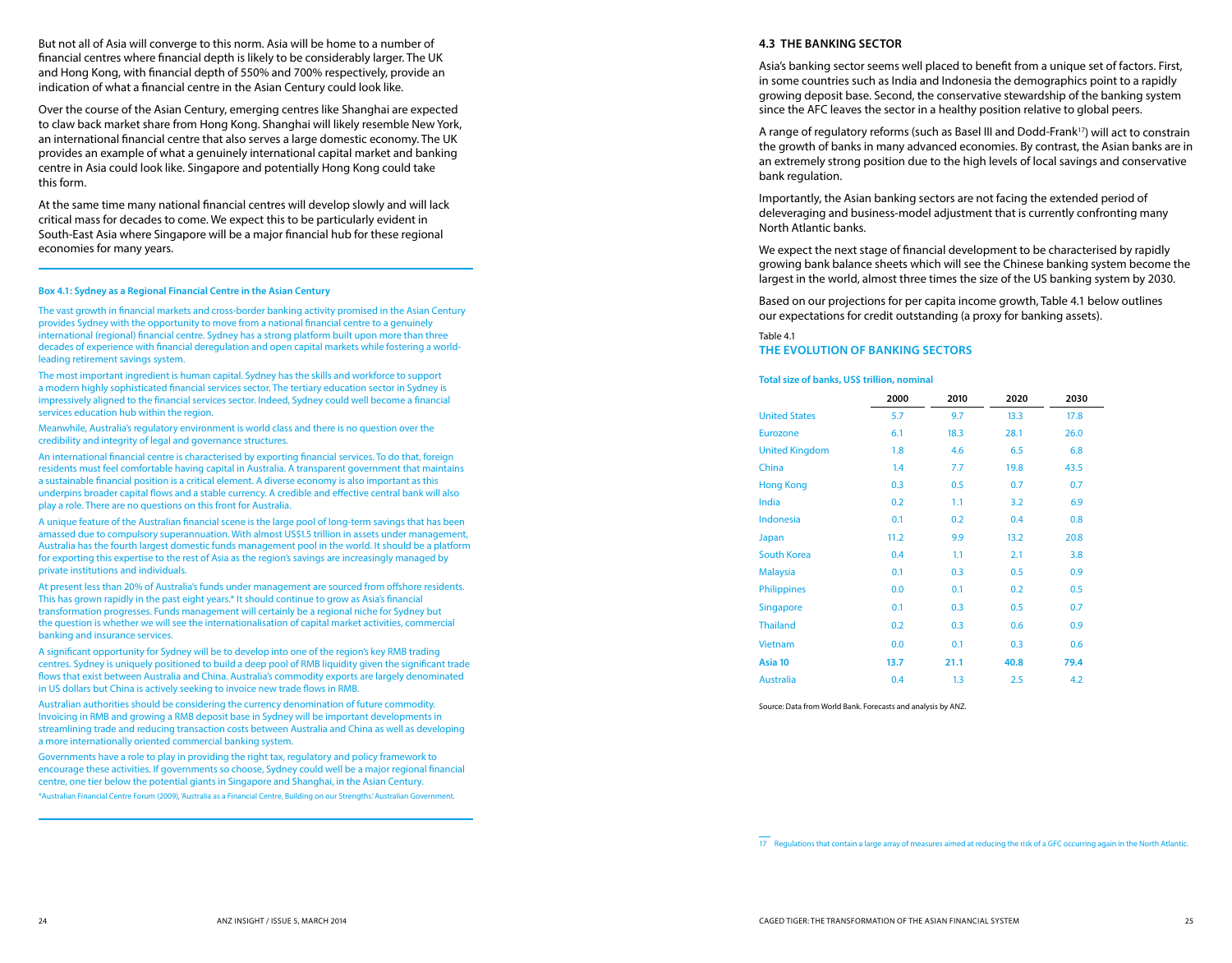These projections highlight the potential for extraordinarily strong growth in bank assets within Asia over the next few decades. The bank assets of Emerging Asia (excluding Japan) are currently around US\$12 trillion. This is expected to more than double by 2020 and rise to US\$50 trillion by 2030. This growth reflects a number of factors:

- The central role banks will play in the next stage of Asia financial development.
- Rapidly growing low and middle-income consumer markets as well as strong SME growth in response to financial liberalisation and rising incomes across these economies.
- Less informal and shadow banking activities as financial systems liberalise and open up.

# **4 . 4 FIXED INCOME MARKETS**

The fixed income market is under-developed in much of Asia, resulting in small regional bond markets compared with those of major trading partners such as the US. The bond markets of Europe, Australia and Japan are also significantly bigger relative to the size of their respective economies.

Although the domestic institutional investor bases in a number of countries are currently modest, they are growing rapidly. Asian pension systems, especially defined contribution schemes, are becoming more important. Insurance companies in the region forecast strong growth in demand for life, annuity and retirement savings products. All of these products require deep and liquid fixed income markets – particularly ones with a greater supply of longer-maturity instruments. Finally, global investors are keen to divest their portfolios away from the G3.

Asian domestic debt securities (excluding Japan) will grow strongly over the next two decades, and be worth around US\$65 trillion by 2030, of which China will account for nearly half. We expect that the growth in debt markets will be even stronger between 2030 and 2050. South Korea, India, China and Indonesia are expected to account for almost 75% of Asia's international debt securities by 2050.

#### Table 4.2 **PROJECTIONS FOR THE FIXED INCOME MARKETS**

#### **Total size of fixed income markets, US\$ trillion, nominal**

|                       | 2000 | 2010 | 2020 | 2030 |
|-----------------------|------|------|------|------|
| <b>United States</b>  | 26.0 | 32.9 | 46.1 | 39.7 |
| Eurozone              | 5.4  | 24.6 | 26.7 | 22.8 |
| <b>United Kingdom</b> | 1.2  | 4.7  | 7.2  | 6.4  |
| China                 | 0.2  | 2.9  | 11.3 | 27.2 |
| <b>Hong Kong</b>      | 0.0  | 0.2  | 0.2  | 0.4  |
| India                 | 0.1  | 0.7  | 1.8  | 5.7  |
| Indonesia             | 0.1  | 0.1  | 0.4  | 0.8  |
| Japan                 | 6.4  | 13.6 | 17.8 | 22.5 |
| <b>South Korea</b>    | 0.4  | 1.3  | 2.5  | 4.7  |
| <b>Malaysia</b>       | 0.1  | 0.3  | 0.5  | 0.8  |
| <b>Philippines</b>    | 0.0  | 0.1  | 0.3  | 0.8  |
| <b>Singapore</b>      | 0.0  | 0.1  | 0.3  | 0.5  |
| <b>Thailand</b>       | 0.0  | 0.2  | 0.4  | 0.6  |
| <b>Vietnam</b>        | 0.0  | 0.0  | 0.0  | 0.1  |
| Asia 10               | 7.4  | 19.3 | 35.4 | 63.7 |
| <b>Australia</b>      | 0.3  | 1.0  | 2.5  | 4.5  |

Source: World Bank data. Forecasts and analysis by ANZ.

China's debt markets will not overtake those in the US before 2030 despite an expected increase in securities outstanding from US\$3 trillion to US\$27 trillion in 2030. Emerging Asia will, in total, be bigger than the US markets. Asian debt markets will be dominated by RMB issuance over the next 15 years for both Chinese and non-Chinese issuers.

Currently in a number of countries, a proportion of borrowers access funding from international debt markets. Some of these funds are used to fund international operations.

The need to access international debt markets reflects the lack of appetite for international investors to take on local market risk. That may reflect perceptions regarding currency risk, and the lack of hedging capability. It may also reflect concerns about local legal and corporate governance arrangements.

As Asian debt market institutional arrangements strengthen, and economic fundamentals remain strong, global investors will become increasingly comfortable investing directly into Asian markets. Indeed, this is already beginning to take place. A large domestic debt market will allow domestic corporates to issue in local currency, removing currency risk (or at least the need to hedge against the risk).

# **4.5 EQUITY MARKETS**

By 2030, Asian equity markets will represent around 42% of global market capitalisation and by 2050 Asia could represent as much as 72% of global market capitalisation as countries such as India and Indonesia move into their demographic 'sweet spot', with large working-age, tax-paying populations.

Over the next two decades, emerging equity markets will increase substantially, and will overtake the mature developed markets in terms of capitalisation.

# Table 4.3 **PROJECTIONS FOR THE EQUITY MARKETS**

#### **Equity market capitalisation, US\$ trillion, nominal**

|                       | 2000 | 2010 | 2020 | 2030 |
|-----------------------|------|------|------|------|
| <b>United States</b>  | 16.6 | 16.8 | 26.6 | 25.1 |
| Eurozone              | 6.4  | 6.2  | 9.8  | 12.2 |
| <b>United Kingdom</b> | 2.7  | 3.0  | 4.3  | 6.4  |
| China                 | 0.5  | 5.0  | 17.0 | 40.8 |
| <b>Hong Kong</b>      | 0.6  | 1.0  | 1.3  | 1.3  |
| India                 | 0.2  | 1.4  | 3.4  | 7.6  |
| Indonesia             | 0.0  | 0.3  | 0.5  | 1.1  |
| Japan                 | 4.0  | 3.8  | 8.5  | 11.3 |
| <b>South Korea</b>    | 0.3  | 1.0  | 1.9  | 3.6  |
| <b>Malaysia</b>       | 0.1  | 0.4  | 0.6  | 1.0  |
| <b>Philippines</b>    | 0.0  | 0.1  | 0.3  | 0.7  |
| <b>Singapore</b>      | 0.2  | 0.4  | 0.6  | 1.0  |
| <b>Thailand</b>       | 0.0  | 0.2  | 0.4  | 0.6  |
| <b>Vietnam</b>        | 0.0  | 0.0  | 0.1  | 0.2  |
| Asia 10               | 5.3  | 12.6 | 33.4 | 68.0 |
| <b>Australia</b>      | 0.4  | 1.0  | 2.4  | 4.1  |

Source: World Bank data. Forecasts and analysis by ANZ.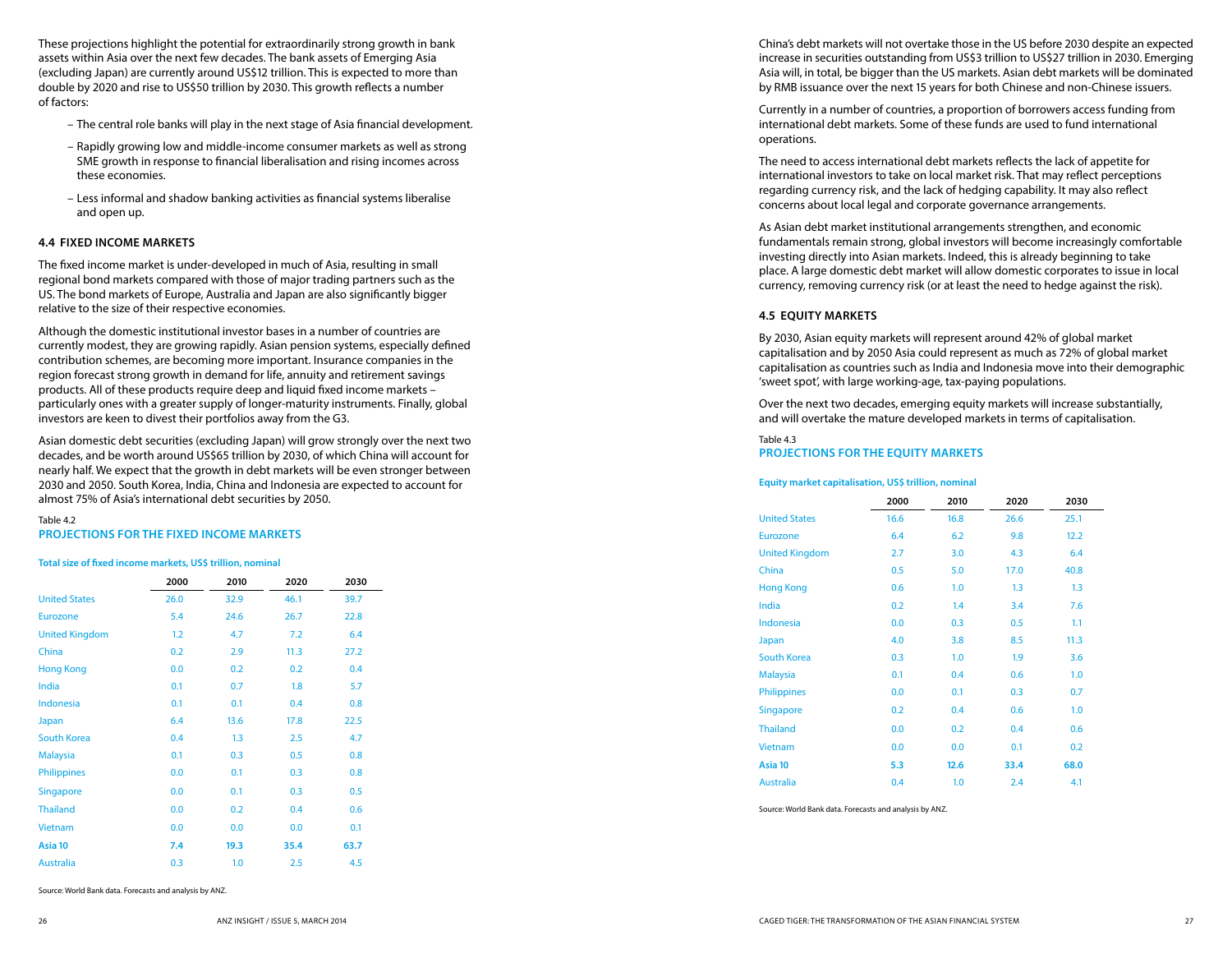China's market capitalisation will more than outstrip that of the US by 2030. China, which was just 1% of the global market capitalisation 10 years ago and 5–7% currently, could rise to 28% in the next two decades.

Institutional investors, such as pension funds, insurance companies and unit trusts (mutualised funds) will be powerful vehicles for growth in Asian equity markets. The massive growth of pension funds in Australia, and the impact that it has had on financial sectors, is a useful template for economies that do build a social security net of public-backed retirement systems.

IPOs remain the principal vehicle for transferring state ownership to private ownership, and so a succession of the world's largest IPOs in Asia can be expected in coming years. Financial services, energy, telecommunications and infrastructure remain key sectors dominated by large state-owned enterprises that are likely to be privatised in coming decades.

The development of large financial systems in Asia will have other implications. For example, there will be intense competition among countries and cities for positions as regional financial services hubs. The winners are likely to be the most populous cities (Shanghai and Mumbai) as well as those prepared to implement policies to support financial services (such as maintaining low corporate tax rates and removing withholding taxes on transactions, like Hong Kong and Singapore) to attract and nurture the new regional financial giants.

Indeed, it is entirely possible that Asia will be home to a multitude of financial centres. Financial deepening will evolve into much greater specialisation of financial centres in the region. When we look around the world we see Chicago is a centre for commodities, New York for equities. London is a centre for lending. Asia, with a financial depth eventually greater than those of the US and UK combined, can similarly be expected to have a multitude of financial centres.

Asia's potential financial centres will need to discover and develop their niche. Singapore will likely continue to dominate wealth management; Seoul, for instance, could look at shipping or project finance or become a hub for technology boards. Dalian in China already has its own commodity exchange. Hong Kong is a natural home for the institutions and markets required for financial deepening. The Shanghai Free Trade Zone (FTZ) has already exceeded the expectations of many and is clearly seen as a candidate for the major regional financial centre for Chinese flows.

Financial centres too will evolve. It seems likely China will on-shore a lot of the activities such as RMB debt issuance now being undertaken in Hong Kong as it opens up the capital account and financial flow volatility eases.

Financial deepening implies much greater sophistication of financial products and services in markets like derivatives, and these markets are opportunities for centres like Hong Kong – or Singapore and Sydney – which have robust and trusted legal and regulatory regimes. These are natural locations for mature financial services. There is scope for a multitude of financial capitals serving different needs in the Asian Century.

# **5.0 REFORMING CHINA**

# *KEY THEMES:*

- *A number of Asian countries need to undertake reforms of their financial system.*
- *This is most clear in China given it is becoming an increasingly sophisticated economy, one more reliant upon domestic demand.*
- *The current regulatory structure of the Chinese financial system is creating strains, including a growing shadow banking sector.*
- *The Chinese Government understands this, highlighted by its recent reaffirmation of the need for further financial liberalisation.*

China is central to the Asian Century and to the financial deepening crucial to optimal economic development. Because of its sheer size, the scale and scope of changes to the Chinese financial system will have significant global impacts. For this reason, the next two chapters concentrate on issues surrounding the evolution of the Chinese financial system.

# **5.1 LIBERALISING FINANCIAL SYSTEMS**

Asia's financial deepening will require two fundamental behavioural changes.

- 1. Movement away from the bank-centric systems that have characterised much of Asia's financial development to date.
- 2. Embrace of capital account liberalisation and the risk of greater volatility in capital inflows and outflows that goes with that.

To complement these changes, the Asian economies must also strengthen risk management skills, upgrade their regulatory capacity and adopt a consistent monetary policy framework. A number of regulatory and market reforms will need to be undertaken at the domestic and regional levels if Asia is to realise its full promise this century.

Countries that have not already done so will have to move away from managed exchange rates, lift capital account restrictions, deregulate banking sectors and capital markets, grant more independence to central banks, maintain a prudent fiscal policy, improve corporate governance and upgrade prudential regulation.

A strategic and careful sequencing of policy will be essential in order to facilitate financial deepening. Once financial markets across the region become liberalised, a more integrated regional market would be a natural consequence.

These changes will be most clear outside of the most developed Asian financial systems such as Japan, Hong Kong and Singapore. Other Asian economies are at different stages of development. Some, such as Malaysia, have financial systems that are approaching those of the most developed countries in the region. Others, such as Indonesia, are at an earlier stage of development. None matches the significance of China.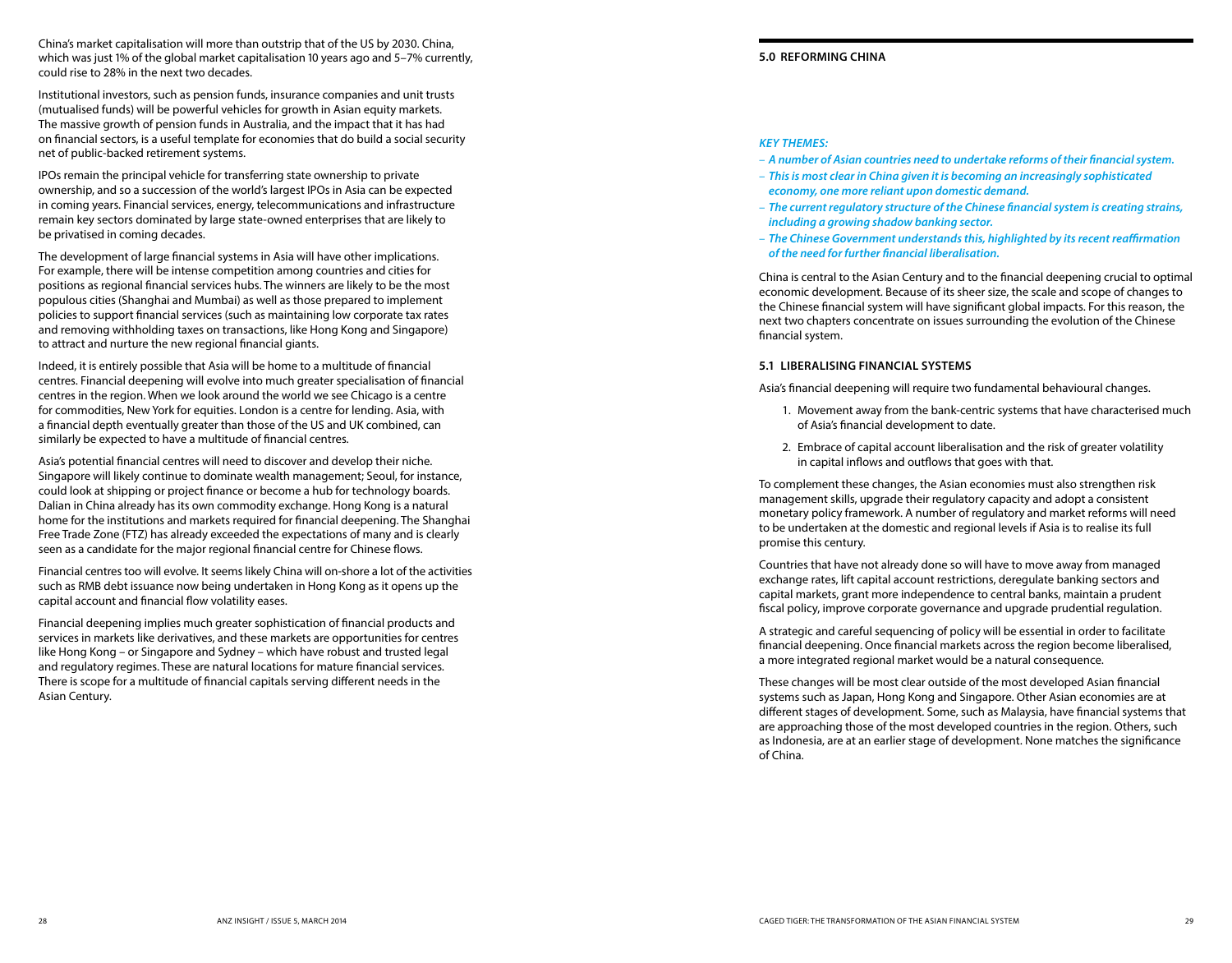# **5 . 2 CHINA'S FINANCIAL REVOLUTION: RENEWED URGENCY AS NEW RISKS EMERGE**

Banking dominates the Chinese financial sector and is similar in size to many developed economies.18 By contrast, the size of both the institutional asset management sector (pension and mutual funds, as well as the insurance sector) and the capital markets is modest.

The Chinese banking system has historically offered low returns to savers and has favoured lending to big firms and especially state owned enterprises (SOEs). The close connection with large firms reflects a number of factors.<sup>19</sup>

- Many SOEs have strong business positions.
- Large firms carry an implicit government guarantee.
- Significant government influence.

However, the current system creates inefficiencies that are well recognised by the Chinese Government. These include:

- **The need for the Chinese economy to be more reliant upon domestic demand.** As per-capita income rises, consumption becomes a more important and stable driver of growth. For domestic demand to play a larger role in the economy, it will require consumers and small to medium-size enterprises (SMEs) having greater access to more sophisticated financial services, enabling them to access credit or secure higher returns on their savings.
- **As economies move up the value-chain, the financing requirements of production will become more sophisticated.** Companies will have larger funding needs and will require more sophisticated financial instruments to help manage increasingly complex and internationalised financial arrangements.
- **Financial innovation typically comes from private markets.** The private sector will bring a range of innovations to financial services. Improved technology will increase the efficiency and availability of financial services.

The AFC highlighted the types of problems that arise if a financial system is not structured correctly. Currency and maturity mismatches were the major causes of the crisis because of rigid exchange rate systems and shallow capital markets.

Following the crisis, countries adopted a more flexible exchange rate system and overhauled a number of Asian financial sectors. They also recognised the need to develop capital markets as an alternative financing channel. To some extent, the requirement for a number of governments to fund bank bail-outs also prompted the development of sovereign bond markets.

While the Chinese banking system was spared much of the fallout from the Asian crisis thanks to its closed capital account, the country did take quick actions to address its large non-performing loan (NPL) problem (see Box 5.1). However, the ongoing need for major change has become obvious in recent years. Loan growth during the past several years has been a startling and unsustainable 25%, mostly due to the effect of the GFC, leaving the banking sector vulnerable to a cyclical economic downturn.

As China's banks are still majority owned by the state, the government will have to shoulder the fiscal responsibility of any future NPL write-offs. While this should be manageable as the Chinese Government has relatively low debt levels, it will require another round of privatisation and highlights the need to develop a liquid and sophisticated capital market to help diversify the risks in the financial system.

18 See Table 3.2.

19 D J Elliot and K Yan, 'The Chinese Financial System: An introduction and overview', Brookings Institute, July 2013.

#### **Box 5.1: China's decisive financial reform of the late 1990s**

At the end of 1990s, China's banking system had a NPL ratio of around 30–40% of total bank assets. This meant some Chinese banks were technically insolvent, supported by a government guarantee of bank deposits.

Prompted by the AFC, the government under then Premier Zhu Rongji implemented radical reforms. He allowed a sell-off of small and medium non-performing SOEs, and also set up four asset management companies affiliated with the four largest state-owned commercial banks, the Agriculture Bank of China, Bank of China, the Construction Bank of China, and the Industrial and Commercial Bank of China.

Once NPLs were carved out and the four banks recapitalised using the bonds injected by the Ministry of Finance, the four largest banks in China were then listed on both the Shanghai and Hong Kong Stock Exchanges. The funds raised from investors were used to pay off the state capital injection.

The policy was a huge success. Many global banks became equity owners of the Chinese big four banks and their ownership has helped enhance corporate governance. The healthy state of the banking system helped finance the RMB4 trillion (US\$575 billion) of fiscal stimulus, allowing China to ride through the worst of the GFC.

# *5.2.1 A Growing Shadow Banking System*

A major concern resulting from the current structure of the Chinese financial system has been the growth of a significant shadow banking sector.<sup>20</sup> The current size of the shadow banking system is around RMB15–17 trillion (US\$2.4–2.8 trillion), which is about 12-13% of the formal banking system assets and one third of China's GDP.<sup>21</sup>

China's shadow banking largely consists of three activities.

- **Underground banking.** Private lending and borrowing activities among individuals and enterprises that are not subject to the regulations of the formal banking system.
- **Trust products.** Trust companies subject to the China Banking Regulatory Commission regulations but, as non-deposit taking financial institutions, not subject to interest rate controls. As a consequence, trust products sold to consumers usually offer much better interest rates than bank deposits, albeit with higher – and often unappreciated – credit risks.
- **Wealth Management Products (WMPs).** Products offered by banks and other financial institutions that have many similar characteristics to deposits. The products offer higher interest rates but have been devised primarily to circumvent interest rate controls on deposits. WMPs are typically riskier as the funds can be invested in high-yielding but less secure assets such as trust loans and credit bonds.

A shadow banking system does provide some economically useful services albeit with higher risks and rewards. A large amount of activity in the shadow banking sector could lead to a build-up of risks in the financial system, as well as reducing the effectiveness of government policy.

Strong growth in a shadow banking system during a period when the financial system is heavily regulated is not unusual. This was a characteristic of the Australian banking system in the years following 1945, when an increasing amount of intermediation took place outside the banking sector. After the financial sector was deregulated in 1983, the banking sector increased its share. Moreover, financial deregulation coincided with a dramatic reduction in the so-called misery index, the tally of unemployment and inflation,<sup>22</sup> in Australia.

<sup>20</sup> The Bank for International Settlements describes shadow banking as 'credit intermediation involving entities and activities (fully or partially) outside the regular banking system or non-bank credit intermediation in short'.

<sup>21</sup> ANZ estimates.

<sup>22</sup> The misery index is the sum of a nation's unemployment and inflation rate. The higher the number, the greater the combination of unemployment and inflation, and therefore the greater the economic 'misery'.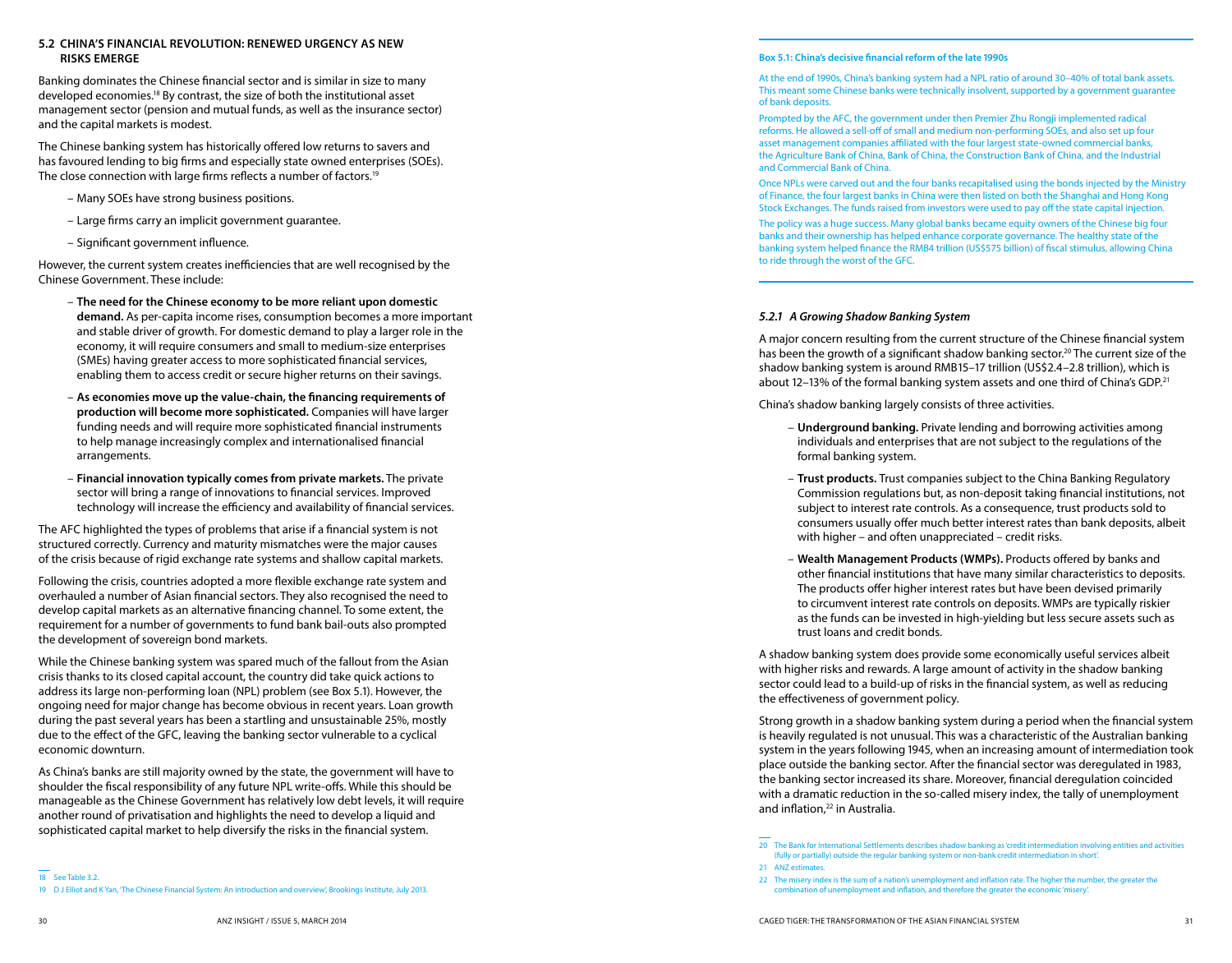# Figure 5.1 **FINANCIAL DEREGULATION HAS COINCIDED WITH THE ECONOMIC 'GOOD TIMES'**

#### **Banks' Share of Intermediaries Assets and the Misery Index**



Source: RBA, APRA, ABS, ANZ calculations.

#### *5.2.2 Local Government Indebtedness*

Another risk to the financial system in China has been the growing level of local government indebtedness. Local governments have had increasing spending responsibilities in recent years, including the provision of infrastructure. Their increased spending, however, has not been matched by a commensurate increase in revenue.

Higher borrowing requirements have been partly funded through the banking system. So-called Chengtou bonds, issued by local government financing vehicles, have also surged in recent years. These products are not fully accounted for as local government debt obligations and pose additional risks for investors. The second audit on the size of local government debt by the National Audit office reached RMB17.9 trillion, including RMB7 trillion in contingent liabilities.

We believe policy options are available to address the local government fiscal risks. Chinese local government debt is largely associated with infrastructure financing, privatisation of which would allow debt levels to be lowered substantially. Further, local governments own a significant amount of assets in the form of SOEs and City Commercial Banks that could similarly be privatised to reduce debt obligations. This means that the risk associated with local government debt is largely one of liquidity rather than solvency, assuming the right policy measures are implemented.

Local government financing arrangements could also be improved by allowing them to tap into the bond market directly, rather than relying on local government financial vehicles to issue debt. This would lower funding costs and make finances more transparent, providing the ability for both the market and the local National People's Congress to monitor local government financial health.

# Figure 5.2 **LOCAL GOVERNMENTS ARE HAVING A BIGGER INFLUENCE ON THE BOND MARKET**

**China – Chengtou Bond Issuances and Outstanding** 



# *5.2.3 Culture to Develop a Strong Financial System*

China's financial system remains at an early stage of development in many critical sectors. A report produced for the 2013 World Economic Forum ranked China 23rd (out of 62) on its Financial Development Index. While China did well on the provision of financial services, the report deemed China relatively weak on institutional and business environment grounds.

These findings were consistent with the World Bank in its Ease of Doing Business Report.23 The World Bank report rated China low overall, although noted it has made substantial improvements in recent years. China will require further improvements in areas of institutional development and corporate governance in order to develop a world-class financial system.

As China's per capita income increases, improvements in governance and quality of institutions can be expected (and are starting) to take place. Appropriate legal, governance and infrastructure arrangements are vital in developing a world-class financial system. The four major global financial centres (US, UK, Singapore and Hong Kong) all rate in the top seven on governance arrangements.

23 Report available at http://www.doingbusiness.org/reports/global-reports/doing-business-2013.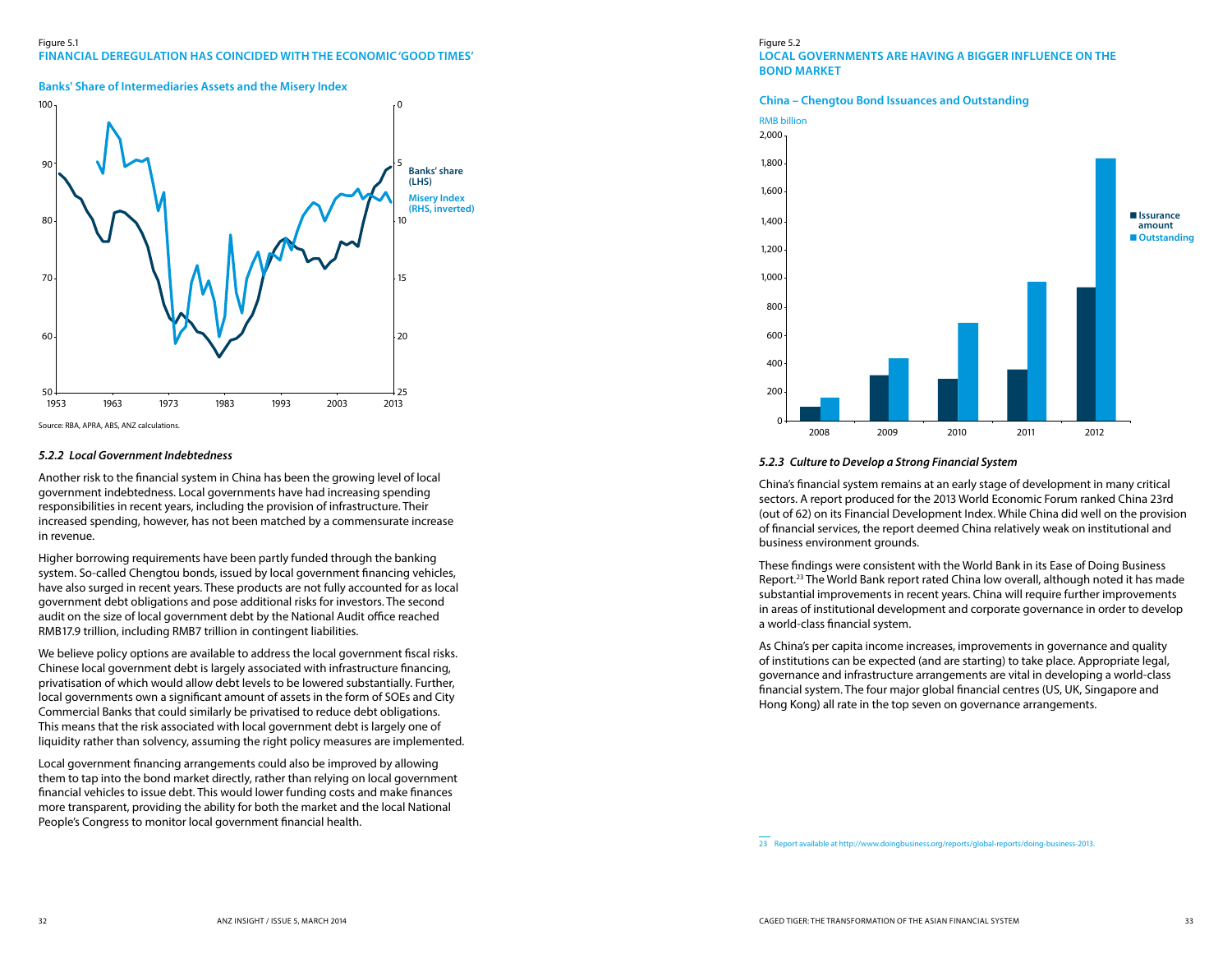# Figure 5.3 **IMPROVEMENTS IN GOVERNANCE TYPICALLY OCCURS AS INCOME INCREASES**

#### **Ease of doing business ranking and GDP per capita ('000s)**



Source: World Bank GFDD and Ease of Doing Business databases.

#### *5* . *2* . *4 Risks to Bond Market Development*

Work also needs to be done in particular segments of the financial sector. For example, some of the biggest issues affecting the development of a liquid Chinese bond market are supply-side ones. Relatively limited and infrequent government borrowing across the yield curve (which maps interest rates over time periods) means there is a lack of benchmark rates, $24$  especially at the longer end of the yield curve (such as a 10-year bond rate). This further impedes the development of corporate debt markets, which are generally priced off government yield curves.

Regulatory segmentation and legal prohibitions have also limited the development of China's corporate and local government bond markets.

Other factors inhibiting the development of the fixed income market include legal and regulatory hurdles, the lack of a bond futures market and under-developed central bank repurchase markets. Repurchase or 'Repo' arrangements allow banks to source liquidity by selling assets to the central bank with an agreed, discounted buy-back guarantee. The lack of reputable ratings agencies coverage will need to be addressed, as will the reluctance on the part of issuers to disclose too much financial information.

Finally, the lack of a large domestic institutional investor base impedes the development of market liquidity and associated infrastructure. This is reinforced by regulations which constrict the influence of international investors in the Chinese financial markets.

24 A benchmark rate is one that is used for pricing interest rate products in financial markets. Government bonds are used most often in this role, although other products (such as swaps) are also used.

The Chinese Government has recognised the need to reform the financial system and the wider economy. At the Third Plenum, three major directions for reform were announced:

- The government will continue to push for further market-based reforms. For the real economy, this may mean liberalisation of energy, water and land prices, as well as wages. There will also be an acceleration of financial reforms in a wide range of areas.
- The government has announced that both private and state-owned enterprises will be foundations of China's economic developments. This suggests China's private entrepreneurs, who have raised concerns that their operating environment has deteriorated sharply after the GFC in favour of the government sector, will be given greater scope to pursue opportunities.
- Finally, there will be an increase in judicial independence.

These principles will underpin reforms in many areas of the economy, significantly influencing the direction and growth of the financial system.

#### **FISCAL POLICY AND TAXATION**

- The government will establish a system whereby both central and local governments will have financial resources to meet their duties and responsibilities. Certain social security issues and cross-regional projects and maintenance will be shared.
- Reforms will include improving the local taxation system, gradually raising the share of direct tax, advancing value-added tax and simplifying the taxation system. There will also be an increase in property tax legislation.

# **BANKING AND FINANCE**

- There will be an acceleration of the market-based exchange rate determination mechanism, interest rate liberalisation and improved treasury yield curves to reflect market demand and supply.
- Regulations will be altered to allow qualified private capital to set up small and medium-sized private banks.
- There will be a speeding up of the development of free trade zones and inland and border areas, with the Shanghai FTZ highlighted.

# **STATE-OWNED ENTERPRISES AND MARKET**

- China will adopt standards of national treatment when regulating foreign investment, including the development of a 'negative' list.25
- Actions will be taken to promote market competition, including the breaking up of monopolies.
- Governance of state assets will be improved, including turning some SOEs into state-owned asset investment companies; transferring a proportion of state-owned capital to the National Social Security Fund; an expectation of a 30% dividend payment ratio by 2020 to help fund social welfare; clear separation between the state and SOEs to reduce SOEs' influence on policy; and government policy increasingly focused on improving regulatory arrangements.

<sup>25</sup> National treatment means there will be no differential treatment between domestic and foreign entities. Negative listing is an approach in international trade where a government only lists areas not open for foreign participation, or participation is subject to limitations. The areas not mentioned will allow foreign entry and participation, thereby reducing the cor involved for investors.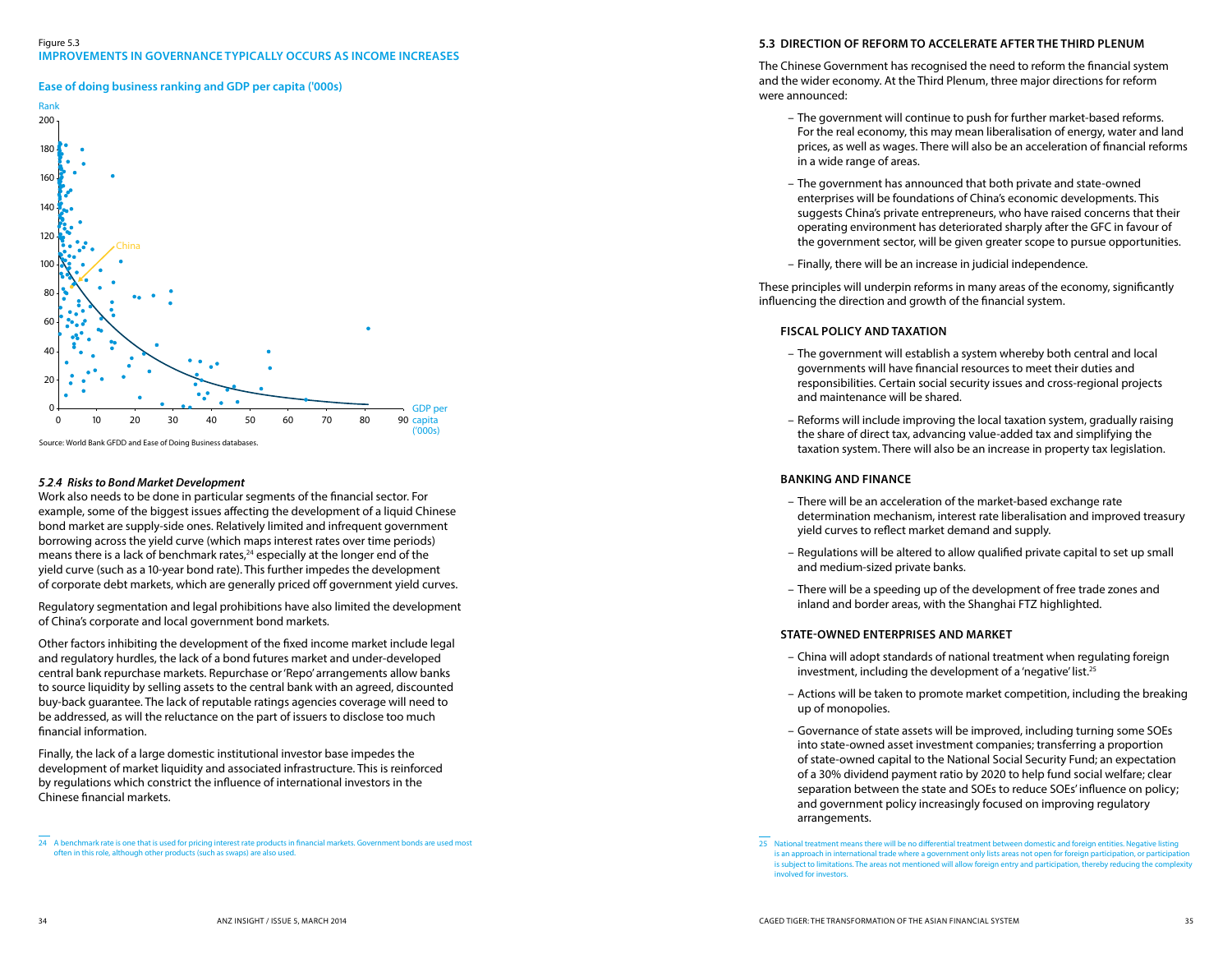#### **Box 5.2: Shanghai Free Trade Zone to lead financial reform and capital account liberalisation**

The Shanghai FTZ initiative aims to develop an open geographical zone that allows not only a freer flow of goods but also capital and human resources. Aside from financial liberalisations, the FTZ will help China broaden and deepen the reforms of the service sector ranging from shipping to healthcare.

Against this backdrop, the opening of the zone is also expected to help China's case if it decides to enter negotiations to join the US-led Trans-Pacific Partnership trade agreement. One key plank of the FTZ program will be the opening up of the services sector to foreign capital, which could act as a bridge for China's services sector to integrate with international standards.

Meanwhile, the FTZ will also require further opening up of the capital account and may pose new challenges to the current capital account regime, foreign exchange and interest rate control mechanism. Banking regulations will also require a new financial regulation model.

The Shanghai FTZ will act as an onshore testing ground for China's interest rate and exchange rate liberalisation, RMB convertibility and management of domestic financial institutions' offshore business. The pilot will be gradually expanded to more areas if successful.

#### **5.4 POLICY SEQUENCING IS IMPORTANT TO MITIGATE RISKS**

Of all the domestic reform agenda, the liberalisation of China's capital markets is the most important. China saves around half of its GDP with its external surplus representing the single biggest provider of capital to the world economy. At present this capital outflow is dominated by central bank purchases of US Treasury securities.

As China's financial system is opened this surplus will increasingly be allocated by private individuals and institutions rather than by the official sector.<sup>26</sup> Given its size, China's capital account opening will be central to the financial integration of the region as its weight in the region's financial markets should eventually match its weight in GDP and trade.

The capital account cannot be liberalised in isolation. There must also be change to policy regimes covering capital flows, domestic monetary policy objectives and the exchange rate regime to maintain compatibility. If compatibility is not maintained there is a risk of surges in capital flows, typically associated with widening current account deficits, higher consumption growth financed by inflows and rising or sustained high inflation. Capital surges can suddenly reverse, causing severe disruption to the economy, particularly the banking sector.

A number of institutional developments will be required to assist China to sustainably deal with capital flow surges.

- The maintenance of a sound fiscal policy, although this does not necessarily require a balanced budget.
- Central bank independence.
- A stronger financial system regulatory framework with the establishment of a rules-based approach to monitoring capital flow. Information disclosure, capacity of monitoring capital flows, and mechanisms to discourage excessive capital inflows and outflows also need to be in place before external financial liberalisation.
- A long-term domestic bond market. Such a market needs to exist prior to fully liberalising capital account flows.
- Pension reform, bond and capital market development and a stronger legal infrastructure will also help improve the resilience of the financial system.

In terms of the sequence of capital account liberalisation, it is generally accepted that China will aim to pursue a best-practice approach to liberalisation – namely allowing capital inflows before outflows, long-term capital instruments before short-term ones, direct investment before indirect investment and institutional capital flows before retail capital flows.

China is central to the story of the Asian Century but it is a story in its own right. The number of moving parts in the Chinese economic machine is daunting and while the ultimate destination of the government is becoming clearer, the way it will reach this destination is open to question.

<sup>26</sup> As China's financial system is opened and consumption becomes an increasingly important part of the economy the size of the external surplus will shrink. We do not expect, however, China to run external deficits for many decades to come.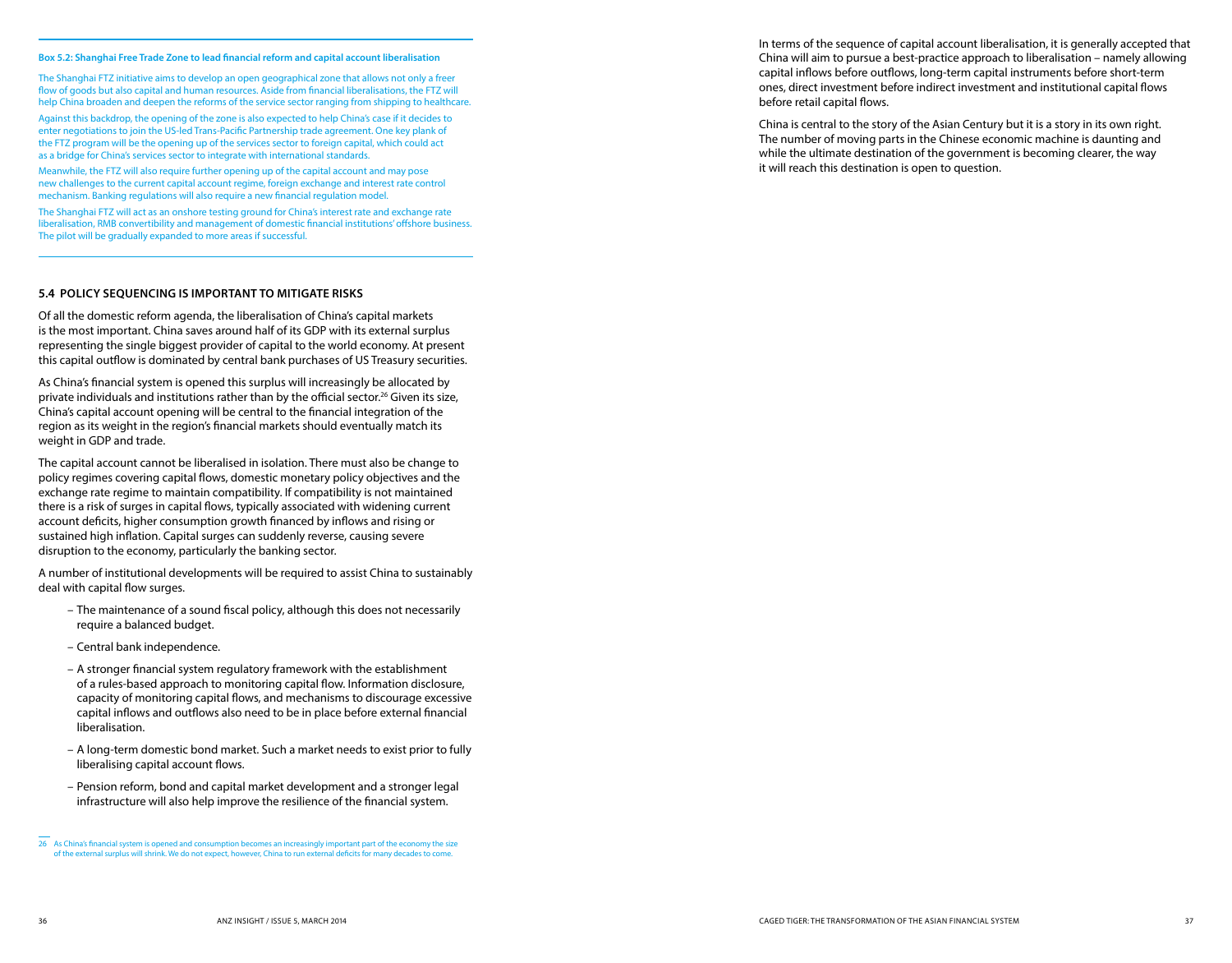

# **6.0 CHINA'S GROWING INFLUENCE ON GLOBAL MARKETS**

#### *KEY THEMES:*

- *As the Chinese capital account liberalises there will be a significant increase in capital flows into and out of China.*
- *The composition of Chinese capital flows will also change, with an expansion in private portfolio flows to come at the expense of foreign exchange reserves.*
- *The larger role played by the private sector is likely to see a smaller allocation of Chinese capital flowing to the US and Europe and more to the rest of the world.*
- *There is also likely to be a significant rise in portfolio investment into China, helping to underpin significant growth in the equity market.*

# **6.1 OVERVIEW**

As the Chinese capital account liberalises there will be a significant increase in capital flows into and out of China. This impact of this cannot be underestimated. The stock of Chinese portfolio assets and liabilities is currently well below the levels of developed and other Asian countries with more open capital accounts.

This has meant lower risk-adjusted returns for Chinese investors, stemming the development of Chinese financial markets. But it has also meant that the potential influence of Chinese capital flows is under appreciated.

The composition of Chinese capital flows will also change as liberalisation occurs. The restrictions on inward FDI have been less onerous than those on outward FDI, allowing China to become the world's largest recipient of FDI.

Furthermore, Chinese firms until relatively recently have been essentially internally focused, further lowering outward FDI. This will change as China becomes more integrated into the global financial system.

More importantly, the need to defend a fixed exchange rate created a substantial fund of foreign exchange reserves. As capital account regulations are eased, the expansion in private portfolio flows is likely to come at the expense of growth in foreign exchange reserves – with potentially dramatic implications for the assets in which those reserves are currently invested, such as US Treasuries.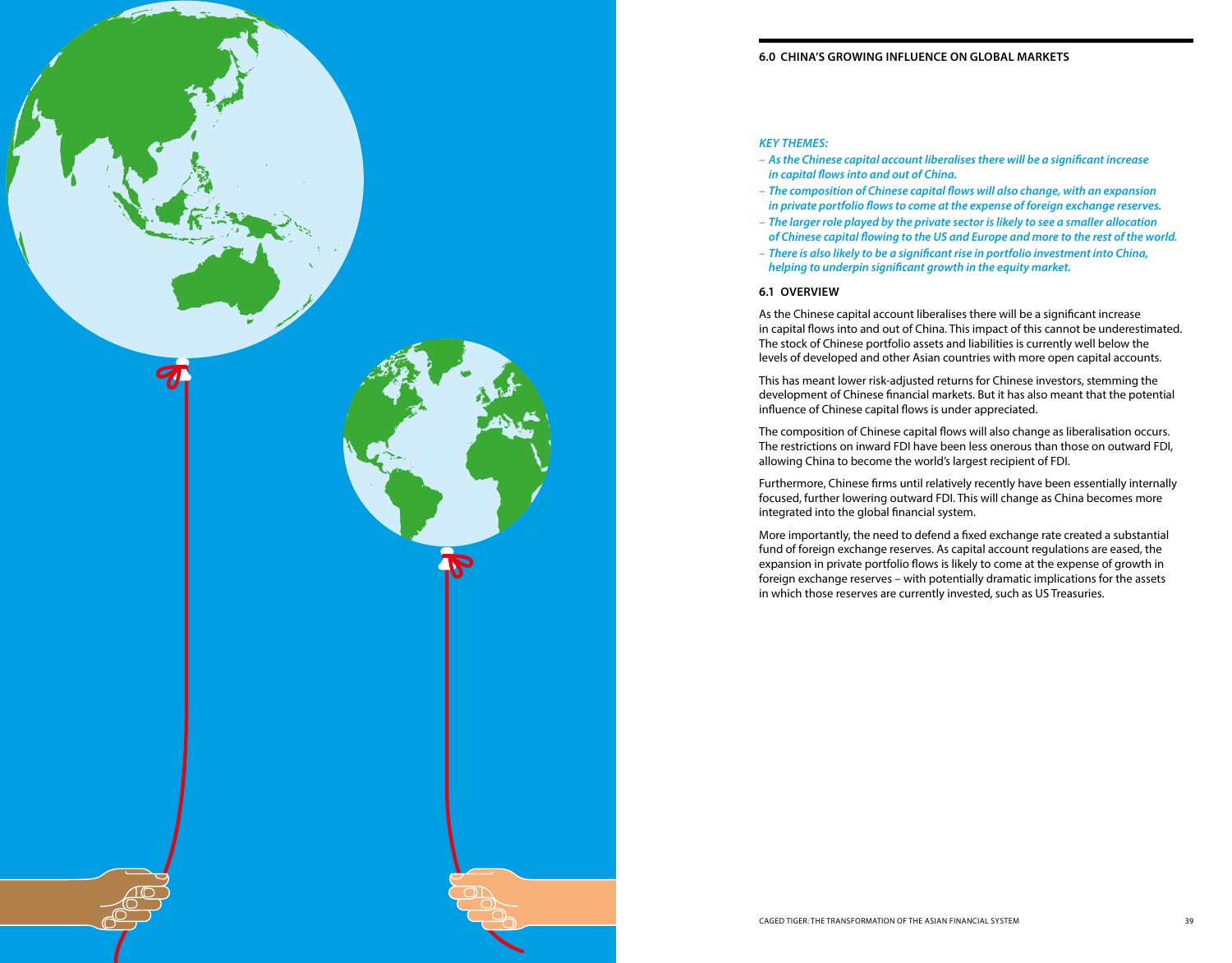# Figure 6.1 **CHINESE INVESTORS CURRENTLY PLAY A SMALL ROLE IN GLOBAL CAPITAL MARKETS**

# **Stock of portfolio investment (end 2010)**



Source: World Bank GFDD.

#### **6.2 PORTFOLIO OUTFLOWS**

Historical experience suggests that once the capital account is fully liberalised, Chinese investors can be expected to divert substantial funds into international markets to improve their risk-adjusted returns. An IMF study suggested that the value of Chinese offshore assets could increase by 15 to 25% of GDP following capital account liberalisation, with the majority of the adjustment taking place relatively quickly.27 Some work by the Hong Kong Institute of Monetary Research (HKIMR) came up with a similar answer: the stock of Chinese portfolio assets could increase by around 25% of GDP over a 10-year period.28 Indeed, the groupings of capital account openness used in the HKIMR analysis suggested that the additional worth of China's offshore portfolio assets could in time increase by as much as 50% of GDP.29

#### **Box 6.1 Modelling the impact of potential Chinese portfolio flows on global markets**

A wide range of choices will influence the size, composition and direction of Chinese portfolio flows, including investor risk preference, investment objectives and expected asset returns. Australian pension funds, for example, have a substantial weighting towards equity within their offshore asset holdings, while Japanese institutional fund managers have a higher weighting towards fixed income.

An analysis examining a range of portfolio flows and investment suggests that the value of Chinese portfolio investments into international equity markets could be worth between US\$760 billion and US\$4.1 trillion following liberalisation, the huge range due to a variety of possible allocations, with the international debt market worth between US\$150 billion and US\$2.3 trillion.

International experience suggests that most of the adjustment will be done within five years following liberalisation. It is possible therefore that Chinese portfolio flows into international equity markets for each of the five years following liberalisation could be up to US\$800 billion (or about twice the size of the current value of the Singapore Stock Market), and about US\$460 billion (or nearly three times the size of total debt outstanding in Hong Kong) into global bond markets.

#### *6.2.1 US and Europe to Receive Less of China's Outward Investment*

The liberalisation of the capital account is likely to coincide with the floating of the Chinese currency. Assuming a free float of the currency, one consequence is that as private international flows increase, growth in Chinese foreign exchange reserves will moderate. Strategies on asset allocation are likely to be different between private portfolio investors and those managing China's foreign exchange reserves, and these differences could also have significant financial market implications.

China does not release information on the currency composition of its foreign exchange reserves. A paper by the European Commission<sup>30</sup> suggested that market consensus was that 60–70% of the reserves are invested in US dollars, 20–30% in euros, with the remaining 10% in other currencies such as the British pound, Japanese yen, Australian dollar and Swiss franc.

China also releases minimal information on the asset composition of its foreign exchange reserves. However, the US Treasury provides information on the country breakdown of international investors into the US market. While there are no details on the public/private split on the ownership of assets, it is reasonable to assume that most of the capital flowing from China into the US is from its foreign exchange reserves.

The data indicates that 10 years ago a large proportion of foreign exchange reserves were allocated into long-dated government-backed bonds. In recent years China has shifted away from agency debt as concerns increased about credit risk. There has also been a trend increase in allocation towards equities, probably in an effort to boost returns.

- 28 D He, L Cheung, W Zhang and T Wu, 'How would capital account liberalisation affect China's capital flows and the Renminb exchange rates?', HKIMR Working Paper 09/2012, April 2012.
- 29 *ibid*.

30 Hu, Yu-Wei, 'Management of China's foreign exchange reserves: a case study on the state administration of foreign exchange (SAFE)', Economic papers 421, European Commission, July 2010.

<sup>27</sup> T Bayoumi and F Ohnsorage, 'Do inflows or outflows dominate? Global implications of Capital Account Liberalization in China', IMF WP/13/89, 2013.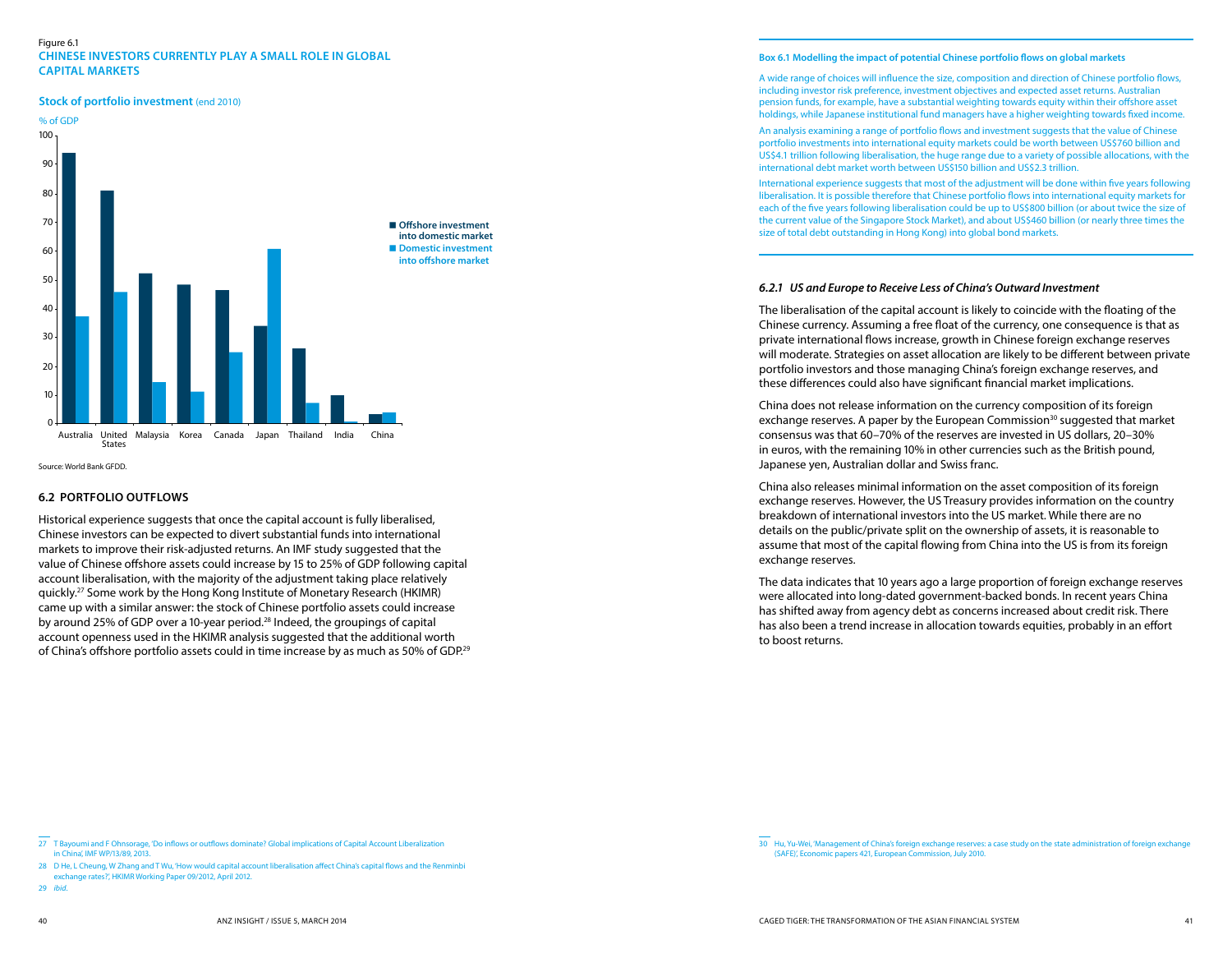# Figure 6.2 **CHINESE RESERVE ASSETS ARE MAINLY INTO HIGH-RATED FIXED INCOME**

#### **Allocation of China's investment into US securities**



#### Source: US Treasury.

But this asset allocation is unlikely to be replicated by private investors. As an exercise, we allocated offshore Chinese private portfolio assets in line with projections for non-China global equity index weightings in 2030,31 with investments equally split between debt and equity markets.32 We assumed that both the level and composition of foreign exchange reserves in 2030 remain similar to those in 2010.

In this analysis, Chinese portfolio allocations (the sum of private and public allocations) to US dollar assets could decline from around two-thirds in 2010 to a little over 30%, and European assets from around one-quarter to just under 20%. The allocation into other countries could increase from 10% to nearly 50%.

Research has shown that a country's international investments tend to favour markets that are very liquid, as well as those that have either a close trading or cultural connection. In the case of China, that means flows might favour other liquid markets (such as Japan, the UK and Australia). But Chinese portfolio flows are also likely to favour other Asian equity and bond markets, particularly if they develop in line with our forecasts.

This does not necessarily mean there will be selling of US dollar – and eurodenominated assets. Indeed, it is entirely likely that the absolute level of US dollar and euro-denominated assets held by Chinese investors will increase despite the lower portfolio allocation. But it does mean that other markets may be increasingly favoured by the weight of new Chinese funds.

# Figure 6.3 **THE US AND EUROPE ARE LIKELY TO GET A SMALLER SLICE OF CHINESE OUTWARD INVESTMENT**

**Changing Chinese international portfolio allocations** 



Source: ANZ calculations.

Some other observations include:

- The major switch will be a reduction in Chinese flows into the US and European government bond markets, with an increase into other markets.
- The cost of capital in markets outside of the US and Europe is likely to fall as they benefit from increased portfolio flows.
- Reduced portfolio flows into US and European bond markets will create pressure for higher interest rates. Higher US interest rates could also impact markets that are historically correlated with treasuries (for example, Canada, Australia).
- The impact upon equity valuations in the US and Europe is uncertain. Higher portfolio flows would act to increase equity prices. Offsetting this is the fact that higher interest rates would have a negative valuation impact, as well as dampening economic growth.

<sup>31</sup> The weightings are based on our projection for relative size of country equity markets.

<sup>32</sup> Country debt market allocations are assumed to be the same as for equity markets.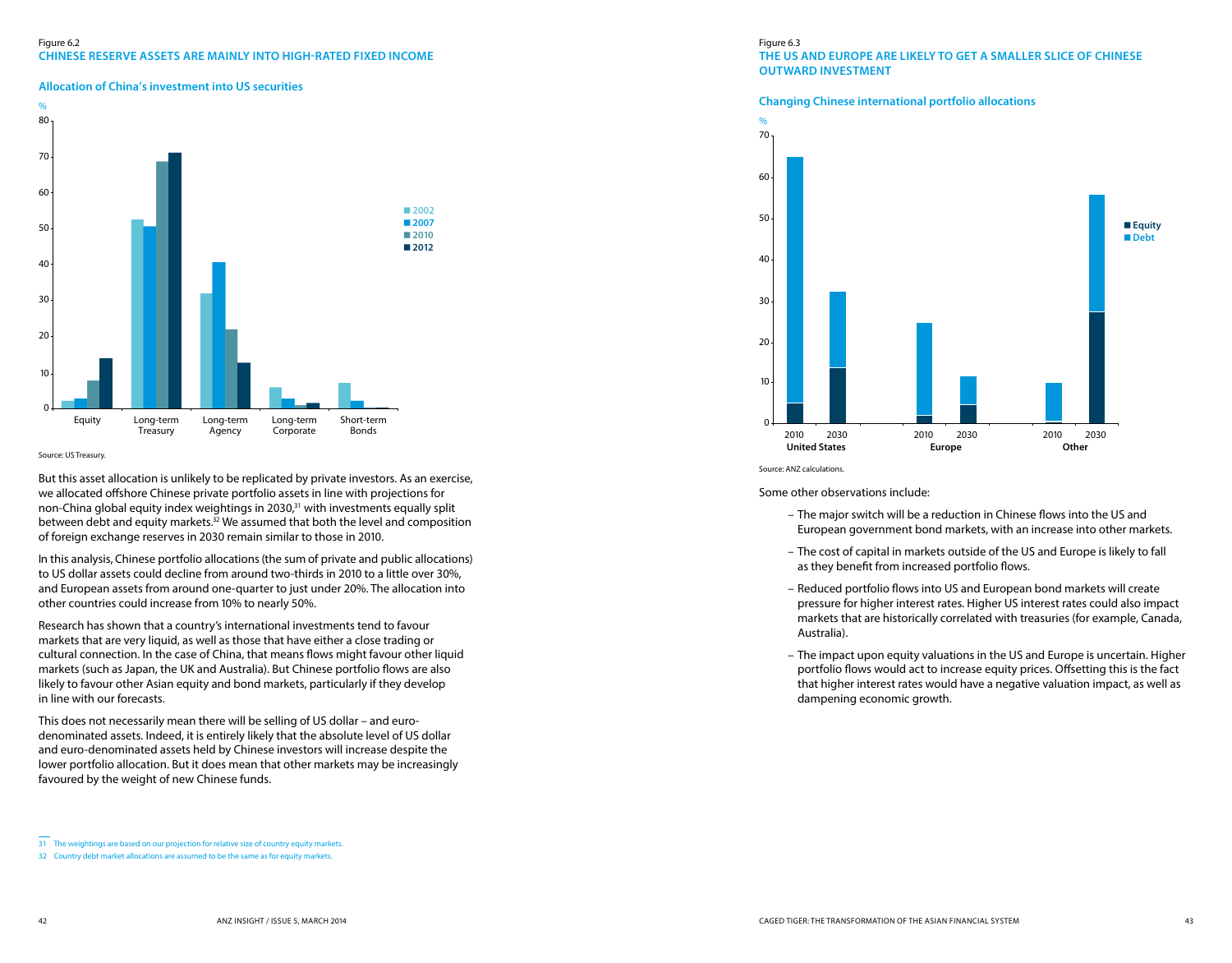# **6.3 INFLOWS**

The removal of capital account restrictions will eventually result in substantial portfolio inflows into the Chinese financial markets. Chinese financial markets are already relatively large. According to Bloomberg data, the Chinese equity market has typically been around 5–7% of global market capitalisation in recent years. But the IMF estimates that if China were as open as Brazil then global capital flows into the Chinese equity market would be about 30% higher.<sup>33</sup> The Chinese bond market is already the fourth largest in the world, although its size is only moderate relative to the size of its economy.

#### Figure 6.4

# **THE GROWING LURE OF THE CHINESE FINANCIAL MARKETS**

#### **China equity market as proportion of World's**



Source: Bloomberg.

#### **Box 6.2 Chinese equity market impacting global capital flows34**

Mainland Chinese shares are set to join global equity benchmarks in as early as three years' time according to FTSE's chief executive, Mark Makepeace: "If they continue with the current policies at the current pace... I would expect China to be eligible over the next three to five years. Investors need to start thinking about the issue now, and draw up plans in the next 18 months."

Mainland equities are largely excluded from global indices because of restrictions on access for international funds under China's qualified foreign institutional investor quota system. Just 1.3% of mainland equities – known as A-shares – are owned by non-Chinese investors.

Based on FTSE's market projections, China would account for roughly 7% of its Global All-Cap index, making it the second biggest market in the benchmark behind the US. Chinese equities listed offshore in Hong Kong and New York, in addition to the small foreign-owned portion of A-shares, currently make up about 2%.

33 People's Republic of China, 'IMF Spillover Report', 2011.

34 *The Financial Times*, 7 March 2013.

Institutional fund manager allocations to Chinese securities will mainly come from switching funds out of other markets. Which markets will be most affected will depend upon the relative expected returns on offer at the time. Nonetheless, the size of the likely portfolio changes means that a substantial proportion of the flows are likely to come from other large liquid markets such as the US and Europe.

How important international investors become to the Chinese financial markets will depend upon a range of factors. For example, in highly integrated financial markets such as Europe there is a very high level of cross-border ownership of financial assets.

Cross-border ownership of assets is lower, but still at a high level, in places with open, liquid financial markets such as the UK, the US and Australia (for example, international investors, including central banks, own around 70% of Australian Government bonds). By contrast, the low returns available in Japan, as well as the high level of domestic savings, mean that international investors play a smaller role in Japanese capital markets.

# **6.4 IMPACT OF INCREASED OUTWARD FOREIGN DIRECT INVESTMENT**

The other capital flow likely to increase substantially following capital account liberalisation is outward FDI. China has increasingly become a major player in FDI flows, although they are still small relative to the size of its economy. The stock of FDI for China could rise from around 6% of GDP in 2012 to 15–35% of GPD to 2030.35 In dollar terms, this means that the value of Chinese FDI might be as high as US\$9.5 trillion by 2030, up from around US\$500 billion in 2012.

#### Table 6.1 **TOP 10 COUNTRIES' FDI OUTFLOWS (% OF WORLD FLOWS)**

| Aggregate 2000-02         |      | Aggregate 2010-12             |      |  |
|---------------------------|------|-------------------------------|------|--|
| <b>US</b>                 | 15.9 | <b>US</b>                     | 22.5 |  |
| UK                        | 13.8 | <b>China/Hong Kong</b>        | 11.1 |  |
| <b>France</b>             | 12.4 | <b>Japan</b>                  | 6.3  |  |
| <b>Belgium/Luxembourg</b> | 7.4  | <b>Germany</b>                | 5.3  |  |
| <b>Netherlands</b>        | 6.3  | UK                            | 4.8  |  |
| <b>Spain</b>              | 4.9  | <b>Switzerland</b>            | 3.7  |  |
| <b>China/Hong Kong</b>    | 4.6  | <b>Russia</b>                 | 3.7  |  |
| <b>Germany</b>            | 4.6  | <b>France</b>                 | 3.5  |  |
| Canada                    | 4.3  | <b>British Virgin Islands</b> | 3.4  |  |
| Japan                     | 4.0  | <b>Belgium</b>                | 3.1  |  |

Source: UNCTAD 2011.

Over a quarter of global FDI flows between 2010 and 2012 were cross-border mergers and acquisitions. In that time, just five countries accounted for over 70% of merger and acquisition (M&A) activity (the US, China/Hong Kong, Japan, Canada and the UK). It is hard to be definitive as to which sectors will be most involved in future M&A activity. Over the past 15 years the finance sector has been the most active sector for cross-border M&A. That may remain the case as the Chinese finance sector looks to expand internationally.

35 D He, L Cheung, W Zhang and T Wu, 'How would capital account liberalisation affect China's capital flows and the Renminbi exchange rates?,' HKIMR Working Paper 09/2012, April 2012.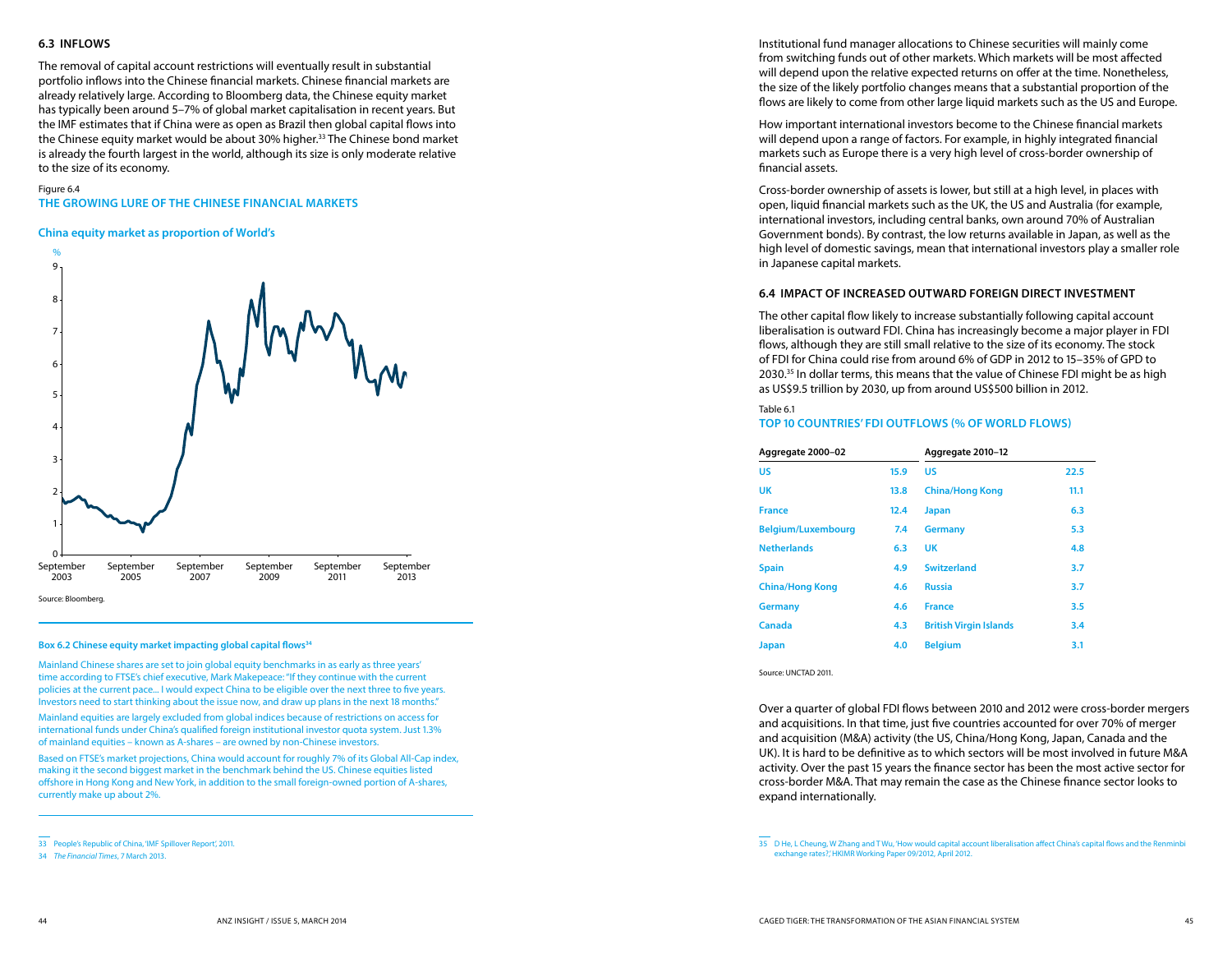# **Box 6.3: Chinese Foreign Direct Investment into Australia 7.0 CONCLUSION**

In the year to September 2013, the stock of foreign direct investment in Australia was around A\$650 billion, just over 40% of GDP. This has increased strongly since 1950 when the stock of FDI was around 13% of GDP. Australian FDI abroad, that is Australian investment in offshore assets, has also increased sharply over the same time from around 1% of GDP for most of the 1950s to be around one-third of GDP by 2013.

An increase in FDI has been a feature of most countries over the past few decades, a result of a variety of factors including the deregulation of the financial system, globalisation, improvements in technology and reductions in transportation costs.

FDI has always played an important role in helping to fund Australia's domestic investment needs. FDI accounted for around one-third of all capital formation in Australia since 2000 and almost half in the mining sector.<sup>36</sup> Despite this, its importance has declined over time. In the 1960s, FDI was responsible for over 60% of all foreign investment (FDI plus portfolio and official flows) into Australia but has declined to just over 25% by 2013 reflecting the increasing prominence of portfolio flows.

In 1990, the value of FDI from Japan was approaching the levels of the US and the UK reflecting both the then strength of the Japanese economy and its importance as Australia's largest trading partner. Although still important, Japan's contribution to Australia's FDI has declined over the past 20 years.

China is becoming an increasingly important source of FDI for the Australian economy, being the third largest country by approvals in 2011–12 (behind the US and the UK). It is entirely possible that China will become the principal source of FDI into Australia over the next couple of decades. In 2010, around 2.5% of the value of China's FDI was invested in Australia. If that percentage remains unchanged, the stock of Chinese FDI into Australia could be worth up to A\$200 billion by 2030 (potentially a tenfold increase from 2012 levels).

Around 90% of Chinese FDI approvals in 2011–12 was for investment into the resources sector (which accounted for around two-thirds of Chinese FDI approved) and real estate markets. The nature of Australia's economy and the Australia–China relationship will mean that the mining sector will always be an attractive destination for investment and will continue to require significant funding. However, the composition of Chinese investment is likely to change.

China will increasingly favour investment in manufacturing, finance and services as its economy becomes more domestically orientated and sophisticated in terms of its financial sector.

The flow-on implications of Chinese growth and capital market liberalisation are perhaps the least recognised dimension of China's role in the Asian Century. The sheer numbers involved will create waves rather than ripples in the region. From complex impacts on equity market valuations to more political uncertain responses to large nominal increases in Chinese investment, this dimension is perhaps the most significant and the most difficult to model. We know it will happen, we know it will be large; what is very difficult to predict is exactly how it will play out.

#### *KEY THEMES:*

- *Asia, and particularly China, is on track to dominate the global financial system but the extent of this dominance is by no means pre-ordained.*
- *Government policy will be important to both allow market evolution and minimise transition costs.*
- *China will be the epicentre of this seismic change but the shock waves will be significant and potentially volatile.*
- *The changes will occur at a time of widespread change in the region, perhaps amplifying the effects.*

Asia is on track to become the world's largest economic region, accounting for around half of the global economy by 2050. We project the Asian financial system could be four times its current size by 2030, and more than twice as big as the US financial system. As with the real economy, developments in China will take centre stage. However, the transformation of economies as diverse as Indonesia and India will be just as profound if not as significant for the region.

The opportunities from a dramatically expanded Chinese financial system and financial deepening of emerging economies in the region are immense. But so are the risks. International experiences with financial system deregulation are replete with examples of capital flow surges creating wide current account deficits, asset price bubbles and large banking system losses.

To an extent, given the disparities between countries in the region, both culturally and economically, periods of volatility and even crisis are almost a given. China is very aware of these risks, explaining why its progress towards deregulation has been appropriately cautious. China may have the wherewithal to cope with such transitory crises but smaller economies such as Vietnam or even Thailand are more exposed.

Each economy in the region has its own challenges but how the Chinese Government structures its financial system will be crucial. China is the axis around which neighbouring economies will spin. That said, China confronts a demographic challenge as its working population ages while other large nations including India and Indonesia enter what is a demographic 'sweet spot' of growing working-age individuals.

In this report we have examined the developments that will need to take place across a wide variety of areas. They are fundamental and include:

- Cultures that allow for the development of a robust financial sector (including legal and governance changes, improved transparency and data disclosure).
- Strong institutions such as an independent central bank and strong financial system supervisors.
- Supporting infrastructure such as payments systems and hedging instruments.

China, importantly, has made progress on each of these fronts. The recent Third Plenum underlined the government's determination to continue its pursuit of market-based reforms. To a degree, development in regional economies will depend on how they respond to and assimilate what China is doing.

36 P Drysdale and C Findlay, 'Chinese foreign direct investment in the Australian resource sector' in R Garnaut, L Song and WT Wood (eds), *China's New Place in a World Crisis*, 2009.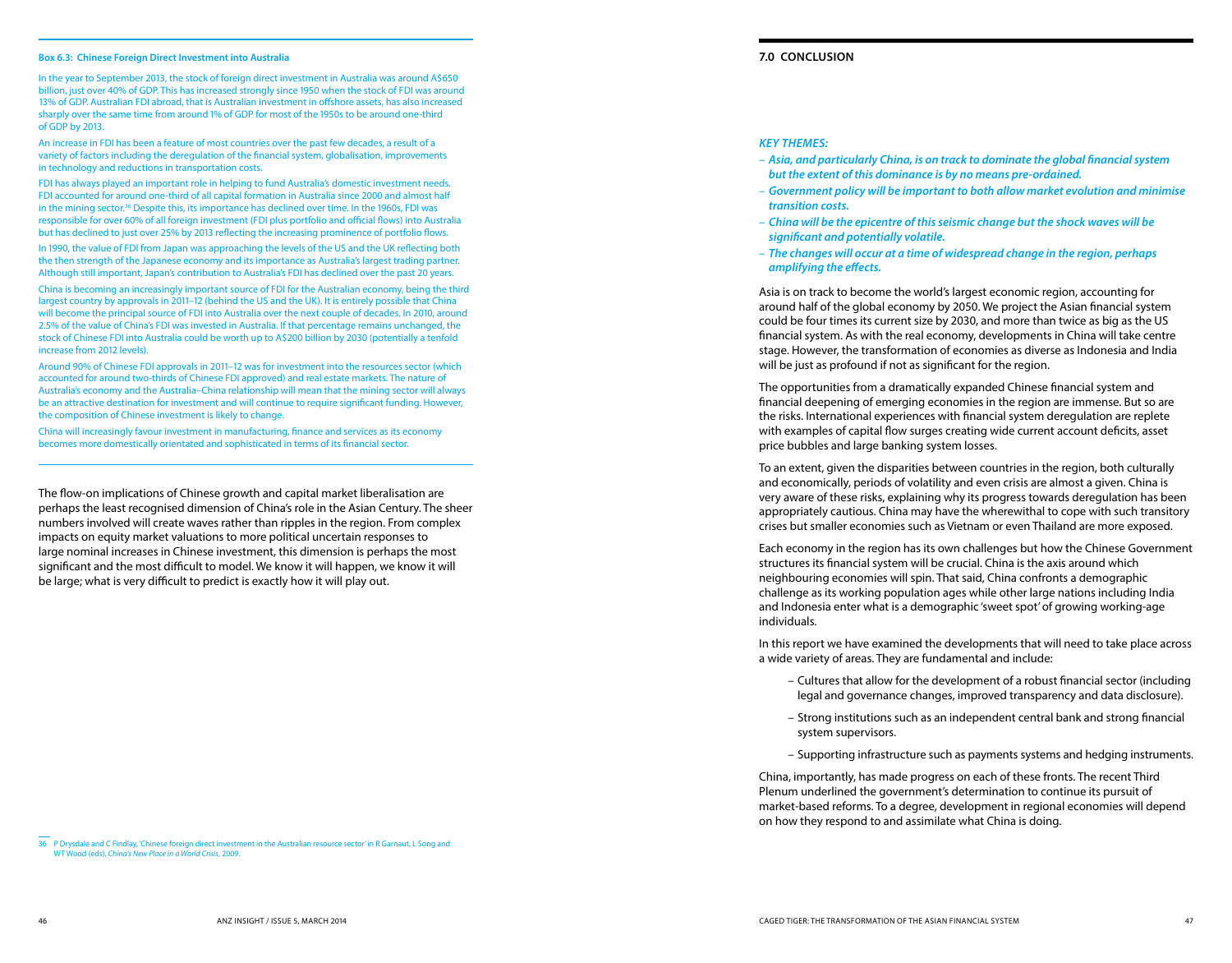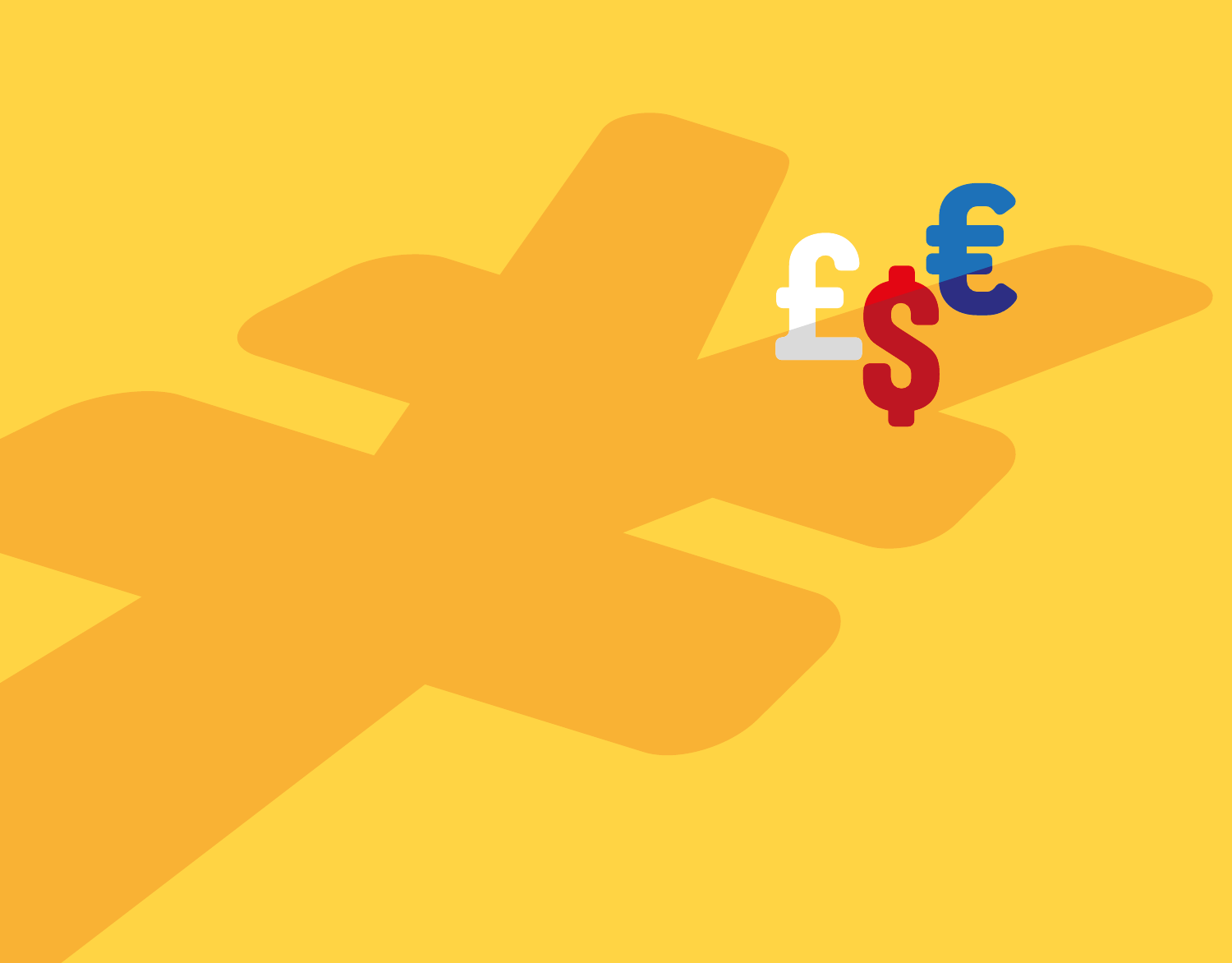The biggest challenge for most countries in the region will be the creation of a robust risk management culture by domestic financial institutions and regulators. This is almost impossible to develop in a heavily regulated environment and is an area where experience from successful international financial systems (such as Australia and Canada) may come in useful.

Nonetheless, cultural and legal differences mean that only so much can be learnt from international experience. This may mean that a successful transition to a deregulated and sophisticated financial system will mean minimising, not eliminating, losses in the financial sector.

An early test will come in the form of Chinese regulators dealing with the large shadow banking system. Other focal points include foreign ownership of financial institutions in markets like Indonesia or Malaysia.

For China, the projections in this report are predicated on the Chinese Government remaining on its current reformist path. This is the most likely course, although not certain. Sustained high volatility in the global economy and financial sector over the next decade could lead the government to maintain a more interventionist approach. Rising concerns about inequality in the domestic economy could create a similar outcome.

But the best case is that a large Chinese financial system will develop that will have a significant influence not just on its neighbours but on the global economy. This view has profound implications. They include:

- The significant opportunities surrounding the growth of the Chinese financial sector, such as the development of a massive funds management industry and an enlarged domestic financial market.
- The development of Shanghai as a global financial centre and the implications for other major financial centres (notably London, New York, Singapore and Hong Kong).
- The relative (and potentially absolute) decline in importance of the US and Europe in the global financial system.
- The increasing international role of Chinese banks.
- The regional implications of the development of a large Chinese financial system.

For the region, including Australia and New Zealand, the uncaging of the Asian tiger will see much higher levels of cross-border investment, a growing supply of both equity and debt assets, the emergence of a new investor base and almost certainly periods of capital flow volatility. There is a financial revolution taking place in Asia. As with all revolutions, it is not clear how events will evolve. What is clear is these developments will reshape the world and cannot be ignored.

#### **APPENDIX 1**

# **A.1 FINANCIAL DEPTH**

# *A.1.1 Measuring Financial Depth*

In order to compare the size of different financial systems and to assess whether a particular market is too big or small, an appropriate way to measure them is required. This will be critical for our projections of the potential size of the Asian financial system, referred to as 'financial depth' throughout the report.

Financial depth means the total stock of financial assets in an economy compared with the annual output of that economy. Financial assets are defined as the outstanding value of private and public bonds, equity market capitalisation and bank loans. History shows that there is a relationship between economic development and financial depth.37

Measuring and forecasting the size and composition of the global financial system is an extraordinarily complex task. However, the more complex the forecasting framework, the less useful it often is.

If we think of the physical capital stock of an economy as the total value of its infrastructure, factories, offices and machinery and equipment, then typically the physical capital stock in an economy is about three times larger than its GDP. That is, a well-developed economy requires a physical capital stock that is worth about three times its annual output.<sup>38</sup> Hence the total capital stock of an economy is worth four to five times its annual output.

#### Table A.1

# **ESTIMATING THE CAPITAL STOCK OF DEVELOPED ECONOMIES**

| <b>Ratio to GDP</b>               | US  | <b>France</b> | Germany | <b>Netherlands</b> | UK  | Japan |
|-----------------------------------|-----|---------------|---------|--------------------|-----|-------|
| <b>Machinery &amp; Equipment</b>  | 1.0 | 0.8           | 0.8     | 0.9                | 0.8 | 1.3   |
| <b>Non-residential Structures</b> | 1.8 | 1.6           | 1.8     | 1.8                | 1.3 | 2.1   |
| <b>Capital-Output Ratio</b>       | 2.8 | 2.5           | 2.6     | 2.7                | 2.0 | 3.3   |
| <b>Residential Structures</b>     | 1.7 | 2.3           | 2.5     | 1.4                | 2.5 | 3.0   |
| <b>Estimate of Total</b>          | 4.5 | 4.8           | 5.1     | 4.1                | 4.6 | 6.4   |

Source: Angus Maddison, various National Statistical Agencies, CEIC and ANZ. Not all figures add due to rounding.

Over the past two decades, most developed economies have had a capital and residential stock of between four to five times output. Japan is the developed economy with the highest capital and residential stock at nearly six times output. We refer to the sum of the capital and residential stock as the long-term financing requirement of the economy.

<sup>37</sup> There is significant empirical literature on this relationship. A good study that summarises previous work and looks at 67 case studies is P Valickova, T Havranek and R Horwath, 'Financial development and economic growth: A meta-analysis,' Working Papers IES 2013/04, Charles University Prague, Faculty of Social Sciences, Institute of Economic Studies, revised May 2013.

<sup>38</sup> We also need to consider housing, even though it is not typically part of the formal capital stock, given the importance of housing finance in a modern financial system. Hence the residential stock is defined as the total value of residential housing in an economy. Although the value of housing as a percentage of GDP varies greatly both over time and across economies, the general condition seems to be that the residential stock is around two to three times the value of GDP.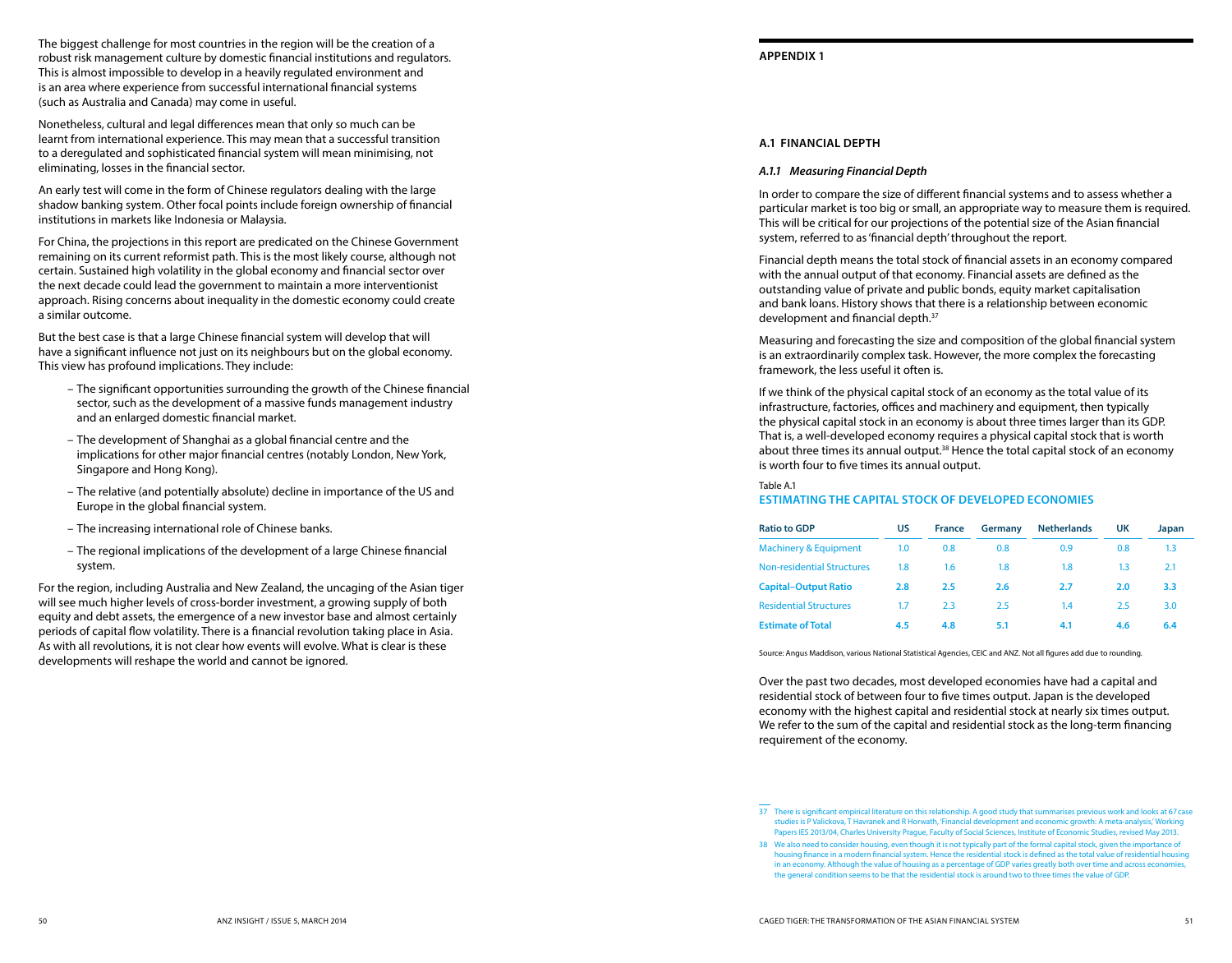# *A. 1 . 2 Why is Financial Depth Important?*

Financial depth is important for several reasons.

- Asia can only continue its economic progress with deep and liquid financial markets that allocate capital efficiently and support real economic growth.
- Financial deepening in Asia is important for the global economy as some of the most destabilising events and shocks of the past decade have, in part, been caused by the imbalances of global financial depth described in this report.
- Financial depth allows flexible financial markets, including exchange rates, which can buffer the economy from international economic shocks, making an economy more stable over the medium term.

# *A. 1 . 3 How Quickly Will Financial Deepening Occur?*

There are structural determinants of financial deepening that move at their own pace and tend to be tipping points for more generalised financial deepening.

GDP per capita is the most critical determinant of financial deepening across all economies, developing and developed, and the strength of this relationship has been consistent over time. Working-age population and rates of urbanisation are also powerful determinants. This is especially true where the State is actively involved in the development process and a tight nexus has existed between the government, the banks and major industrial conglomerates. This was the case in Japan and South Korea during their rapid industrialisation periods.

However, the tipping point, in terms of GDP per capita, at which financial deepening has been occurring has been falling and the pace of that decline appears to have accelerated over the past decade.

To ensure consistency, 2005 US\$ GDP per capita is used for all the economies that we study. The deepening of the US financial markets appears to have taken off at income levels of around \$40,000 a year. A decade later, Japan's financial markets deepened with income levels around \$35,000 per capita. A decade later still, South Korean financial deepening occurred with income levels of \$30,000 per capita. Over the course of the 2000s, China's markets deepened when income levels reached \$15,000 per capita and most recently Indian and Indonesian financial market deepening appears to be occurring at income levels below \$10,000 per capita.

# *A. 1 . 4 The Sequence for Financial Deepening*

The first stage of financial deepening is usually the emergence of banks. One of the key roles of banks is to match savings to borrowers. In less developed economies high economic volatility and low rates of government spending typically result in households needing to hold 'excess' saving. The existence of a comprehensive retirement income system is typically patchy. The result is an under-developed wealth management and financial market sectors, and a lack of diversification in household wealth portfolios.

In these economies, households will typically have most of their wealth in bank deposits as they are seen as safe, liquid investments. With banks having control of most of the savings pool, they are in a position to intermediate investment flows.

The second stage of financial deepening usually involves the development of fixed income markets, led by government bond or notes markets. These are the markets of choice for fundraising by governments and in many countries, large financial institutions and corporations. The bond markets provide good investment instruments for long-term investors such as pension funds and insurance companies. The third stage of financial deepening usually involves the development of stock markets. This typically comes later in the financial development process as a large, sophisticated investor base develops.

The development of a deep financial system is a result of a number of factors, including the development of key institutions, strong corporate governance and legal culture. In the absence of these measures, banks will continue to hold a disproportionate share of financial market activity.

#### Figure A.1.1 **THE S-CURVE OF FINANCIAL DEEPENING**



Given the highly varied income, demographic and regulatory profile of the region, each economy in Asia is positioned at a different place on the S-curve, with Japan and South Korea most advanced and India and Indonesia the least.

# *A. 1 . 5 Assumptions Used for Modelling Financial Depth Projections*

- **Over the long run, financial mass = economic mass.** The simplest method is to simply estimate the size of the global economy, Asia's share in the global economy, and then assume that Asia's share of financial assets as a proportion of total global assets will have risen to match its global share of GDP.
- **Eastern financial depth and breadth converge to western norms.** Over the Asian Century, financial depth deepens and breadth broadens as economies follow varying convergence profiles towards the average capitalisation levels of the frontier financial markets. China equity market capitalisation is expected to reach 100% of GDP by 2030 while India's will reach 80%.
- **Asia's financial markets will develop individual characteristics given varying factor endowments and demographic profiles.** The size of the non-monetised banking sector, equity market and bond market will be estimated for each economy given structural endowments and a simple selection of real and financial variables. Clusters of economies that will be market leaders or financial centres and those that are less developed are identified.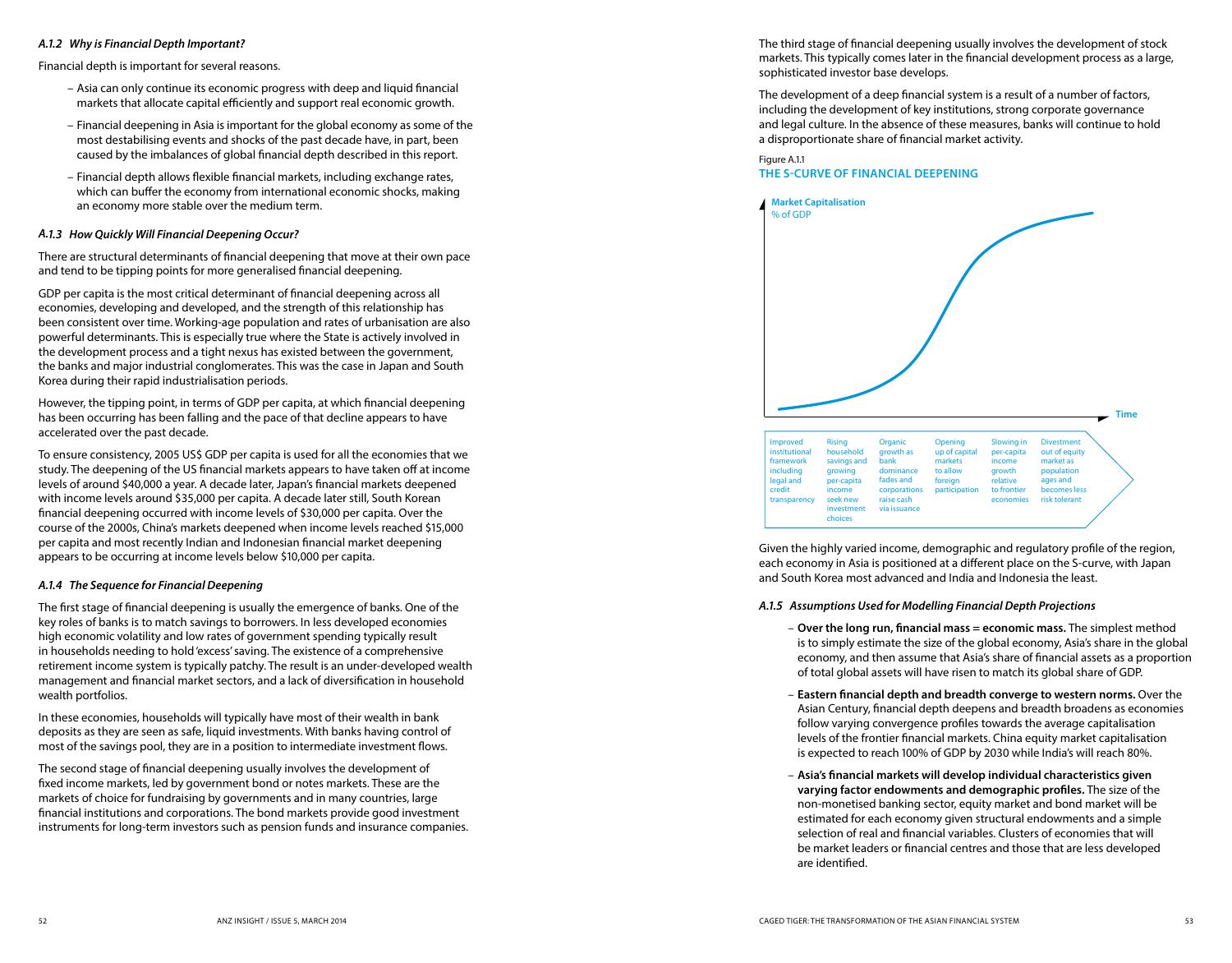#### **A.2 INDUSTRIAL REVOLUTIONS REQUIRE FINANCIAL REVOLUTIONS**

It is unusual for significant economic expansion to occur independently of financial deepening – typically, industrial revolutions have gone hand-in-hand with financial revolutions.

There are many examples of industrial or real-sector revolutions where countries experience sustained high growth. The UK and the US as well as Germany and Japan all had rapid growth periods. In each case, those growth periods were accompanied by financial innovation and/or financial deepening (using public debt as a proxy for the figures below). And while those countries may have experienced periods where their real and financial sectors were mismatched (just as Asia's is now), those mismatches were resolved.

# Figure A.2.1

# **UK INDUSTRIAL REVOLUTION**





Source: IMF Historical Public Debt Database.

The UK experienced a lesser known financial revolution from 1690 to 1720 that preceded the industrial revolution that commenced around 1740.

This financial revolution involved the foundation of the Bank of England, adoption of prudent government finances and the development of the London Stock Exchange.

Many of the real products produced and considered synonymous with the industrial revolution were actually invented well before 1740 but the lack of liquidity and long-term finance delayed their manufacture.

Major innovations in the banking system saw a significant expansion in finance in the form of overdrafts. These were often rolled over so they became medium to long-term financing instruments.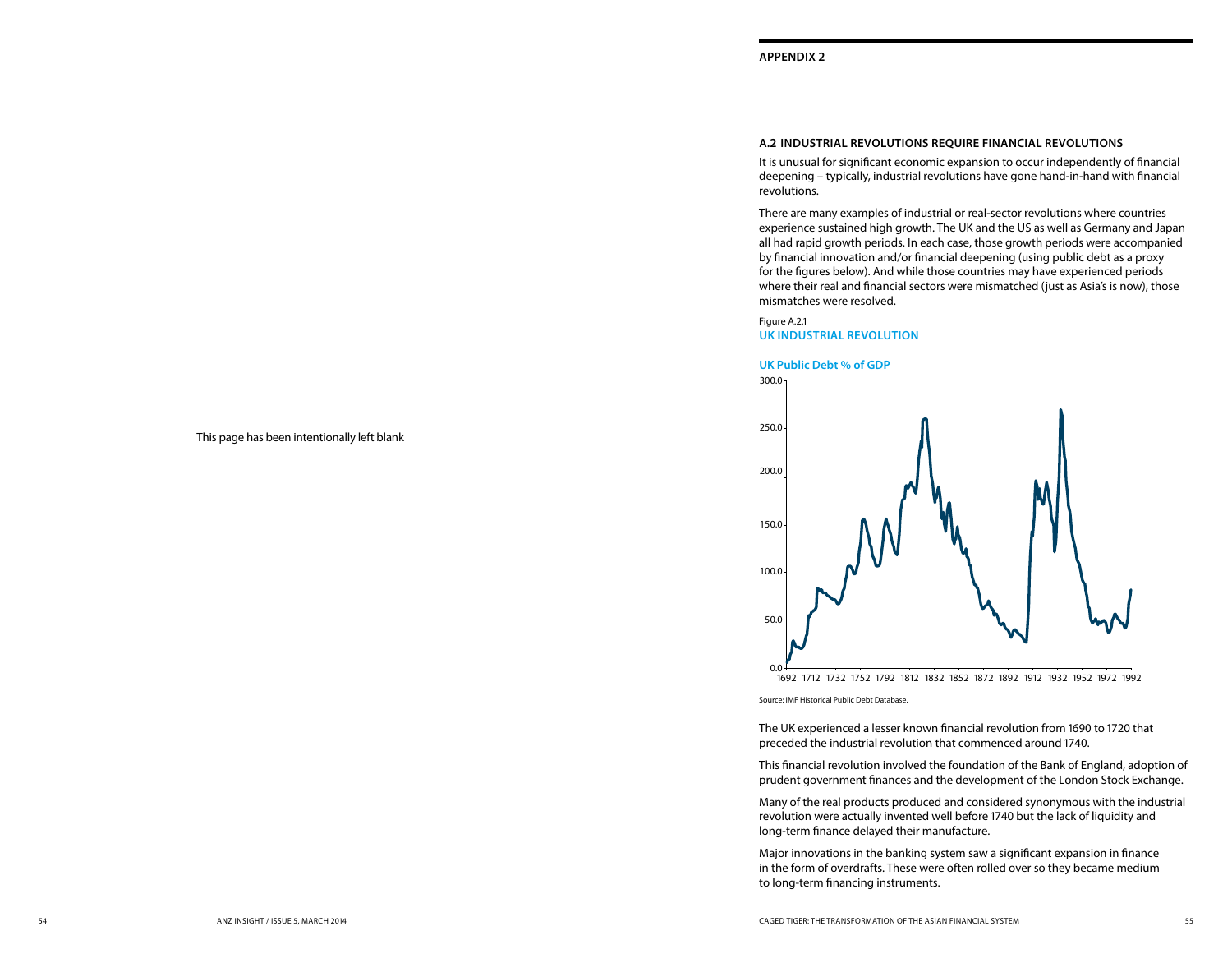# Figure A.2.2 **US INDUSTRIAL REVOLUTION**



Source: IMF Historical Public Debt Database.

Alexander Hamilton, Treasury Secretary from 1789 to 1795, modernised the financial system creating the First Bank of the United States, helping the banking system to develop. The bank acted as the government's fiscal agent but also undertook normal commercial lending and became the model for other banks to follow.

Hamilton also reformed the government's finances and issuance of sound public debt. This helped the foundation of securities markets and stock exchanges to trade these and other securities. By 1790, the US had all the elements of a modern, sound financial system, and by 1914, the US banking system held a third of total world deposits.

#### Figure A.2.3 **JAPAN INDUSTRIAL REVOLUTION**



Source: IMF Historical Public Debt Database.

Not only did Japan's financial and industrial revolutions occur much later than the other two countries, the whole process was much more compressed.

Between 1902 and 1915 the Bank of Japan was founded, networks of commercial banks were created and stock exchanges set up.

Japan saw a specialisation in finance by sector over the period 1914–40 with SMEs borrowing from banks, utilities raising money by bond issuance and large corporations raising money by equity markets. The heavy use of equity finance (nearly 60% of financing) occurred despite little formal investor protection.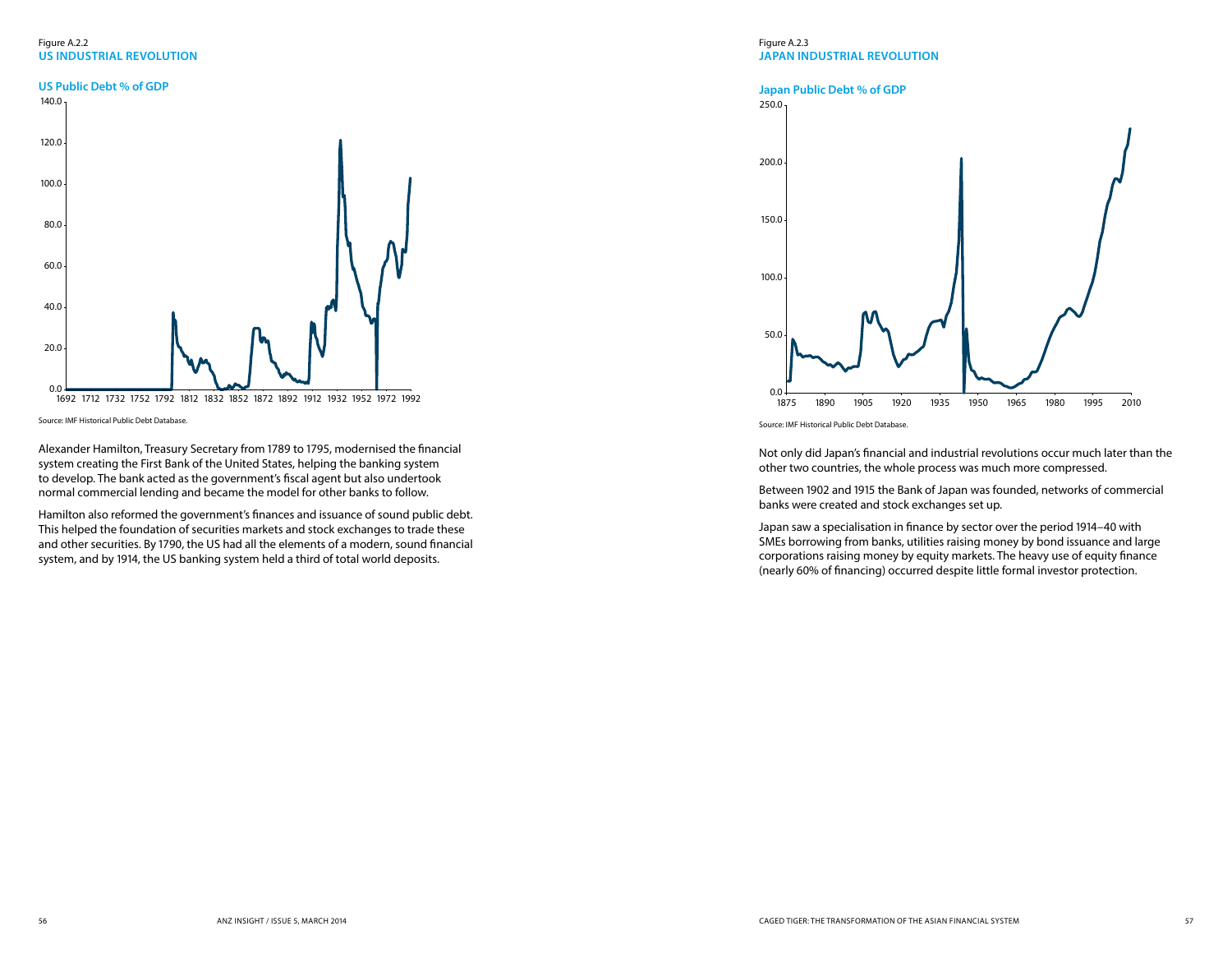No one questions that the world's economic center of gravity is gradually shifting toward Asia. The sheer weight of numbers – population numbers – conjoined with successful economic development make this shift all but inevitable. The more interesting question is whether this economic shift will be accompanied by a financial shift. In other words, what will Asia's rise mean for the structure and operation of the global financial system?

This *ANZ insight* report, 'Caged Tiger: The Transformation of the Asian Financial System', written under the direction of Warren Hogan, provides a useful point of departure for thinking about the issue. It reminds us that these financial developments will turn on how rapidly the region grows between now and, say, 2050 – whether Asian economies succeed in completing the transition to high-income status or instead fall prey to the so-called middle income trap.

But financial trends in the region will depend also on how successfully governments manage the feedback from financial development to economic development. No economy has succeeded in completing the transition to high-income status without harnessing finance for growth. Asia will need financial markets capable not just of mobilising savings for investment, their traditional role in the region, but also for funding high-risk projects close to the technological frontier and providing corporate governance services. Finally, outcomes will depend critically on developments in China, the region's largest economy, where financial development is especially rapid and, at the same time, challenging.

An historical perspective underscores how rapidly events in the region are moving. Fifteen years ago, in the wake of the financial crisis of 1997-98, Asian financial markets were highly under-developed. Observers pointed to the bank-centered nature of Asian financial systems and the stunted nature of securities markets as a source of weakness. Subsequently, Asian countries have made considerable progress in developing bond, equity and derivatives markets to complement their already relatively well-developed banking systems. But while those markets are now bigger and more efficient than 15 years ago, they remain relatively small and illiquid by advanced country standards. The challenge remains how to develop their depth, liquidity and resilience further.

This *ANZ insight* report points to some answers. Let me point to three more.

First, transparent regulation of markets overseen by an independent regulator insulated from politics is critical for creating confidence on the part of investors that the playing field is level.

Second, financial deepening and development and capital account liberalisation need to go hand in hand. But, if anything, policy makers should err in the direction of strengthening markets and their regulation before opening the capital account. History is littered with examples of countries that succumbed to crises as a result of opening the capital account prematurely. It is worth watching China closely, in particular, to see that it gets this sequencing right.

Third, financial development and capital account liberalisation have important implications for economic policy, including exchange rate policy. The need to target price stability and financial stability means that central banks and regulators, with a limited number of instruments at their disposal, will not also be able to target exchange rate stability. In other words, a more flexible exchange rate is part and parcel with the overarching goal of fostering economic and financial development. Again, it is worth watching China, in particular, to see whether policy makers take this implication to heart.

*Barry Eichengreen is George C. Pardee and Helen N. Pardee Professor of Economics and Political Science at the University of California, Berkeley.*

This page has been intentionally left blank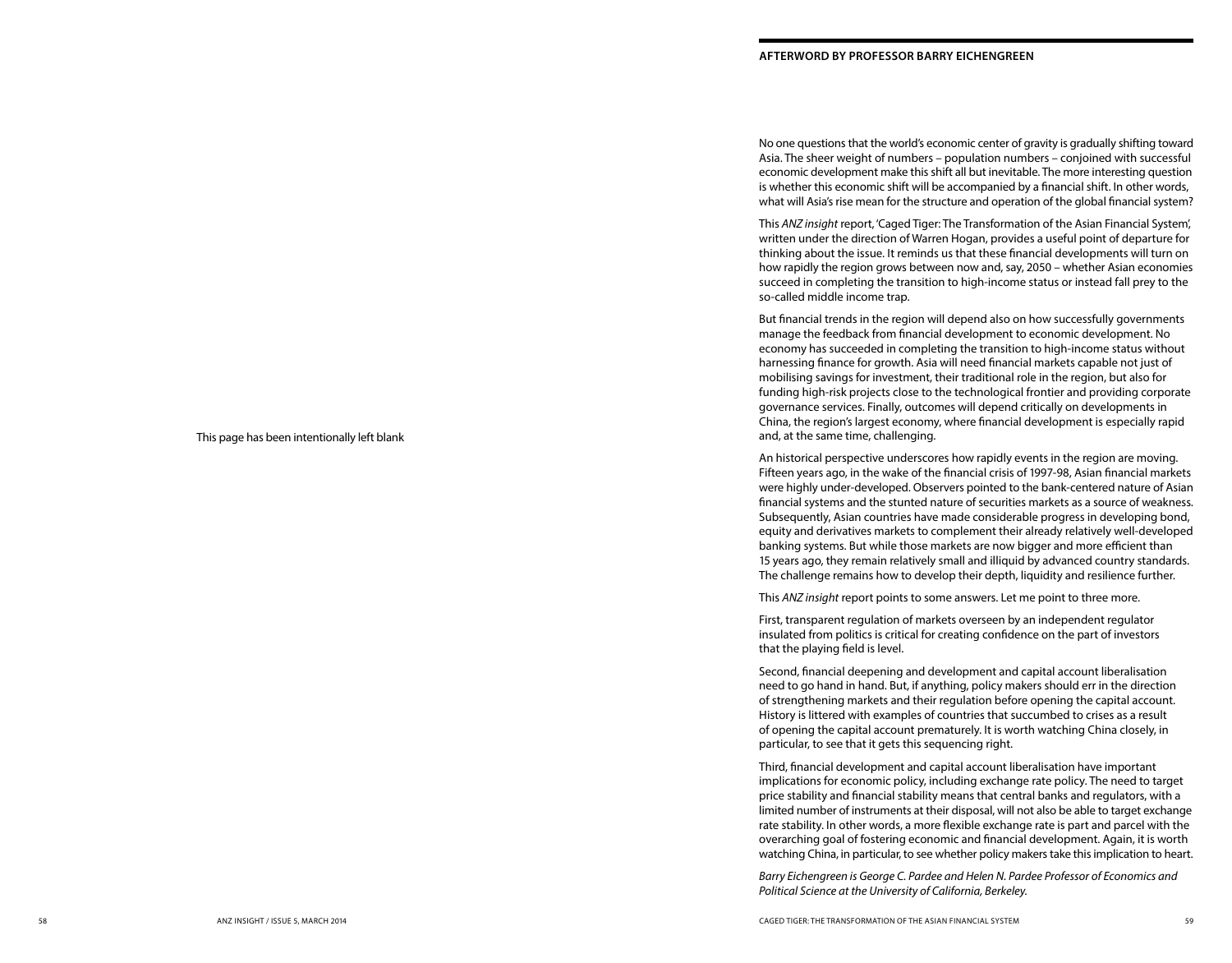# **ABOUT ANZ RESEARCH**

ANZ Research undertakes economic, financial market and commodities research across the Asian region. The team focuses on forecasting and the analysis of economic conditions as well as generating investment ideas and strategies for clients.

#### **REPORT CONTRIBUTORS**

This report was authored by Warren Hogan, Chief Economist at ANZ; Glenn Maguire, Chief Economist Asia Pacific; Dr Liu Li-Gang, Chief Economist Greater China and Peter Munckton, Consultant.

This report was edited by Paul Edwards, Andrew Cornell, Toby Roberts and Nicole Franklin.

The illustrations in this report are the work of illustrator James Joyce.

# **FOR MORE INFORMATION**

The *ANZ insight* series is an initiative of ANZ Corporate Communications.

For further information contact: corpcomms@anz.com

This report was updated and reprinted April 2014.

*Disclaimer: This content has been prepared by or on behalf of Australia and New Zealand Banking Group Limited (ANZ), ABN 11 005 357 522, FSL 234527. It is provided for information purposes only, it is general in nature and does not take into account the objectives, financial situation or needs of any person. buy or sell any product or enter into any transaction. This content is subject to the ANZ insight Terms of Use anz.com/insight/disclaimer and it is a condition of providing this content that you read and accept the ANZ Insight Terms of Use.*